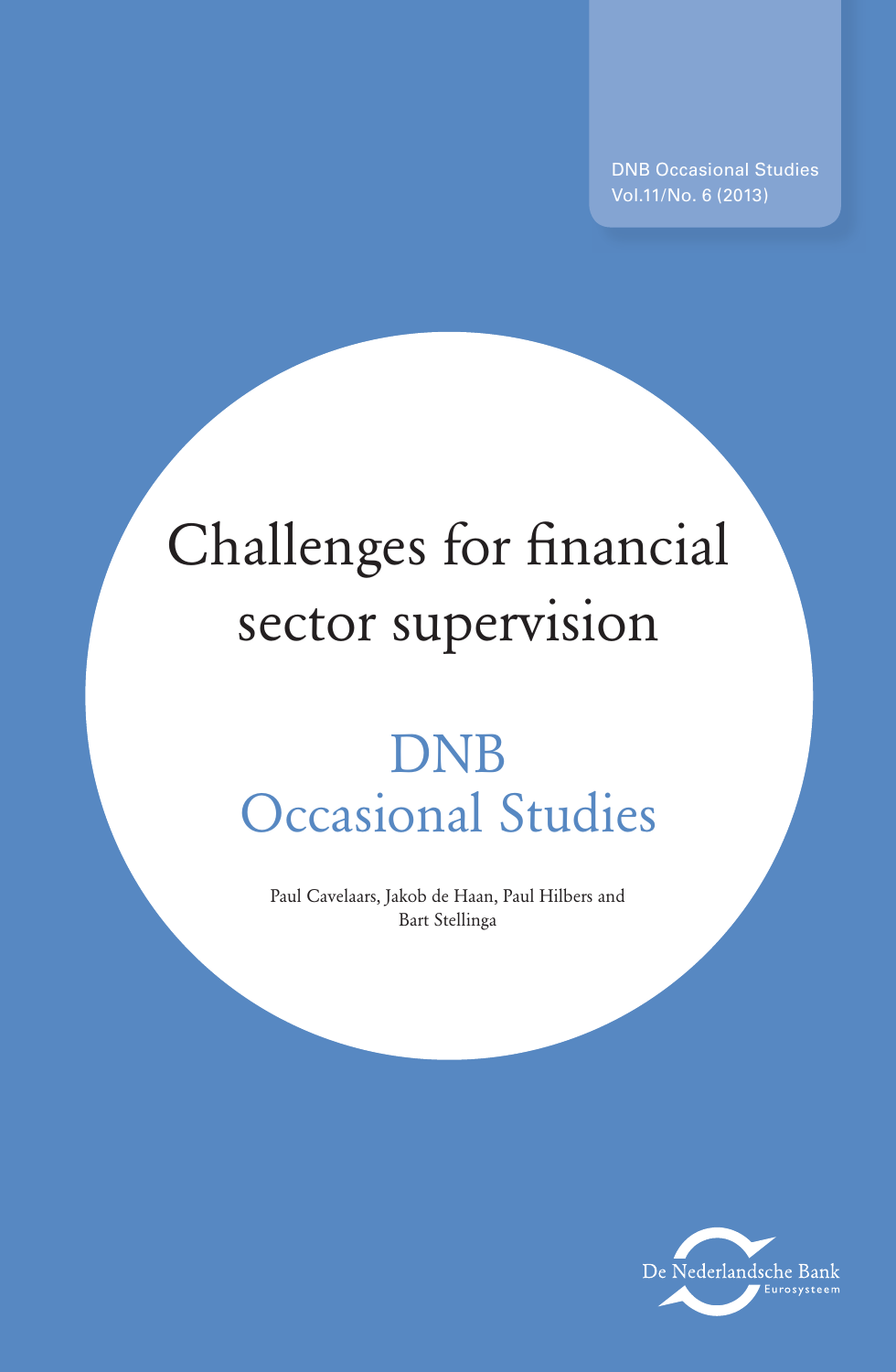*Central bank and prudential supervisor of financial institutions* 

©2013 De Nederlandsche Bank NV

*Authors* 

Paul Cavelaars, Jakob de Haan, Paul Hilbers and Bart Stellinga

The aim of the Occasional Studies is to disseminate thinking on policy and analytical issues in areas relevant to the Bank.

Views expressed are those of the individual authors and do not necessarily reflect official positions of De Nederlandsche Bank.

#### *Editorial Committee*

Jakob de Haan (chairman), Lieneke Jansen (secretary), Hans Brits, Pim Claassen, Maria Demertzis, Peter van Els, Jan Willem van den End, Maarten Gelderman en Bram Scholten.

All rights reserved. No part of this publication may be reproduced, stored in a retrieval system, or transmitted in any form by any means, electronic, mechanical, photocopy, recording or otherwise, without the prior written permission of the Nederlandsche Bank.

Subscription orders for DNB Occasional Studies and requests for specimen copies should be sent to:

De Nederlandsche Bank NV Communications P.O. Box 98 1000 AB Amsterdam The Netherlands Internet: www.dnb.nl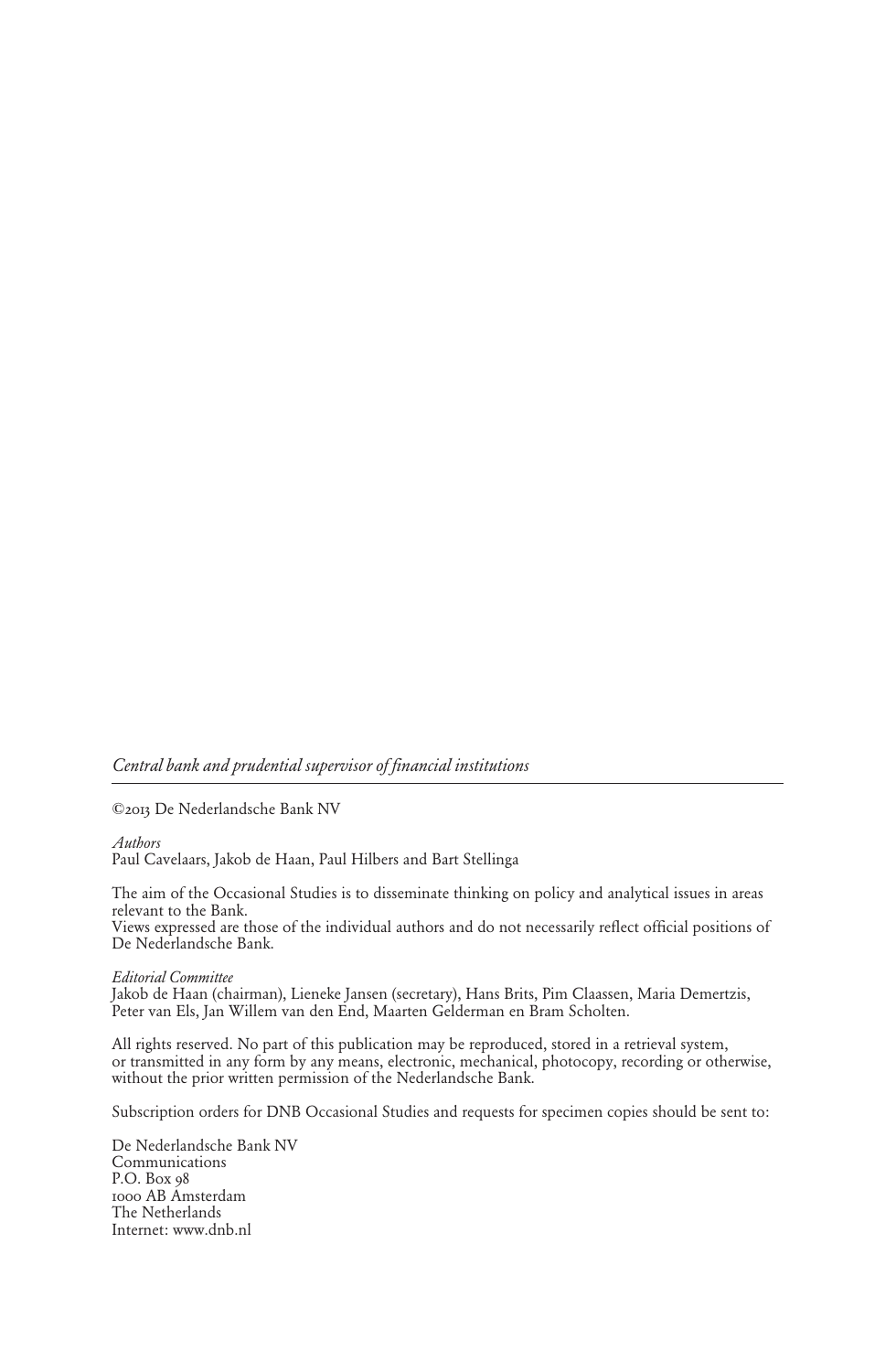## Occasional Studies

Vol.11/No. 6 (2013)

*Paul Cavelaars, Jakob de Haan, Paul Hilbers and Bart Stellinga1*

# Challenges for

# financial sector supervision

<sup>1</sup> Cavelaars and Hilbers are at the Supervision Policy Division of De Nederlandsche Bank (DNB); De Haan is at the Economic Policy and Research Division of DNB and Stellinga is at the Netherlands Scientific Council for Government Policy (WRR). This study is based on a report written for the WRR. A Dutch version of this study has been published by the WRR (in: Welp et al. 2013). The authors thank Ingmar van Herpt (DNB) for his assistance and Arnout Boot (WRR) and Peter Welp (WRR) for their feedback on a previous version of this study. The views in this study do not necessarily reflect the views of DNB or the WRR.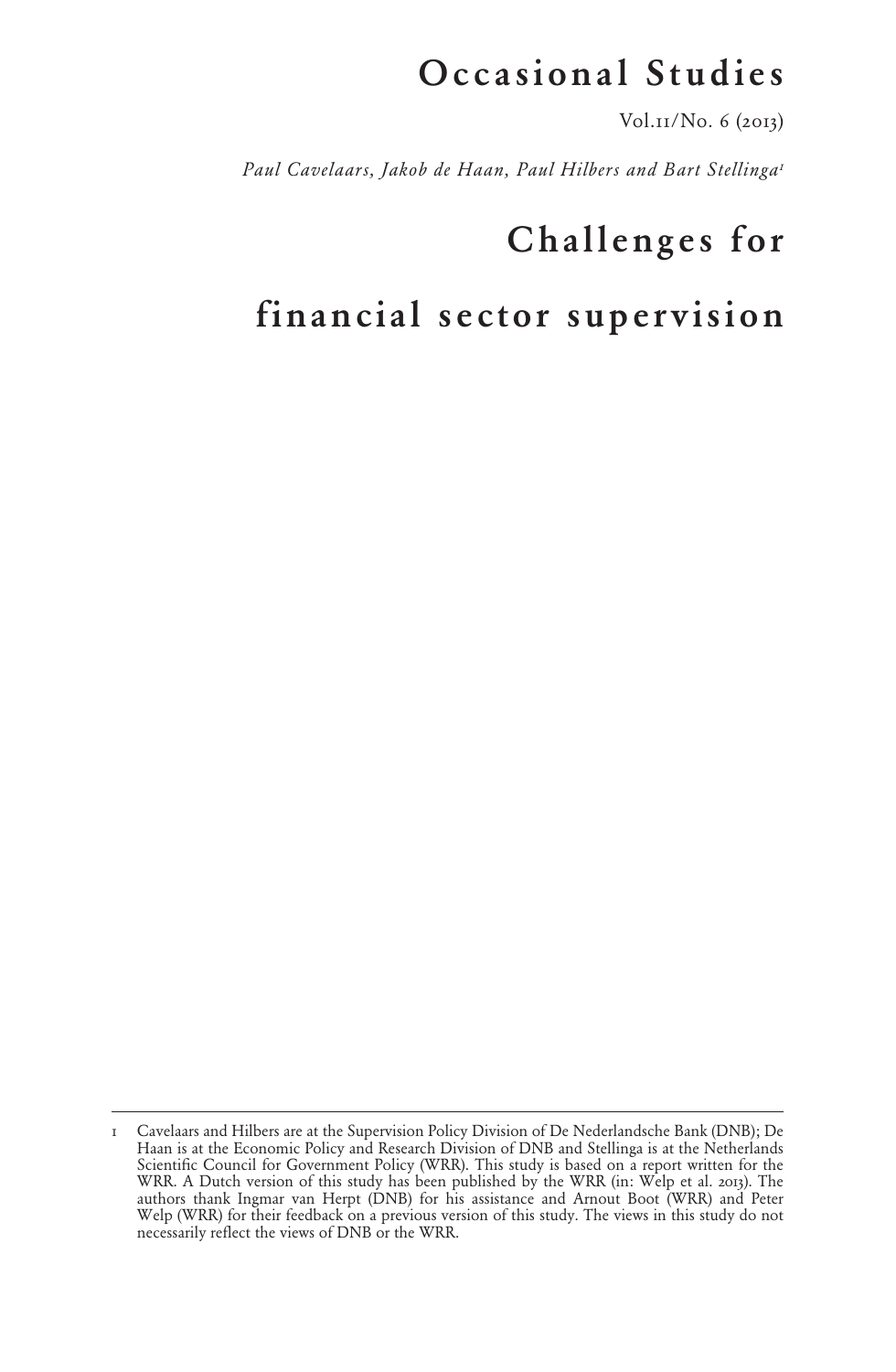### Contents

- [1 Introduction](#page-4-0) 7
- 2. [Developments in financial markets and supervision](#page-6-0) 9
- 3. [The governance of financial supervision](#page-6-0) 17
- 4. [A shift in focus in financial supervision](#page-27-0) 31
- 5. [Accountability and expectations of financial supervision](#page-37-0) 41
- 6. [Concluding remarks](#page-45-0) 49

[References](#page-48-0) 52

[Publications in this series as from January 2003](#page-55-0) 59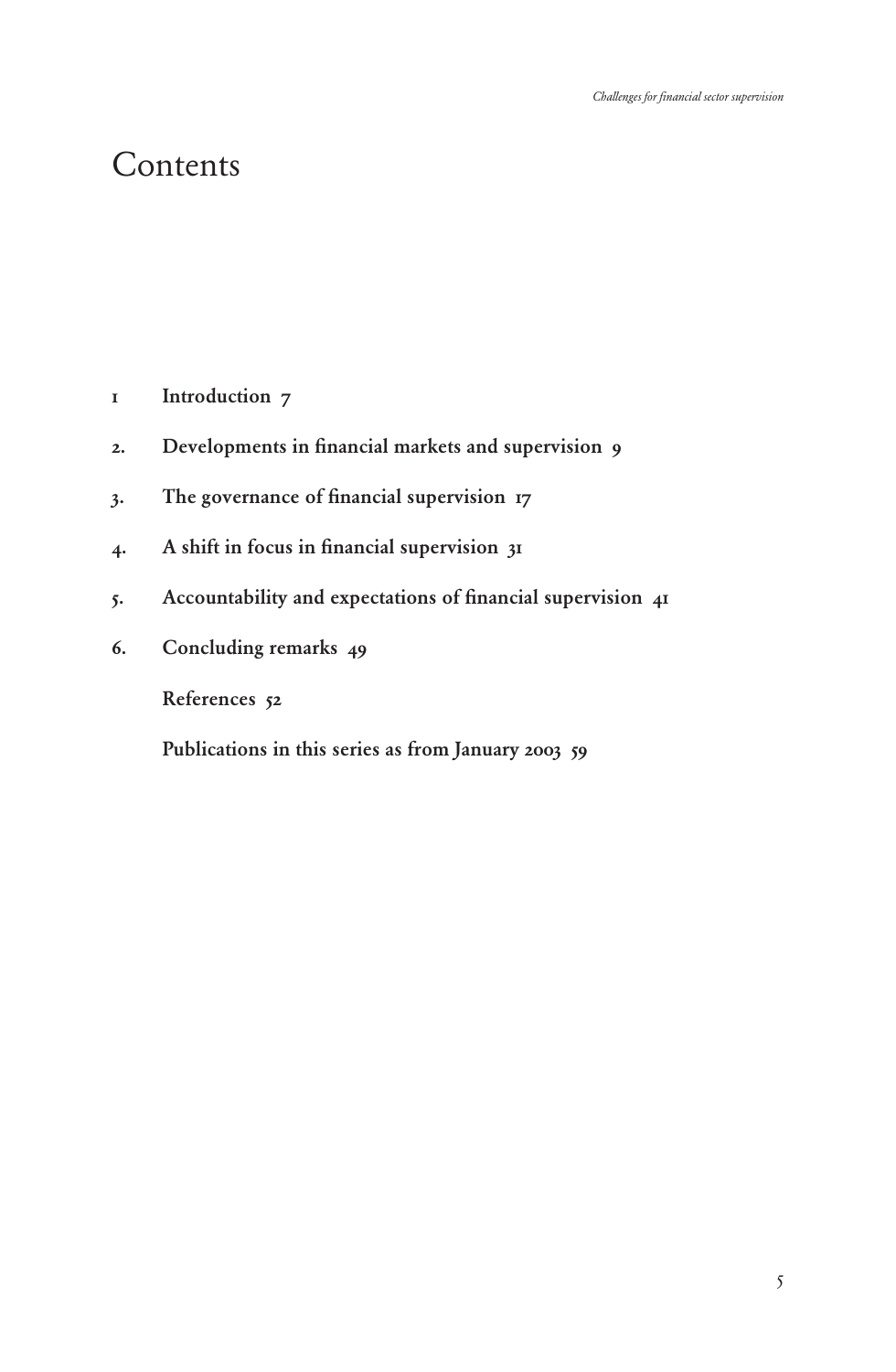### <span id="page-4-0"></span>1 Introduction

The financial crisis demonstrated severe shortcomings in existing global, European and national regulatory and supervisory frameworks for the financial system. Although most attention was paid to regulatory flaws, the failure to prevent a near collapse of the financial system also triggered a global rethinking of what constitutes good financial supervision. Several pre-crisis key principles underlying supervision – such as a high trust in market participants' ability to manage risks combined with a widespread belief that safeguarding the health of individual firms would guarantee system stability – and a general tendency towards light touch supervision, were strongly criticised (cf. FSA 2009; De Larosière 2009; Commissie de Wit 2010).

As will be discussed more elaborately in section 2, it became clear that supervising financial markets and institutions has become increasingly complicated over the past decades. This is firstly caused by the increased complexity of financial markets, firms and products. Financial institutions have become more globally active and their business has become ever more intricate as trade in highly complex products has expanded significantly. They have also become more interconnected. In addition, many firms have expanded in size and scope, being active in multiple business domains and in many different jurisdictions. Secondly, financial markets are highly dynamic, as financial market participants respond quickly to changed circumstances, such as innovations in information and communication technologies, new financial market regulation and changing business models. Regulation and supervision often lag behind developments and innovations at markets and supervised institutions. Thirdly, financial markets are regulated and influenced by many different actors (both public and private, operating at the international and national level). All these circumstances make financial supervision a demanding and challenging endeavour.

At the same time, political and public expectations of financial supervision are high. The legislative and executive branch of government often expect the supervisor to be a neutral executor of previously established public policy, focusing mainly on firms' compliance with rules. Many citizens expect the supervisor to be able to guarantee financial stability and at all times prevent financial firms' bankruptcies.

We argue that these circumstances necessitate a different perspective on the role, tasks and possibilities of financial supervision. Financial stability is determined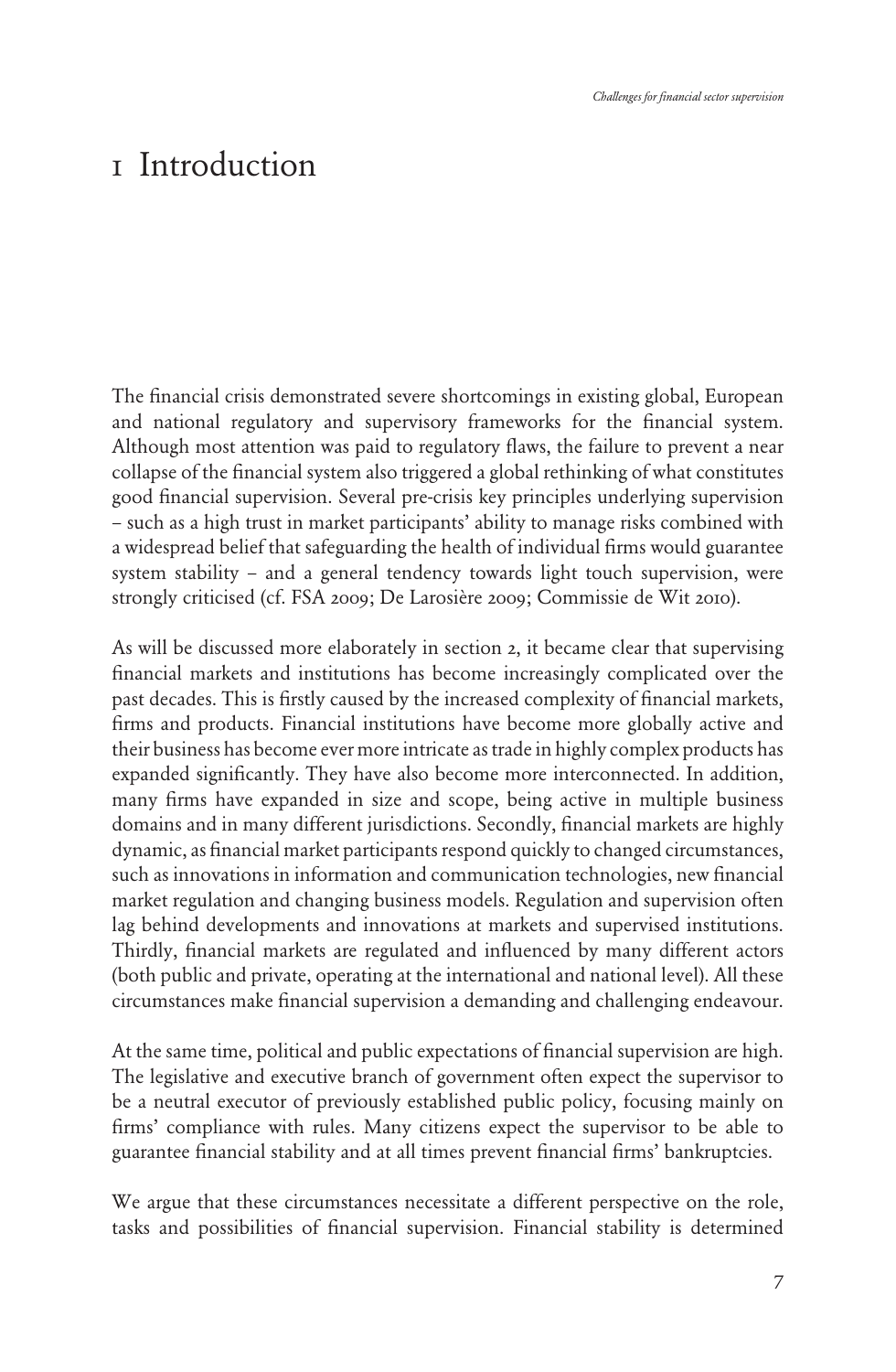by several factors. Even though financial supervisors play a key role, in view of the existing organization of financial markets they cannot guarantee financial stability or always prevent the failure of financial institutions. Political and public expectations about the possibilities of financial supervision should therefore be modest. However, this does not imply that supervisors play only a marginal role in maintaining financial stability. If supervisors are proactive and adaptive and have an adequate degree of expertise, independence and capacity to act – while at the same time being accountable and transparent – they can use their unique position to play this crucial role to the best. Having such a proactive and adaptive attitude is a challenge for many supervisors.

The main objective of this study is to discuss the future challenges, dilemmas and tensions as faced by financial supervisors and the governance of financial supervision. We argue in section 3 that ensuring compliance with existing rules and norms is crucial but not sufficient for maintaining financial stability. This implies that the mandate of supervisors has to go beyond ensuring firms' compliance with existing rules, and that supervisors are given the freedom to do this by the legislative and executive branch of government, as well as by international policymaking authorities. As financial markets constantly evolve and adapt, supervisors should be as vigilant as possible in order to signal and articulate new threats for financial stability, and communicate them (to the extent that this is not counterproductive) to the supervised firms and to the policymaking authorities. We argue in section 4 that supervisors will also need to broaden their scope, focusing on system stability (a macro-prudential orientation) and using more forward looking indicators (such as the firm's business model, conduct and culture). Finally, in section 5 we argue that the supervisors' increased room for manoeuvre will also increase demands on methods to ensure their accountability. Supervisors should put more effort in being transparent on their conduct, the effects of supervision as well as the limits of supervision, in order to maintain public and political support. In section 6 we summarise the main arguments and challenges in view of the upcoming changes in financial supervision and its governance as discussed in this study.

This study mainly focuses on financial supervision and does not cover financial market regulation. It mainly discusses prudential supervision and does not address the supervision of business conduct. Although financial prudential supervision often also encompasses the supervision of pension funds, insurance companies, and other financial firms, the study focuses on banking supervision. Where appropriate, issues related to the supervision of other financial firms will be addressed. Finally, specific attention is paid to questions relating to the Dutch supervisory architecture.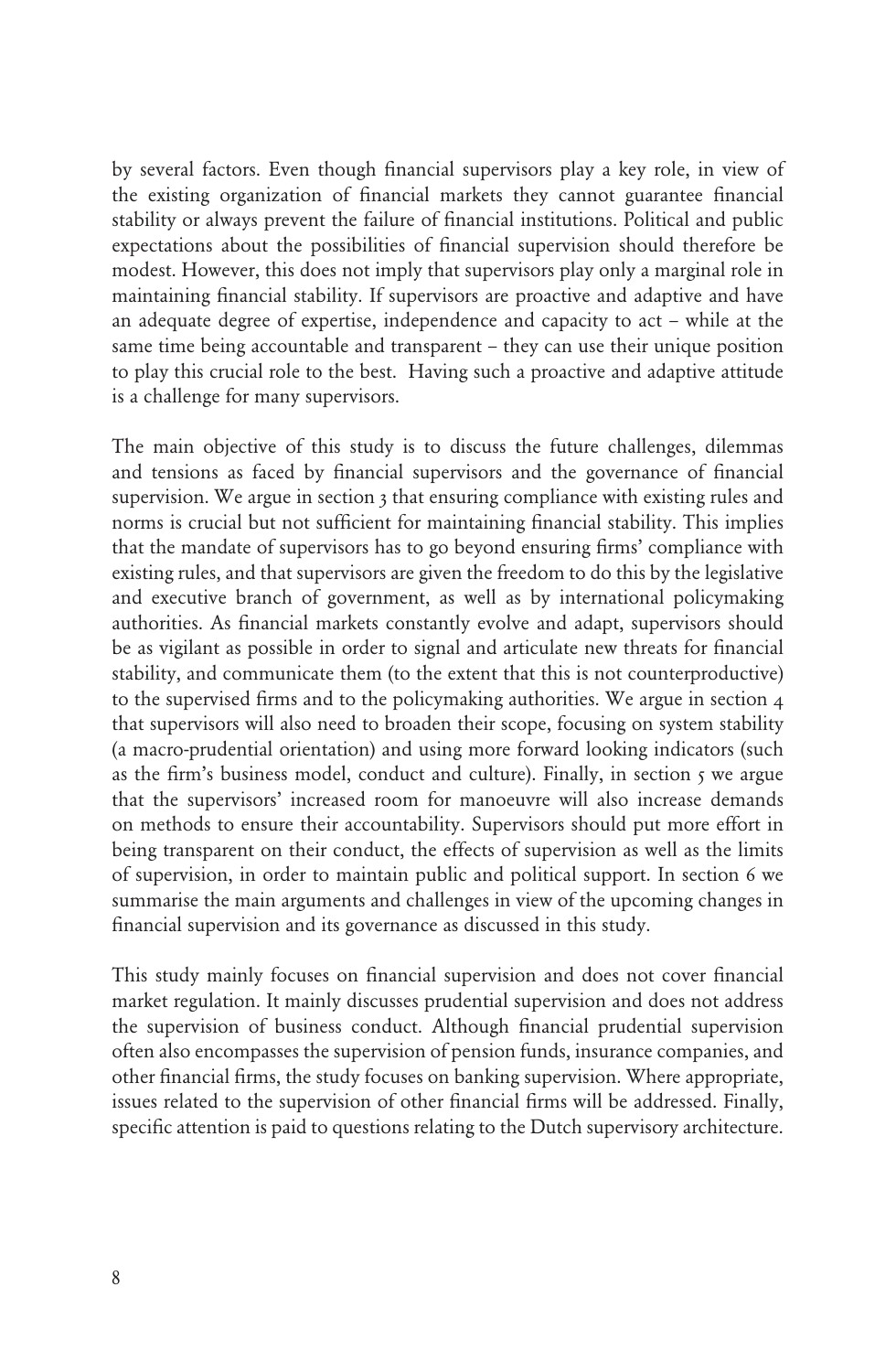# <span id="page-6-0"></span>2 Developments in financial markets and supervision

In this section we first describe some important developments in financial markets. Next, we discuss how financial supervision has been re-organised at the national and international level in response to these developments and in reaction to the financial crisis. After this, we argue that financial market supervisors are confronted with  $(i)$  a high degree of dependence on other actors (public and private); (2) fundamental uncertainty about financial market developments; and (3) a highly dynamic and adaptable sector.

#### 2.1 Sector trends

The Dutch financial sector – like all OECD countries' financial sectors – has experienced a major transformation in the decades up to the financial crisis. This transformation can be briefly outlined by focusing on five, interrelated developments: (1) a great expansion of the banking sector; (2) sector consolidation and concentration; (3) a significant change in the nature of banking; (4) an expansion of cross-border activity and trade; and (5) the increased importance of new financial products and actors.

First, the size of the banking sector has expanded significantly in the past decades. In the Netherlands, like many advanced economies, total financial sector assets grew substantially relative to domestic GDP (see table 1). This implied that the functioning of the real economy became increasingly dependent on the stability of the financial sector. As shown in table 1, the size of the banking sector declined after the crisis to 469% of GDP in 2011.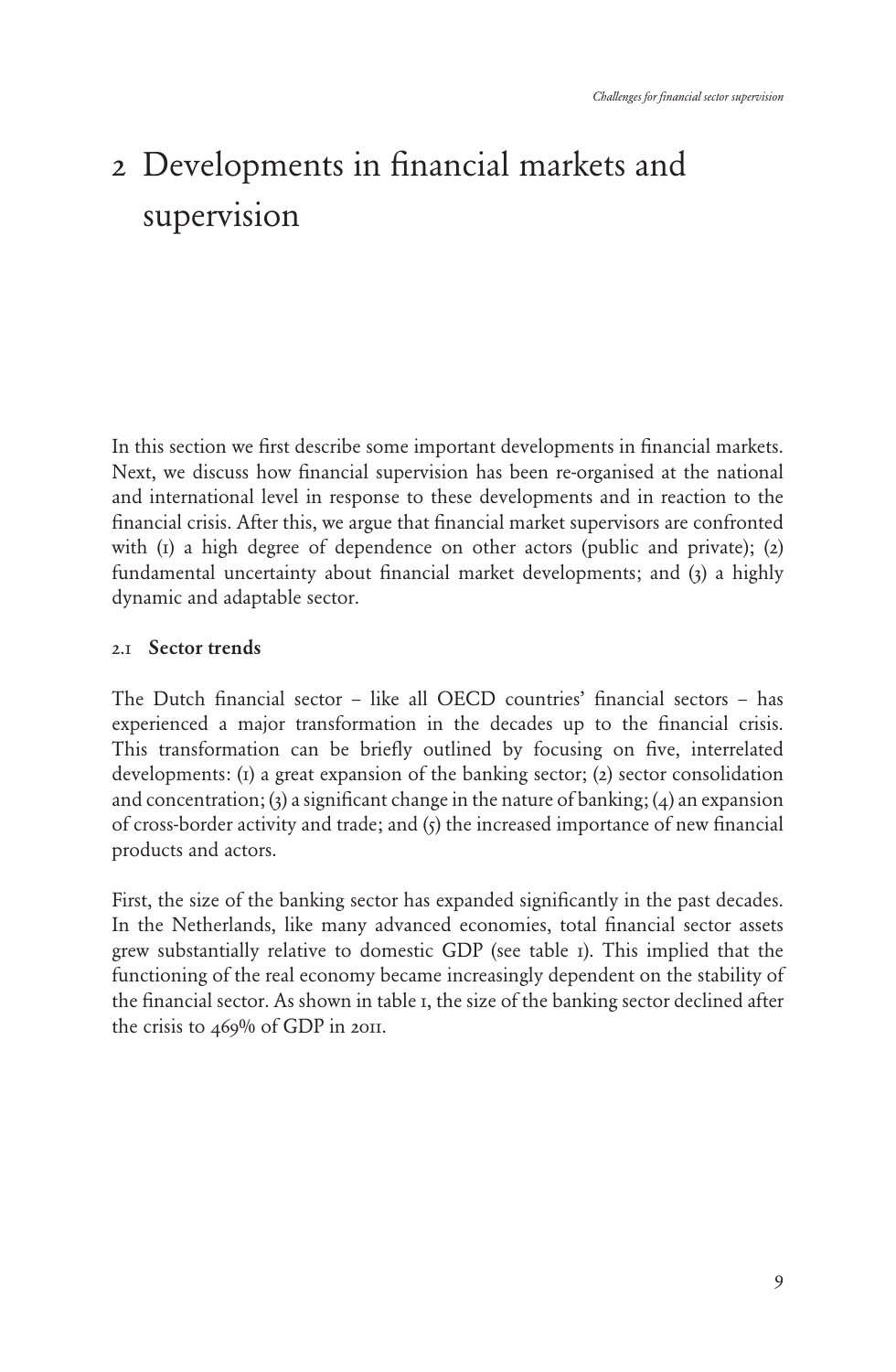#### Table 1 Growth of financial sector 1995-2011

|      | <b>US</b> | Germany | UK          | Spain   | <b>Netherlands</b> | Switzerland |
|------|-----------|---------|-------------|---------|--------------------|-------------|
| 1995 | $56\%$    | $2I4\%$ | $24I\%$     | 196%    | $184\%$            | $354\%$     |
| 2000 | $61\%$    | $297\%$ | 289%        | $203\%$ | $390\%$            | $503\%$     |
| 2007 | $77\%$    | $313\%$ | $45I^{0/0}$ | $304\%$ | $591\%$            | 664%        |
| 20II | $82\%$    | $311\%$ | 480%        | $365\%$ | 469%               | $494\%$     |

Consolidated assets of commercial banks over GDP

Source: Houben (2013)

Second, the financial sector has been characterized by consolidation and increased concentration. Especially from the 1990s onwards, banks have merged with other banks (e.g. ABN and Amro in 1991) or with insurance companies (e.g. SNS and Reaal) (cf. DNB 2010a:  $35-36$ ).<sup>1</sup> Consolidation led to concentration: the sector is dominated by a few systemically important banks. When looked at balance sheets, in 2008 five banks accounted for 85% of the banking sector, having grown from approximately 73% in 1990. In fact, this domination is increasing. In 2012, the collective market share of the top  $3$  banks in the mortgage market was  $84\%$ , against 78% in 2003 (Jansen et al. 2013).

Third, there has been a significant change in the nature of banking (cf. Turner 2010; Liikanen 2012). In particular for the big financial firms, the relative weight of banking activities has shifted from traditional activities such as 'deposit taking, lending, securities underwriting and trust services towards dealer and marketmaking activities, brokerage services, and own account trading' (Liikanen 2012: 3). Banks have increasingly become oriented towards transactions with other banks. Consequently, the banking sector has become more interwoven. Banks have also become increasingly active on the mortgage market, with home mortgages accounting for an increasing share of banks' balance sheets. However, in the Netherlands, extensive mortgage lending over the years did not keep pace with the growth of the deposit base. This resulted in a so-called 'retail funding gap'. This implied that banks increasingly had to rely on funding from wholesale markets, making the Dutch banking sector vulnerable to unfavourable conditions on wholesale financial markets (Jansen et al. 2013).

Since the crisis, the bankassurance-model that came up in the early 1990s is firmly on the decline. First of all this is because expected advantages of the model, such as cross-selling, have not sufficiently materialized. More importantly, bankassurance conglomerates have proven to be rather complex to manage, and hard to resolve in times of crisis. However, this does not mean that bankassurance has completely disappeared. In fact, many insurance companies have in recent years set up banking entities attracting retail savings and engaging in mortgage lending.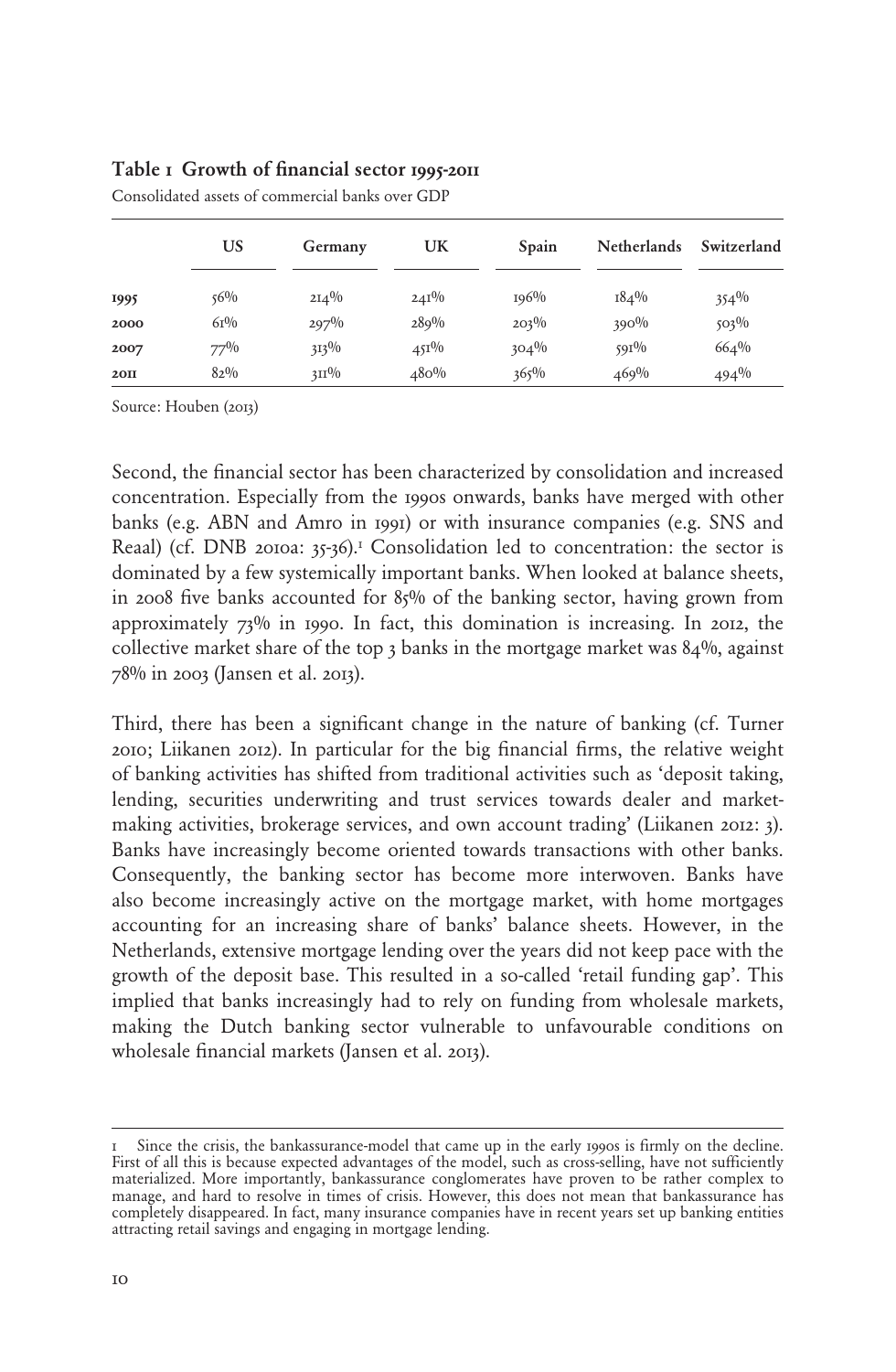Fourth, there has been an expansion of cross-border activities and trade. The internationalization of the Dutch financial sector was mainly the result of crossborder acquisitions and the establishment of foreign branches (DNB 2010a: 36). Moreover, financial firms became increasingly active in trade with foreign financial firms and therefore got strongly interwoven with the global financial system. As a consequence of the financial crisis and national regulatory responses, banks have refocused their activities to their home markets across Europe. Whereas the foreign business of Dutch banks amounted to at least 30% of their consolidated balance sheets in the years before the crisis, today it is less than 15%.<sup>2</sup> To some degree, this trend is still continuing today.

Fifth, over the past decades there has been a remarkable rise in the trade in new financial products and the emergence of new financial actors (Commissie de Wit 2010; DNB 2010a: 90). In line with this international trend, Dutch financial firms became more and more active in trade in new financial products, such as credit derivatives, that were often not traded on securities exchanges but 'over the counter'. Besides, banks increasingly securitized the loans on their balance sheet, selling these products to other financial actors, attempting to diversify risks and freeing up room to extend more loans. Financial firms in the Netherlands also acquired these financial products from other, foreign financial firms, thereby exposing them to risks on foreign markets (especially US mortgage markets). Apart from product innovations, the financial sector has also seen the emergence of relatively new financial actors, such as hedge funds, money market funds and private equity funds. In the run up to the crisis, these actors operated largely outside the regulatory perimeter. After the crisis, regulators have sought to broaden the perimeter of financial supervision, encompassing credit rating agencies, hedge funds, and entities performing 'banklike' functions (so-called 'shadow banks') that were hitherto not being subject to regulation and supervision (see section 2.2).

In sum, '[f]inancial sector growth thus took place with greater interconnectedness, within institutions, between institutions, cross-sector and cross-border' (Houben 2013: 219). It should be emphasized that these changes were caused by a plethora of developments, such as macro-economic circumstances, innovations in information and communication technologies, changed financial market regulation and adapting and innovating business models. The result has been the emergence

<sup>2</sup> This is a rough estimate of the participation of Dutch banks in foreign entities. The foreign activities are estimated on the basis of the difference between the total activities according to the consolidated balance sheet and the domestic activities according to the domestic MFI balance sheet. These statistics are available at the website of DNB (www.statistics.dnb.nl). Using non-publicly available information the figures have been corrected for securitizations and intra-group positions. Another possibility is to calculate the exposure of Dutch banks to non-residents as a percentage of their total exposure. This gives an estimated decline of the foreign exposure of more than 60 percent before the crisis to about 35 percent now, which is in line with the trend described in the main text.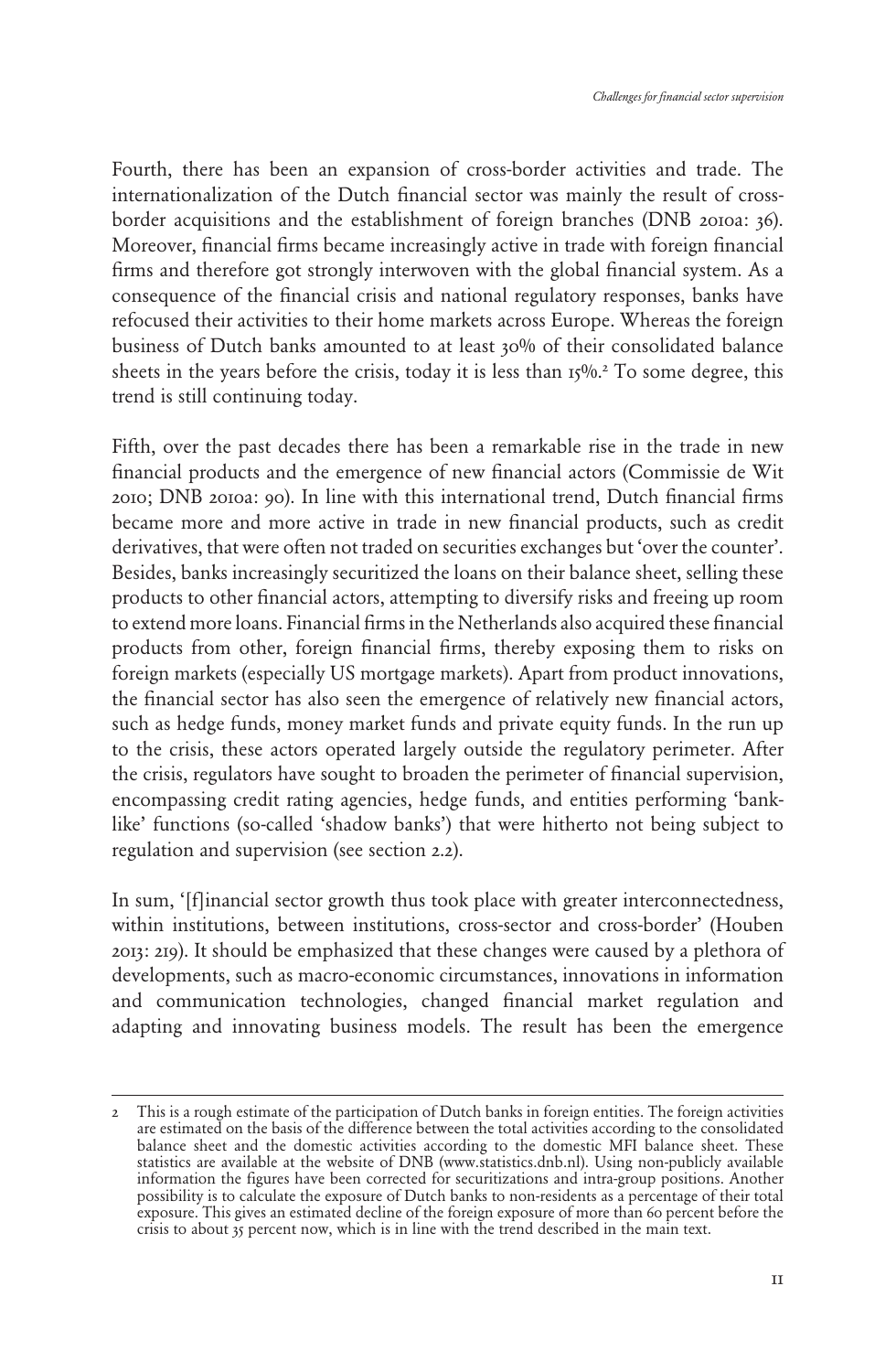of a highly dynamic and complex sector, in which market actors are constantly affected by – and have to adapt to – changing market developments and changing regulations and supervisory practices.

As a consequence of the crisis, the sustainability of certain bank business models has been challenged. Notably, business models business models that exploit the generous fiscal treatment of household mortgage debt are put to the test by changing political views towards this fiscal treatment and the high household indebtedness that results from it (see section 4). Likewise, doubts arose whether the current structure of the banking sector, which is dominated by systemically important internationally operating banks, is sustainable. This is due to two lessons learned from the current crisis: (1) too-big-to-fail issues and the absence of effective instruments for resolution have caused heavy tax-payer involvement during the crisis, further entangling individual Member States' public finances with the health of the banking sector; and (2) the framework for cross-border supervision and resolution has proven to be seriously flawed. As a consequence, a large and crossborder banking industry poses additional risks to financial stability in the absence of effective cross-border supervision and resolution (see section 3).

#### 2.2 Trends in supervision

In response to financial market developments described above, financial market regulation and supervision have also seen a significant change in the past decades. Supervision in the Netherlands was reorganized along functional lines, in response to the growing interconnectedness between financial firms and the blurring of the boundaries between these institutions. In the so-called Twin Peaks model, De Nederlandsche Bank (DNB) became responsible for prudential supervision, focusing on the soundness of financial firms and on financial sector stability, while the Authority for the Financial Markets (Autoriteit Financiële Markten, AFM) became responsible for business conduct supervision. In pursuing its mandate, DNB predominantly focused on safeguarding the financial soundness of individual financial firms (banks, insurance companies and pension funds).

In response to the increased complexity of financial firms, financial market supervision also increasingly relied on risk management strategies. This encompassed both an increased reliance of the supervisors on the risk management strategies of individual financial firms, as well as a shift towards risk-based supervision of the financial supervisors themselves (cf. DNB 2010a: 44-48).3 Moreover, in response to the dynamic nature of the financial sector, financial supervisors increasingly relied

<sup>3</sup> See Power (2004) for a discussion of the general trend towards risk-based governance.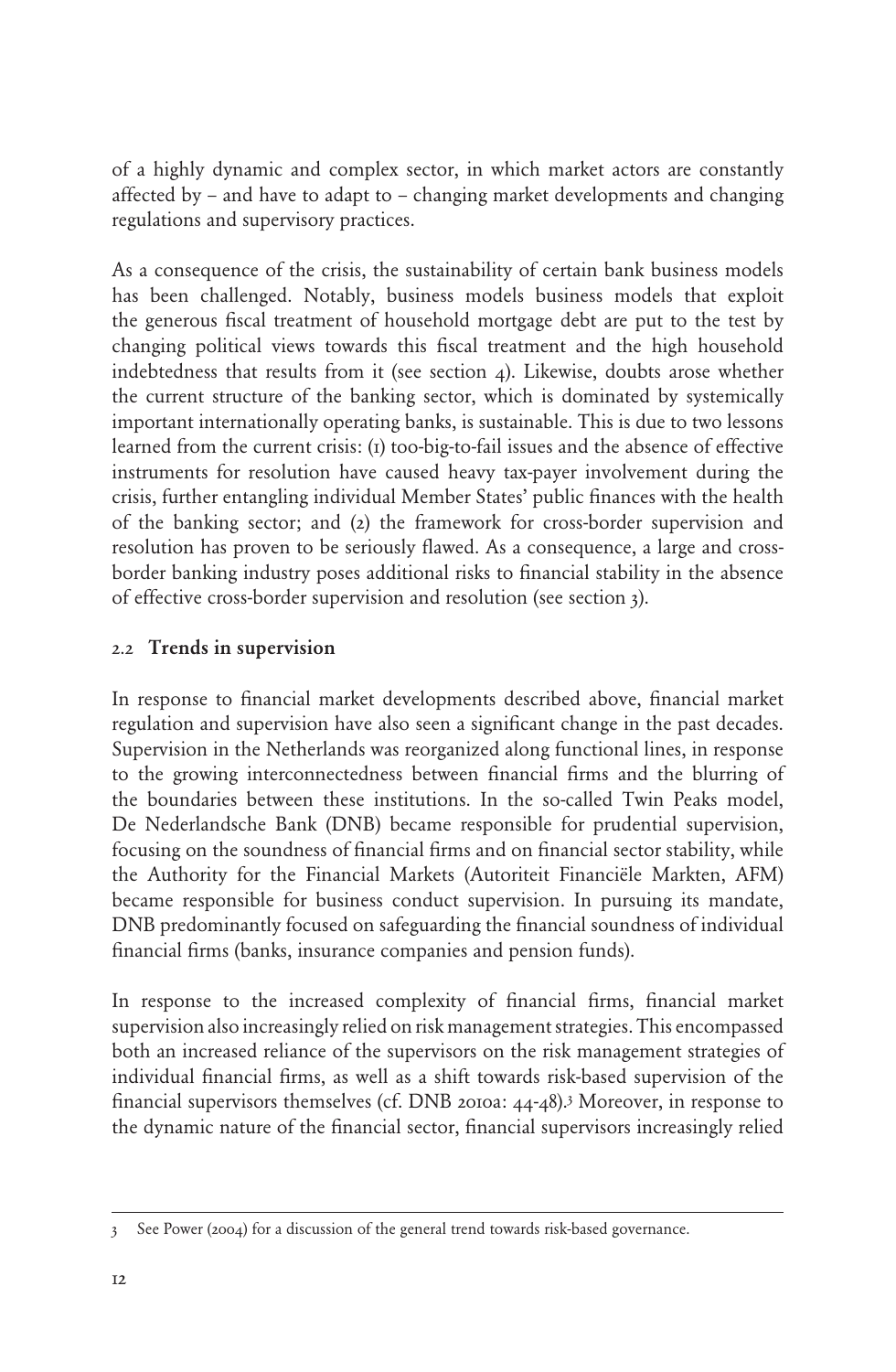on principle-based supervision, giving firms increased freedom to develop their own strategies in order to comply with existing rules (Black 2011).

The increased internationalization of financial markets was to a significant degree the result of changed regulation, at the national, European and global level. Of crucial importance was the ambition to complete the single European market for financial services from the 1990s onwards (DNB 2010a: 35). As a central component of this project, the single banking passport regime gave EU banks licensed by another EU Member State the freedom to set up branches in any EU country without having to apply for a new license. EU supervision was based on the 'home state control model': the 'home supervisor' had the prime responsibility for supervising these banks, including their foreign branches; the host supervisor was only entitled to supervise the branch's liquidity. In the run up to the crisis, international supervision of cross-border banks was not particularly developed, although national supervisors convened in the Lamfalussy committees and in so-called supervisory colleges shared information – on a voluntary basis – about the conduct of financial firms and supervisory practices (Ottow 2011).

The financial crisis demonstrated the shortcomings in the existing global, European and Dutch regulatory and supervisory framework. As regards regulation, key problems that were identified were inadequate capital and liquidity requirements, the procyclicality of certain rules (e.g. capital requirements, fair-value accounting, the use of credit ratings) and the absence of regulation for many financial actors (cf. FSA 2009; De Larosière 2009). In response, regulations governing the financial sector were tightened along many dimensions. Basel III, representing a tightening of capital and liquidity requirements for banks, will enter into force in Europe in 2014 through the Capital Requirements Directive/Regulation IV (CRD/CRR IV). Also, tighter regulation covers areas as diverse as securitization, remuneration policies, resolution plans and counterparty credit risk. In addition, regulators have sought to broaden the perimeter of financial supervision, encompassing credit rating agencies and hedge funds (De Haan and Amtenbrink, 2012a,b; Quaglia 2011).

Whereas regulatory developments have been in the centre of attention, changes in financial supervision are less well documented. The failure to prevent a near collapse of the financial system triggered a rethinking of some of the pre-crisis principles of supervision (Viñals and Fiecher 2010; Hilbers and Rijsbergen 2013).

First, the shift towards more principle-based supervision came under scrutiny, as many observers argued that this in practice implied 'light touch supervision' (De Vries 2013). However, it is far from clear that a return towards more 'rule-based supervision' is the answer in this respect (Black 2011). Although at the regulatory level there has been a tendency to develop more and more detailed rules to ensure compliance (Haldane 2010), the case for a sufficient degree of principle-based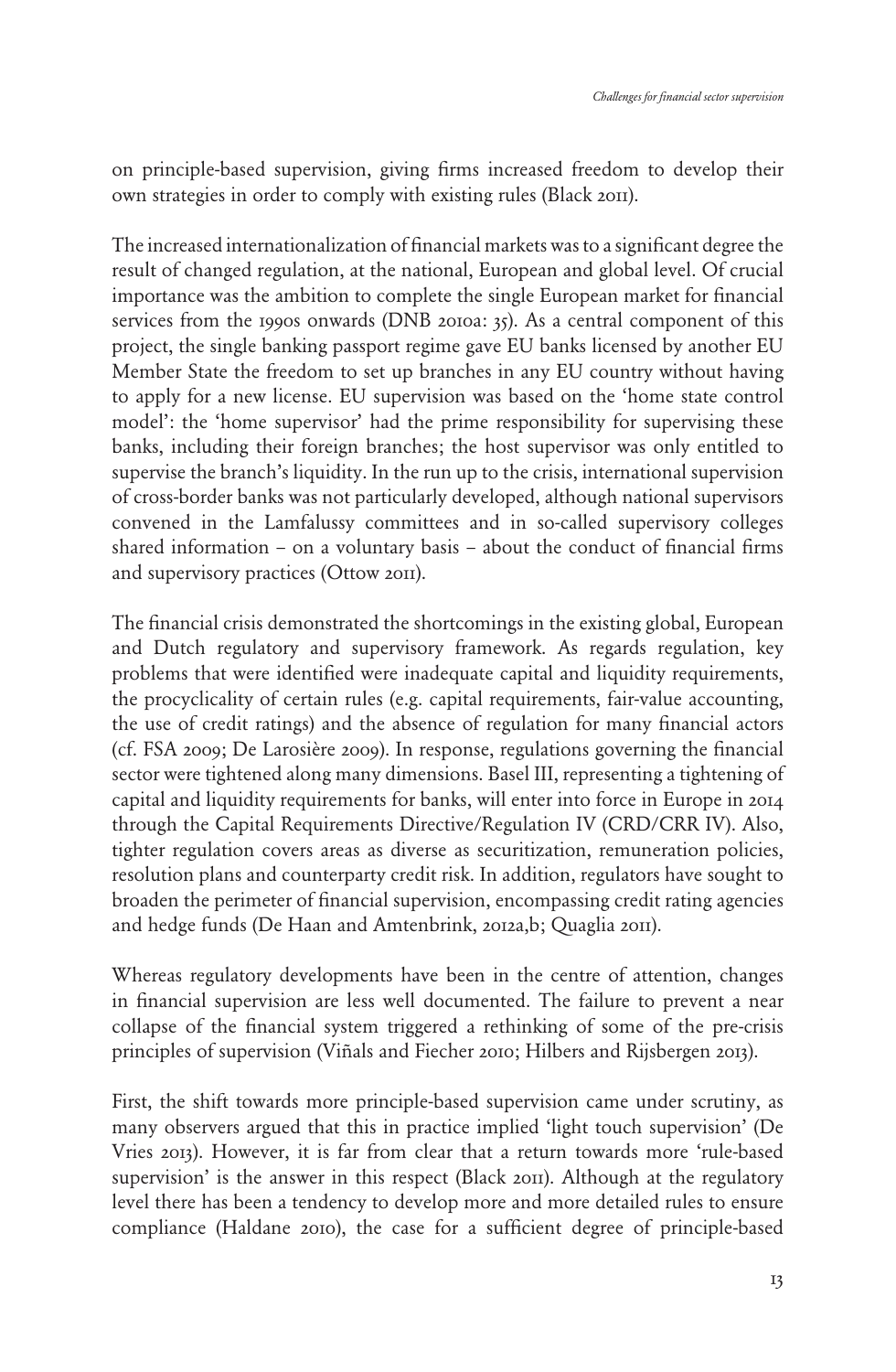regulation in a dynamic and complex sector is strong. Although rules do not require continuous justification or explicit decisions, circumvention of rules becomes easier over time (Borio 2011a: 11). This implies that in the future, supervisors will need to strike a delicate balance between rule-based and principle-based supervision (see section 3).

Second, the institutional framework of supervision was challenged, particularly the absence of a well developed European framework (Ottow 2011). In response, following the recommendations of the De Larosière report published in 2009, the European System of Financial Supervisors (ESFS) was created in 2011. An important feature of the EFSF is the creation of three European Supervisory Agencies, with new tasks, powers and instruments to harmonize supervisory practices throughout the EU single market. These new agencies replaced the Lamfalussy committees.4 Another important element of the ESFS was the creation of the European Systemic Risk Board (ESRB), which is responsible for macroprudential supervision. A related development, mainly as a response to the Euro zone debt crisis, is the development of a European Banking Union, bringing elements of banking supervision, resolution and deposit guarantee schemes to the European level (Ferran and Babis 2013; see section  $3$ ).<sup>5</sup>

Third, the idea was challenged that focusing on individual firms' compliance with existing rules – and a focus on capital and liquidity – was by and large sufficient to guarantee financial market stability. In response, one lesson learned was that supervision has to become more forward looking, not only keeping an eye on financial indicators that to some extent are backward looking by nature, but also delving into less well-known areas, such as the business model, culture and conduct, and the governance of an institution (Hilbers 2011). Flawed business models are powerful indicators of financial trouble down the road. The supervisor needs to have a thorough understanding of the way a financial firm earns its money and

<sup>4</sup> There were three such committees: the Committee of European Banking Supervisors (CEBS), the Committee of European Securities Regulators (CESR) and the Committee of European Insurance and Occupational Pensions Supervisors (CEIOPS). These committees were composed of highranking representatives from the national supervisory authorities. The Banking Supervision Committee also included representatives from the national central banks. Apart from advising and assisting the European Commission in the development of technical implementing measures, these committees also dealt with the exchange of supervisory information, the consistent implementation of European legal acts and the harmonization of supervisory practices in the European market for financial services.

<sup>5</sup> In the Netherlands, the crisis did not trigger big institutional changes. The Twin Peaks model, in which DNB is responsible for prudential supervision and the AFM for business conduct supervision, was not called into question. At the same, DNB and AFM took the episode as an opportunity to further strengthen their cooperation. Since the crisis, many other countries have introduced their own variant of the Twin Peaks model, indicating that this institutional framework is widely seen has having important benefits. However, according to Masciandaro et al. (2011), there is little evidence that the precise architecture of the supervisory framework has much impact on financial sector stability. This should act as a warning not to expect that changes in the supervisory architecture will by itself diminish the risk of financial sector instability.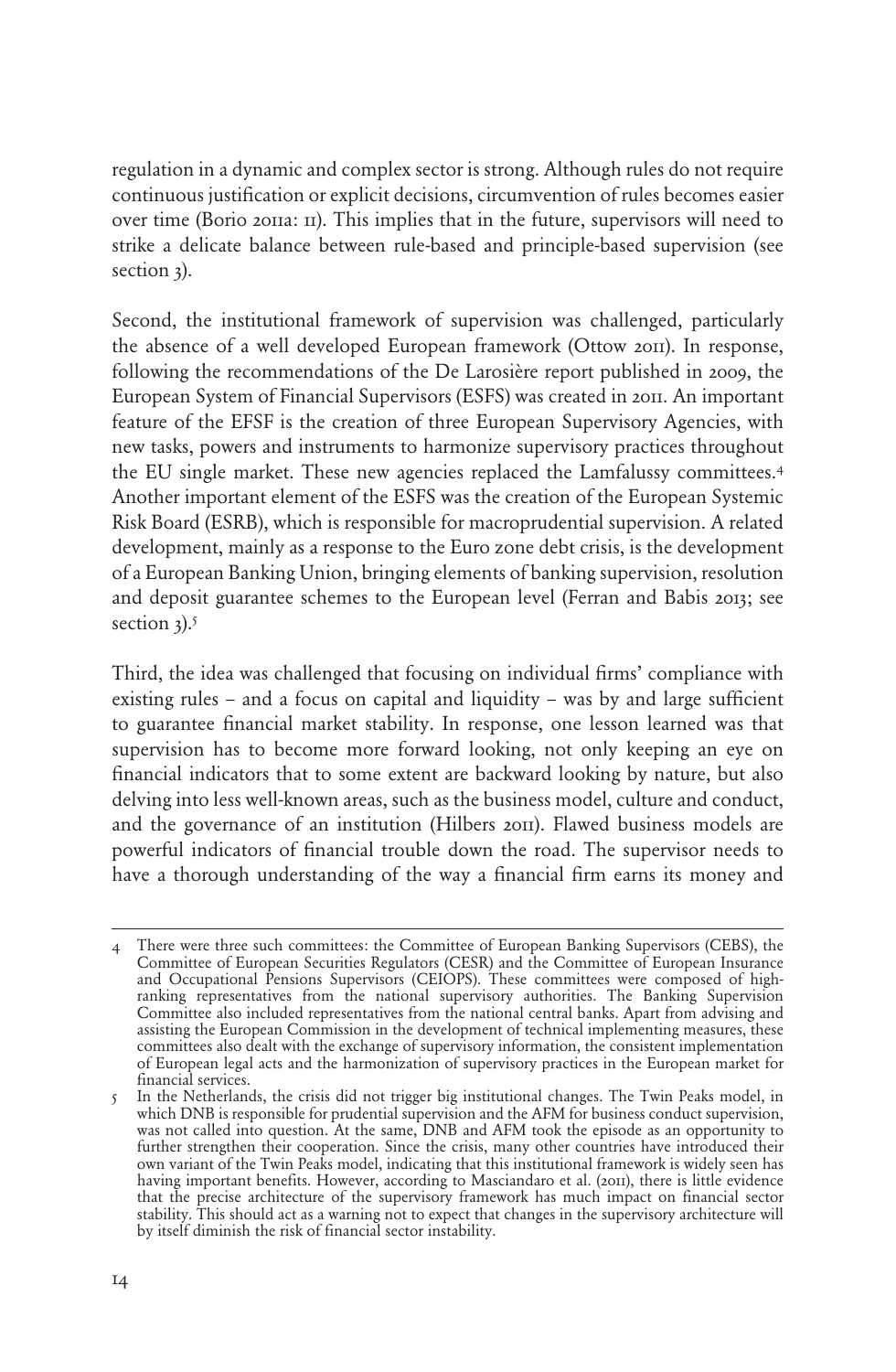needs to form an opinion on its long-run sustainability given external, sector and regulatory trends. Similarly, during the crisis, culture, conduct and governance of a financial firm have proven to be of crucial importance to its long-run viability. This requires that supervisors go beyond the numbers, making expert judgment more important and also from time to time taking legal risk, as the regulatory framework in these areas is not yet well developed (see section 4).

Another lesson learned in this respect was that financial institutions are far more interconnected with each other and with the real economy than had previously been thought. In response, supervisors have been developing their macro-prudential analysis capacity, in order to better understand this interconnectedness and to scan the horizon for macroeconomic and systemic risks. Also, macro-prudential instruments are being developed to address these risks in an early stage, most importantly the countercyclical capital buffer that has been agreed upon in the context of Basel III (see section 4).

Finally, the crisis demonstrated an increased demand for accountability and transparency of independent financial supervisors. Supervisors themselves have come to realize that being more accountable and open can actually help them to improve their supervision. The current information society – in which news travels at the speed of light, also when it is false – forces supervisors to be more open in order to try to steer the information flow to some extent. The challenge here is to be as transparent as possible, while complying with statutory secrecy obligations (see section  $\zeta$ ).

#### 2.3 Key challenges for financial supervision

In section 2.1, we have identified financial sector trends in the past decades. Financial firms have become more complex, more internationally oriented, and thereby more interconnected with global financial markets. The financial sector has grown substantially relative to GDP. Due to internationalization, consolidation and concentration, systemically important financial firms were created. Although the financial crisis triggered a partial reversal of these trends, it is not to be expected that in the near future we will see a completely different financial sector. Arguably, the financial sector will continue to be characterized by three intertwining key features: it is dynamic, complex and highly adaptive.

This is a very challenging environment for prudential supervisors to fulfil their mandate. A first challenge for supervisors is that financial stability depends on a wide variety of actors (public and private, operating at the international and national level) and circumstances (macro-economic developments, public trust in the financial sector, financial market sentiments, etc.). This implies that financial supervisors cannot guarantee financial stability. A second challenge facing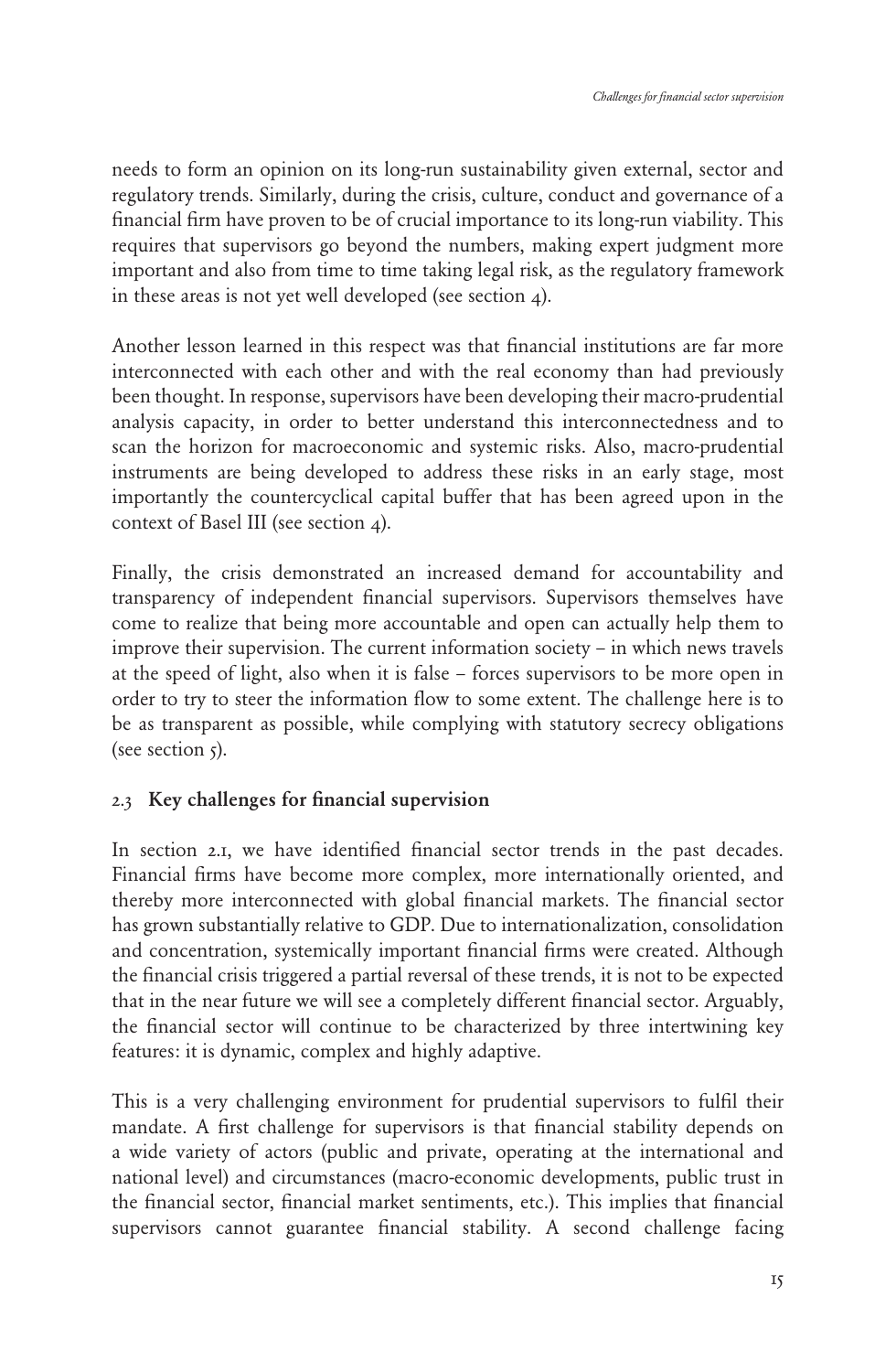supervisors is that they are confronted with fundamental uncertainty as to future market developments (Houben 2013). Supervisors – like market participants – will therefore have only limited ability to foresee future developments that may possibly affect financial market stability. A third challenge is that the dynamic and adaptive nature of the financial sector implies that (supervisory) regulation often lags behind developments and innovations at supervised institutions, in part because formulating rules is a time-consuming process, particularly at the international level.

At the same time, however, the task of the prudential supervisor is to contribute to financial market stability. We argue that if the financial supervisor is proactive and adaptive and has an adequate degree of expertise, independence and capacity to act – while being accountable and transparent – it can use its unique position to successfully play this crucial role. In the next sections we will discuss the challenges faced by supervisors in fulfilling this role.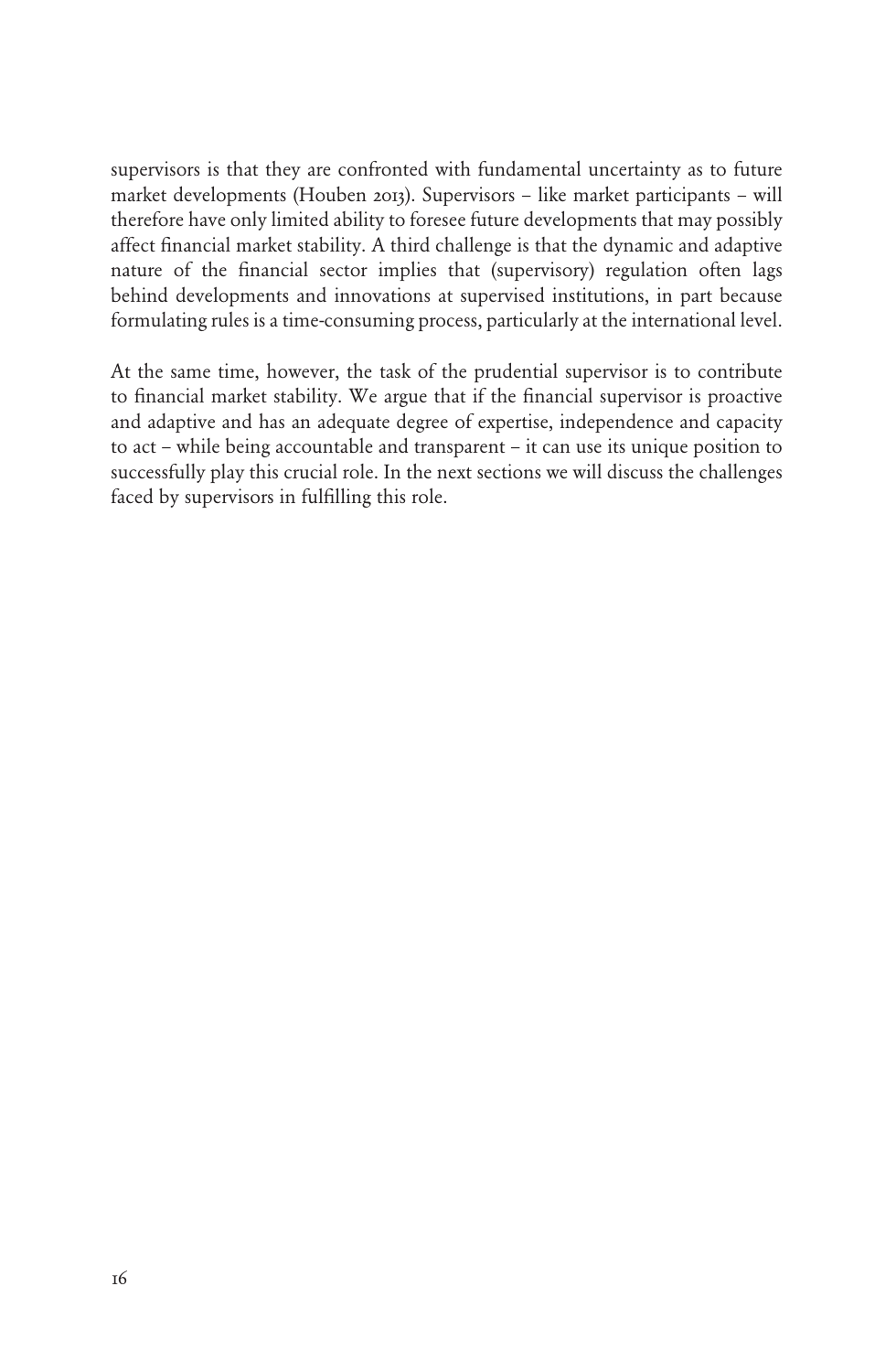# 3 The governance of financial supervision

This section discusses several challenges relating to the future positioning of financial supervision in the European and national regulatory architecture. We argue that the dynamic and complex nature of the financial sector warrants an adaptable financial supervisory system, being outcome focused and with an adequate degree of supervisory discretion. Moreover, it requires a vigilant and proactive supervisor that signals, articulates and responds to financial market developments that potentially threaten financial stability, and that communicates these findings to relevant policy making authorities in order to improve financial market regulation (section 3.1). Second, we argue that this requires an adequate degree of independence of the financial supervisor from policy-making authorities and financial firms, in order to ensure an unbiased focus on financial stability concerns (section 3.2). Finally, we address the Europeanization of financial regulation and supervision, identifying potential positive and negative aspects of the harmonization of financial regulation and the centralization of certain supervisory powers. We argue that this potentially reduces the possibility of regulatory competition and a related race to the bottom. However, an overly rigid regulatory and supervisory architecture might also threaten the emergence of an adaptive and dynamic supervisory system, in which supervisors have an appropriate degree of discretion to respond to emerging threats to financial stability (section 3.3).

#### 3.1 The relationship between supervision and regulation

The effectiveness of supervision largely depends on the institutional conditions in which the supervisor operates. A requirement for effective supervision is that other forms of internal and external supervision function properly. Examples of internal supervision are the involvement of the board, including both executive and non-executive directors, and internal control departments, such as the audit, risk management and compliance departments. Also external accountants and rating agencies play an important role as they monitor the external reporting by financial institutions, both quantitatively and also increasingly in a qualitative way. Supervisors face the challenge to find a proper balance between their own supervision and that of these internal and external parties. In a complex and dynamic environment, supervisors obviously will rely on the work and insights of all these parties and therefore depend on them. However, after the crisis the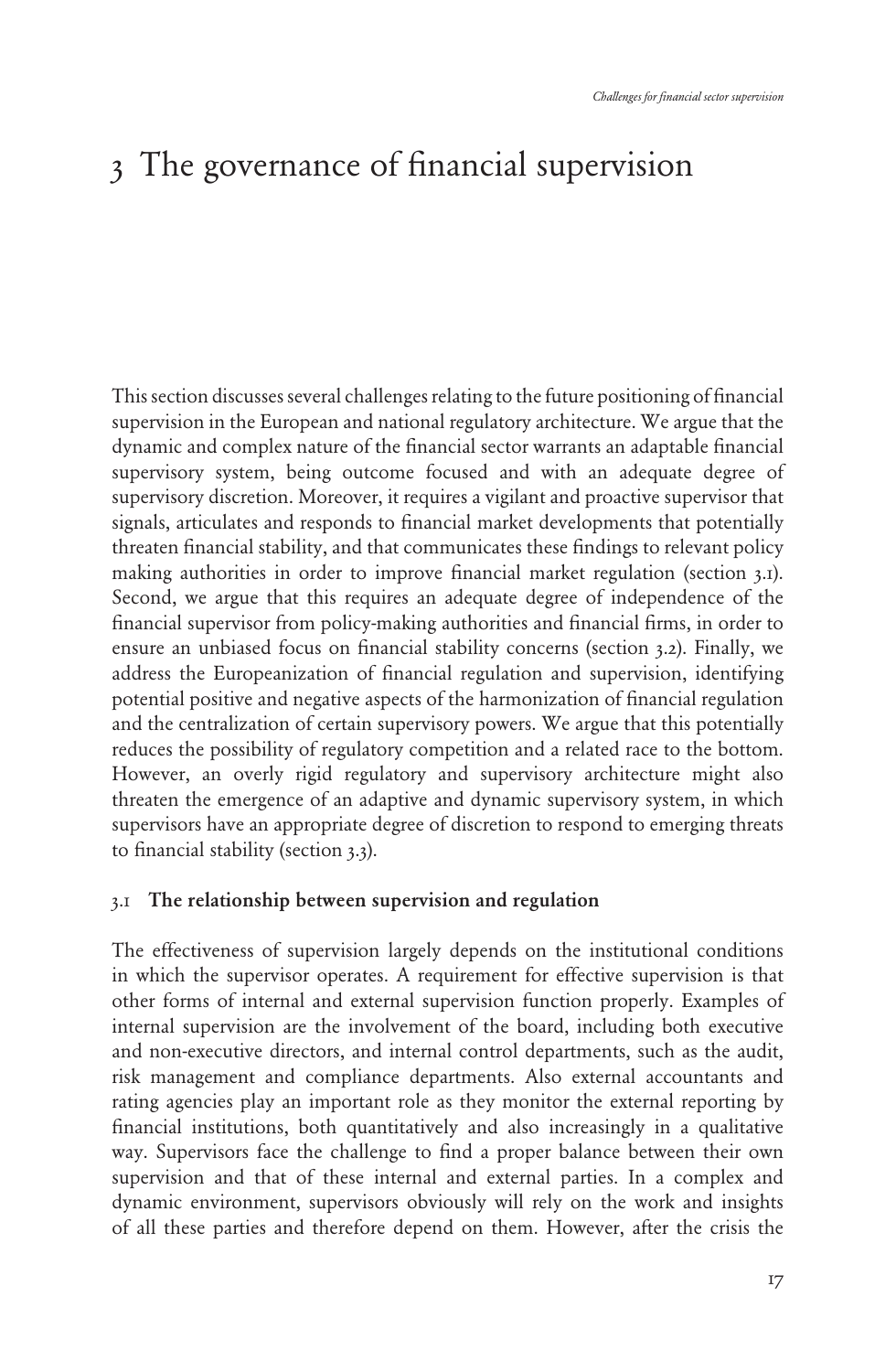functioning of these parties has been questioned and supervisors will therefore have to make up their mind to what extent they can still rely on them. If it turns out that these parties' supervision is insufficient, it has to be strengthened.

Another requirement for effective supervision is a legal framework offering highquality supervisory instruments. The financial crisis made clear that – among other things – the supervisory instruments as currently provided by global, European or national regulations were not up to par in certain areas. As emphasised in the previous section, supervisory regulations often lag behind developments and innovations at supervised institutions, partly because developing regulations often is a time-consuming process, and partly because financial markets are very dynamic. Another factor is that regulations are the outcome of negotiations in which both national interests and the interests of the sector are at play. Combined with pressure on the national supervisor to refrain from imposing additional requirements on top of (sometimes insufficient) international standards (so-called 'gold plating'), this can restrict the supervisor's ability to respond quickly and effectively to risks.<sup>6</sup>

Supervisors are often portrayed as actors at the end of the policy-making process, merely checking compliance with the rules that were developed in the political process. Such a compliance-based perspective on financial supervision is difficult to square with the complexity and adaptive nature of the financial sector. It wrongly assumes that compliance with rules will by itself guarantee the policy objective (i.e. financial stability) and that the financial supervisor will succeed it ensuring full compliance with all rules. Given the dynamic nature of the financial sector, it is important that supervisors can adapt their supervisory strategy quickly to new market developments (Black 2012a). This puts to the fore the question of how supervision and regulation relate to one another. Three specific issues in this area deserve further attention. The first is how supervision based on open norms – an important characteristic of principle-based regulation – can be implemented effectively. The second is how supervisors can be outcome-focused without overstepping their supervisory mandate. The third is how supervisors can contribute to the quality of financial policies and supervisory regulations.

#### 3.1.1 *The use of open norms*

Financial sector regulation contains many open norms. Examples in Dutch law are 'control and integrity of business operations' and the prudent person principle. These elements of principle-based regulation fit the complexity and diversity of the financial sector which make it impossible to capture everything in rules. Open norms also allow for responding to changes in the financial sector without the need

<sup>6</sup> Institution-specific measures are possible under the second pillar of Basle III/CRD-IV.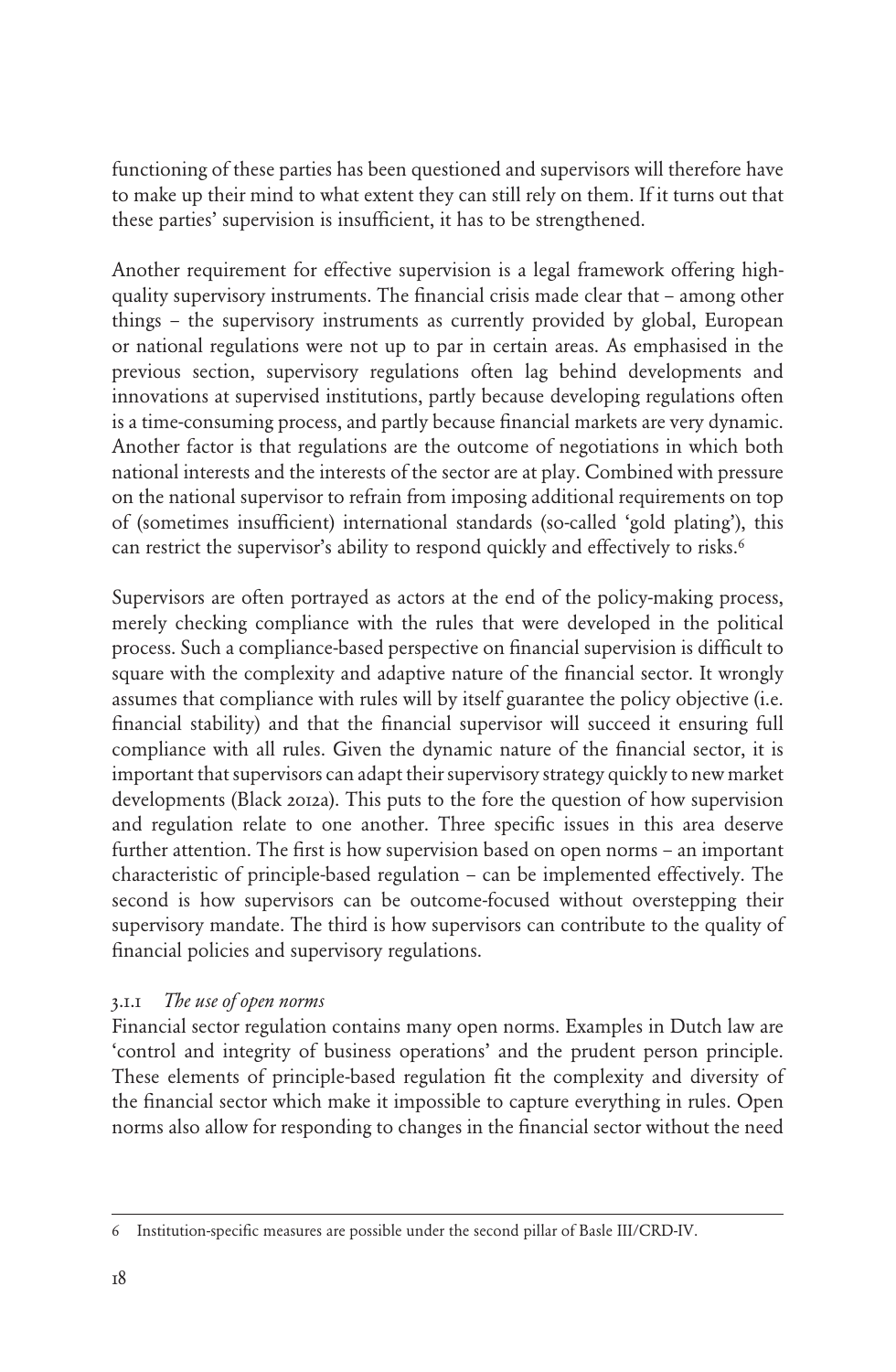to change legislation. Finally, they encourage compliance with the spirit rather than the letter of the law (De Vries 2013).

Working with open norms raises several challenges for supervisors. One such challenge is how to provide guidance on desirable (acceptable) outcomes without ending up with detailed rules after all. While it is difficult to disagree with the idea of open norms given the advantages mentioned above, it places higher demands on both the sector and the supervisor. Not surprisingly, financial institutions – in particular smaller institutions – often ask for more detailed guidance. And so do supervisory inspectors in order to ensure a consistent treatment of institutions (Black 2011). In addition, there is a tension between principle-based regulation and the tendency that societies become increasingly litigious. In order not to be successfully challenged in court, supervisors must provide ex ante clarity on what they expect from financial institutions without mimicking a compliance-based set of rules. A third complication is that the financial crisis has reduced the level of trust between supervisors and supervised institutions. Given that trust is essential for effective principle-based regulation, it raises the question of whether principlebased regulation can withstand this blow. The reduced level of trust may also explain why financial sector regulators are currently less inclined to engage into horizontal supervision or allow for a large degree of self-regulation.7 Given lessons learned from the financial crisis, this should come as no big surprise. Financial firms' ability to adequately manage the risks they were exposed to proved to be greatly overestimated, both by firms themselves as well as by regulators (FSA 2009).

#### 3.1.2 *Outcome-focused*

A second issue at the intersection of regulation and supervision is how to be outcome-focused without overstepping the supervisory mandate. Outcome-focused supervision tries to achieve a higher goal, not just compliance with the rules. As Sparrow (2000) points out, not everything that is harmful is illegal, and vice versa. Examples in the context of the Dutch financial sector are Icesave and DSB Bank, two small banks that failed in 2008-09. Whereas the former had an overly risky business model, the latter was selling products that were not in the best interest of its customers. Outcome-focused supervisors endeavour to end harmful situations. At the same time, they need to stay within the limits set by the law, i.e. accept that courts will test (non-)compliance with the law rather than harmful behaviour. An 'open norms' and outcome-oriented supervisory approach implies that a supervisor will have to accept that its decisions are now and then overruled in court. Supervisors who never lose court cases probably do not press hard enough. The recent limitation of liability makes it easier for DNB not to err on the side of caution all of the time.

<sup>7</sup> See Commissie Horizontaal Toezicht Belastingdienst (2012, in Dutch) for an evaluation of horizontal supervision by the Dutch national tax authority.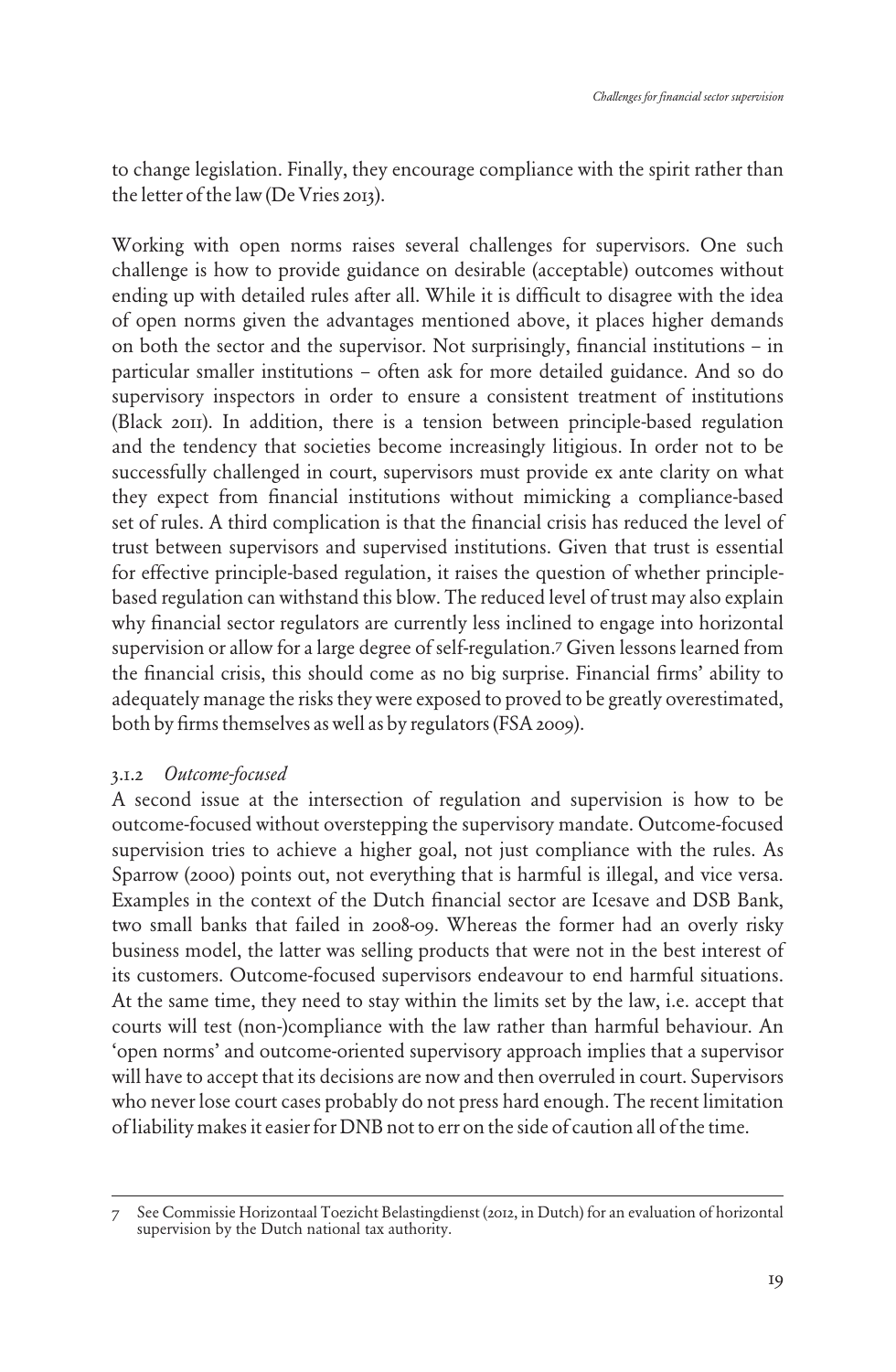#### 3.1.3 *Contribution to regulation*

A third issue is how the supervisor can adequately contribute to the quality of financial policies and supervisory regulations. Financial supervisors are in a unique position to gain a view of financial sector developments. The supervisor will therefore need to communicate actively with relevant policy-makers (at the national and international level) and other supervisors what potentially harmful developments are emerging and whether existing policy is adequate to deal with these threats. Moreover, the supervisor will also have to assess what (unintended) consequences existing regulations have for market developments (De Grauwe 2008; Nouy 2013). For instance, it has been widely acknowledged that Basel rules contributed to the displacement of financial market activity outside the supervisory purview. A vigilant and alert supervisor will communicate these developments to the relevant policymaking authorities, in order to contribute to the continuous improvement and modification of financial market rules.

It is thus important to establish a feedback mechanism to the legislative part of government. A good supervisor will inform the government on relevant financial market developments and how these relate to existing rules and regulations. It will ask for rules that promote the achievement of its goals. It does so not only through informal contacts but also in a more formal and transparent manner. In the Netherlands, DNB and the AFM have introduced a yearly legislative letter ('wetgevingsbrief') to the minister of finance and the minister of social affairs to signal shortcomings in the law.8 A more informal – but well-established – procedure is for the supervisor to contribute to the preparation of new legislation in order to improve the quality of the rules so that compliance with these rules can effectively be monitored.

#### 3.2 Independence of financial supervision

During the last two decades, many countries granted their monetary authorities greater independence. It is widely believed that central banks otherwise will give in to pressure from politicians who may be motivated by short-run electoral considerations or may value short-run economic expansions highly while discounting the longer-run inflationary consequences of expansionary policies. There is strong evidence for a negative causal relationship between central bank independence and inflation (Klomp and de Haan 2010).

There is a similar, but much smaller line of research on the independence of financial supervisors. Supervisors should be sufficiently independent from political

<sup>8</sup> This practice of sending legislative letters was introduced in 2010. The ministers have established a habit of forwarding these letters to parliament, accompanied by a written response.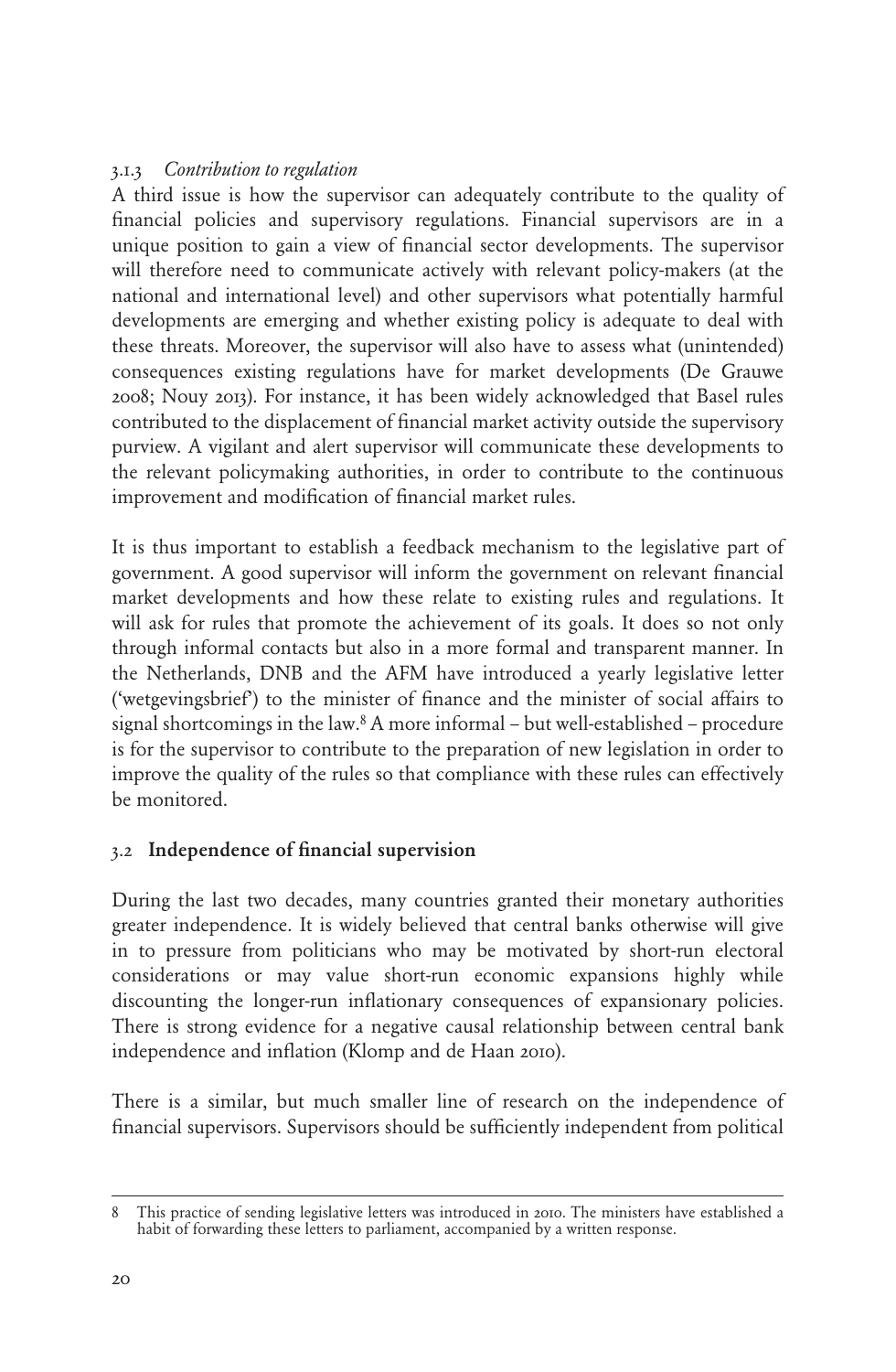interference. According to Quintyn and Taylor (2003), in almost all of the systemic financial sector crises of the 1990s, political interference in the supervisory process leading to regulatory forbearance was a major factor contributing to the weakening of banks in the run-up to the crisis. Supervisors should also be independent from the financial sector they supervise. Several authors have argued that financial supervisors are prone to capture by the financial sector (cf. Barth et al. 2012). This section discusses the independence of financial supervisors, identifying several positive aspects of independence of the supervisor, as well as potential pitfalls.

Quintyn and Taylor (2003) distinguish four dimensions of independence: (1) regulatory; (2) supervisory; (3) institutional; and (4) budgetary independence. Regulatory independence in the financial sector means that regulators have wide autonomy in setting prudential regulations within the confines of the law. The extent of regulatory independence depends on the extent to which financial supervision laws in place leave scope for regulatory discretion (cf. Black 2012a). Supervisory (operational) independence ensures there is no interference with the work of supervisors, either by politicians or by the industry. Institutional independence refers to (1) clear rules governing the appointment and dismissal of supervisors; (2) a multimember commission structure of governance; and (3) transparency, enabling both the public and the industry to scrutinize regulatory decisions. Finally, budgetary independence is determined by the role of the executive or the legislative branch in determining the agency's budget and how it is used. If funding comes from the government budget, the supervisory budget should be proposed and justified by the agency itself. If funding comes from industry fees, the budget should be jointly determined by the agency and the government.<sup>9</sup>

#### 3.2.1 *Independent from political interference*

There are several reasons why independence of supervisors from political interference may be beneficial for maintaining financial stability. Independence may help to overcome an inaction bias. As pointed out by Quintyn and Taylor (2003), the incentives for politicians to rescue failing banks are similar to those for inaction in the face of inflation. The decision to close a failing bank is usually unpopular as costs must be incurred in the short term in order to make long-term gains, which makes regulatory forbearance (postponement in the near term) an attractive option.10 Politicians eager to avoid a necessary closure may therefore be tempted to pressure supervisors to organize a bailout or to excuse the failing bank from regulatory requirements, even at the risk of worsening the problem and increasing the long-

<sup>9</sup> According to Dickson (2013), a model based on industry fees seems preferable to one derived from government budgets as it helps guarantee a more stable funding source over the cycle and shields supervisory agencies from fiscal vacillations.

<sup>10</sup> These costs include the reduced borrowing capacity that may result from supervisory interventions. An authority dependent on the political cycle, or exposed to political pressure in some other way, will therefore tend to postpone such policy measures.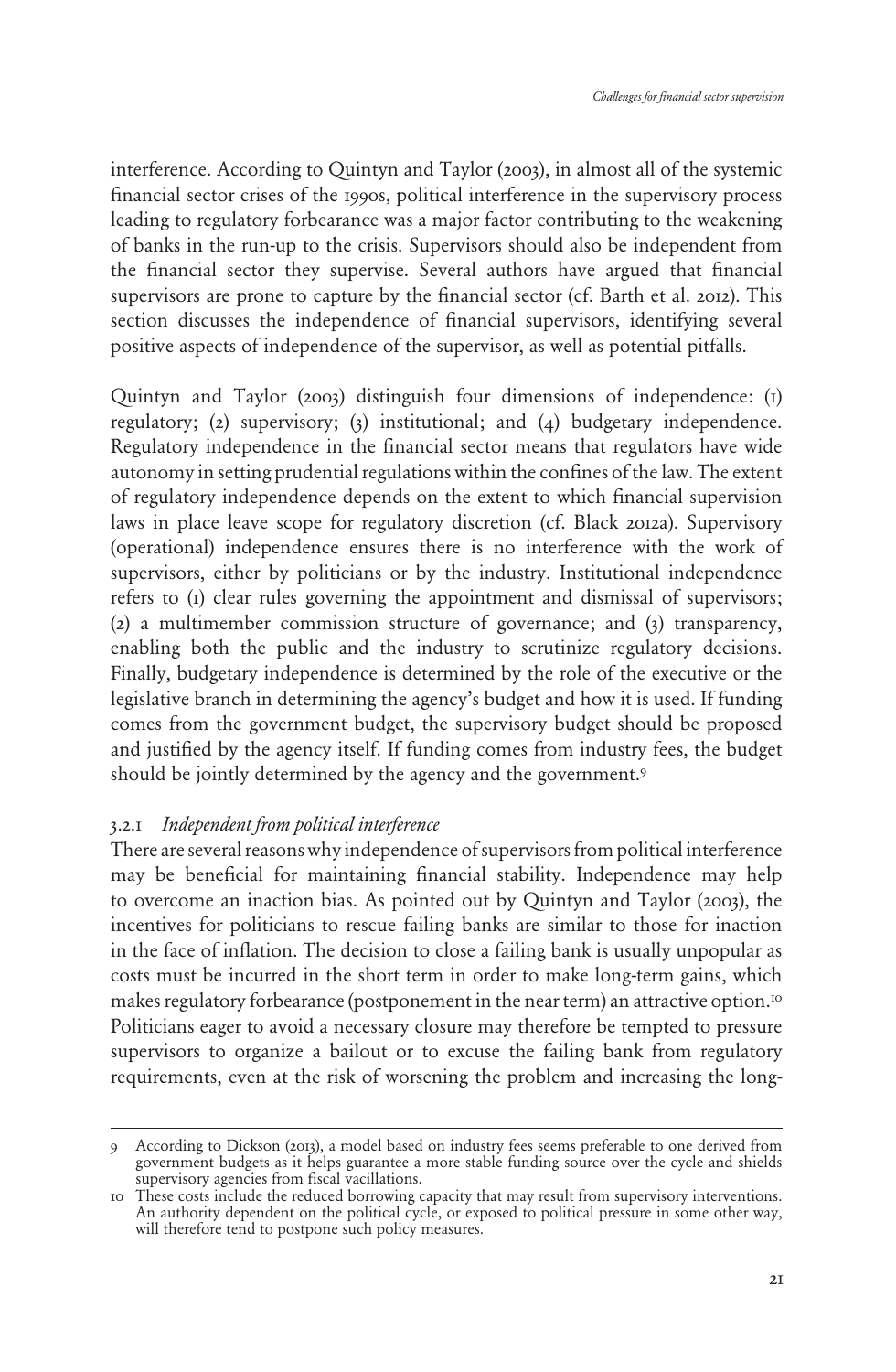term costs of resolving it. Another explanation for the inaction bias is uncertainty, which causes a tendency for policymakers to prefer to make a type-1 mistake (in other words, incorrectly assuming that things will work out well) than a type-2 mistake (incorrectly assuming that things will go wrong). A supervisor captured by political interests associated with weak financial institutions may not be able to enforce strong and timely prudential action (Čihák 2007).

Another reason why independence of the financial supervisor may be beneficial is that there are in fact multiple values and interests at stake in financial market regulation. Politicians and/or policy-makers (whether or not influenced by sector interests) may want to boost the position of the national financial industry, pressuring the supervisor for a lenient approach towards national financial firms (cf. Pagliari 2012). Establishing a clear mandate (i.e. contributing to financial stability) and explicitly assigning policy responsibility to an independent authority will create a strong impulse to actively seek to achieve a stated objective, especially when this this is matched by adequate accountability and transparency measures. Essentially this argument in favour of supervisory independence, linked to a clear mandate, is comparable to that relating to monetary decisions. The independent status is important as a means of ensuring that the authority is at all times able to take the required action. When coupled with adequate accountability and transparency measures, an independent status will also facilitate that the supervisor in fact takes actions when necessary. Agency independence thus entails an important concern, namely, the need for accountability. An independent agency might pursue an agenda of its own, going against the wishes of the political majority. These arguments demonstrate the need for proper forms of accountability (see section 5).

However, as pointed out in the previous section, financial stability is determined by a wide range of actors and factors. The relationship between supervisory independence and financial stability may therefore not be straightforward, as supervisors have incomplete control over outcomes in the area of financial stability (cf. Čihák 2007). It is therefore not surprising that there is little empirical evidence suggesting that supervisory independence by itself greatly contributes to financial stability.<sup>11</sup>

<sup>11</sup> A notable exception is the study by Das et al. (2004), but these authors focus on the relationship between regulatory governance (including independence) and a Financial System Stability Index (FFSI). The FSSI is composed of two quantitative variables: the capital adequacy ratio (CAR) and the ratio of non-performing loans (NPLs). The CAR is the ultimate indicator of the resilience of a financial institution to shocks to its balance sheet, while the ratio of NPLs signals the quality of the financial institutions' portfolio. The construction of the governance index (RGI) is computed as the weighted combination of the country's compliance with the BCBS's principles concerning independence, accountability, transparency, and integrity derived from the assessments undertaken as part of the FSAP. The positive relationship between both indices is confirmed by econometric estimates by which the authors estimate the impact of regulatory governance on financial system soundness, along with the impact of a set of control variables covering macroeconomic conditions, the structure of the financial system, and aspects of the quality of institutions and public sector governance. The results consistently confirm the importance of good regulatory governance for financial system soundness.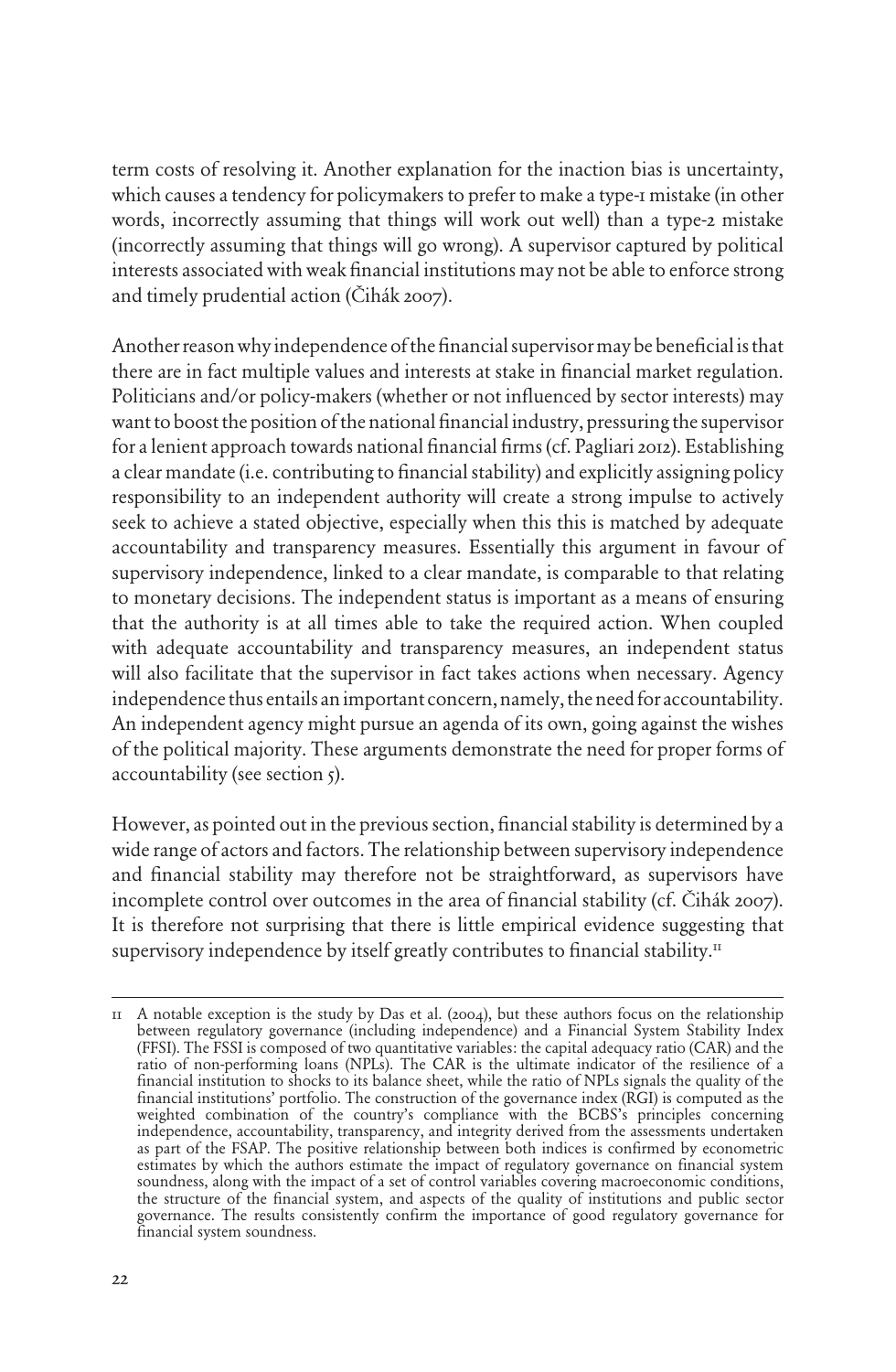#### 3.2.2 *Independent from industry pressures*

Apart from independence from government, supervisors should be independent from industry. As Stigler (1971) pointed out in a seminal article, supervisory and regulatory agencies tend to respond to the wishes of the best-organized interest groups. When supervisors are free from political control, the risk of 'capture' by other groups – in particular, the industry they supervise – grows. Agencies that suffer from such capture come to identify industry interests (or even the interests of individual firms) with the public interest. And industry capture can undermine the effectiveness of supervision just as political pressure can. Supervisors may, for example, pursue strategies so as to minimize industry costs rather than strike an appropriate balance between those costs and public benefits. They may also apply rules inconsistently and exempt individual firms from regulatory requirements.

According to Barth et al. (2012: 15), an 'overwhelming body of evidence suggests that the financial services industry unduly influences financial policy, whether it is through campaign contributions, the close professional and personal connections between regulators and financiers, ideological capture, or the conforming behavioural influences of the home crowd – the financial services industry – on regulators'. There is indeed evidence suggesting that in the run-up to the financial crisis the financial sector – and especially large financial institutions – had an impact on financial regulation. For instance, Basle II has been influenced by the financial sector lobby so that it became in fact weaker than its predecessor and was beneficial for large financial institutions (Claessens et al. 2008). Also in other domains the financial sector has had strong influence on the regulation of financial markets (cf. Mügge 2010). However, evidence in recent years has been mixed, as the weakening of the industry affected the effectiveness of its opposition against rule-makers.

Barth et al. (2012) point to a more subtle way supervisors may be 'captured', namely the home bias. Referees in several types of sport are found biased in favour of the home-playing team and this may be true for supervisors as well.<sup>12</sup> This type of capture may best be prevented by giving the supervisor a clear mandate to pursue the public interest of financial stability. Mandates that suggest that supervisors also ought to promote the interests of the financial sector may adversely affect financial supervisors' incentives (Pagliari 2012), and may make them more prone to 'home biased' capture. It also implies that impartiality on the side of the regulator is at least as important as formal independence.

<sup>12</sup> As Barth et al. (2012: 8) put it: 'For regulatory officials, the 'home crowd' is the financial services industry. People from the financial services industry 'surround' regulatory officials; they meet with regulators daily. It is the financiers who will immediately jeer and taunt officials if they do not like their 'calls'. Since regulators might have recently worked for the financial services industry and might soon be going to work there, it would be natural for regulators to identify fairly closely with the financial services 'community' that envelops them.'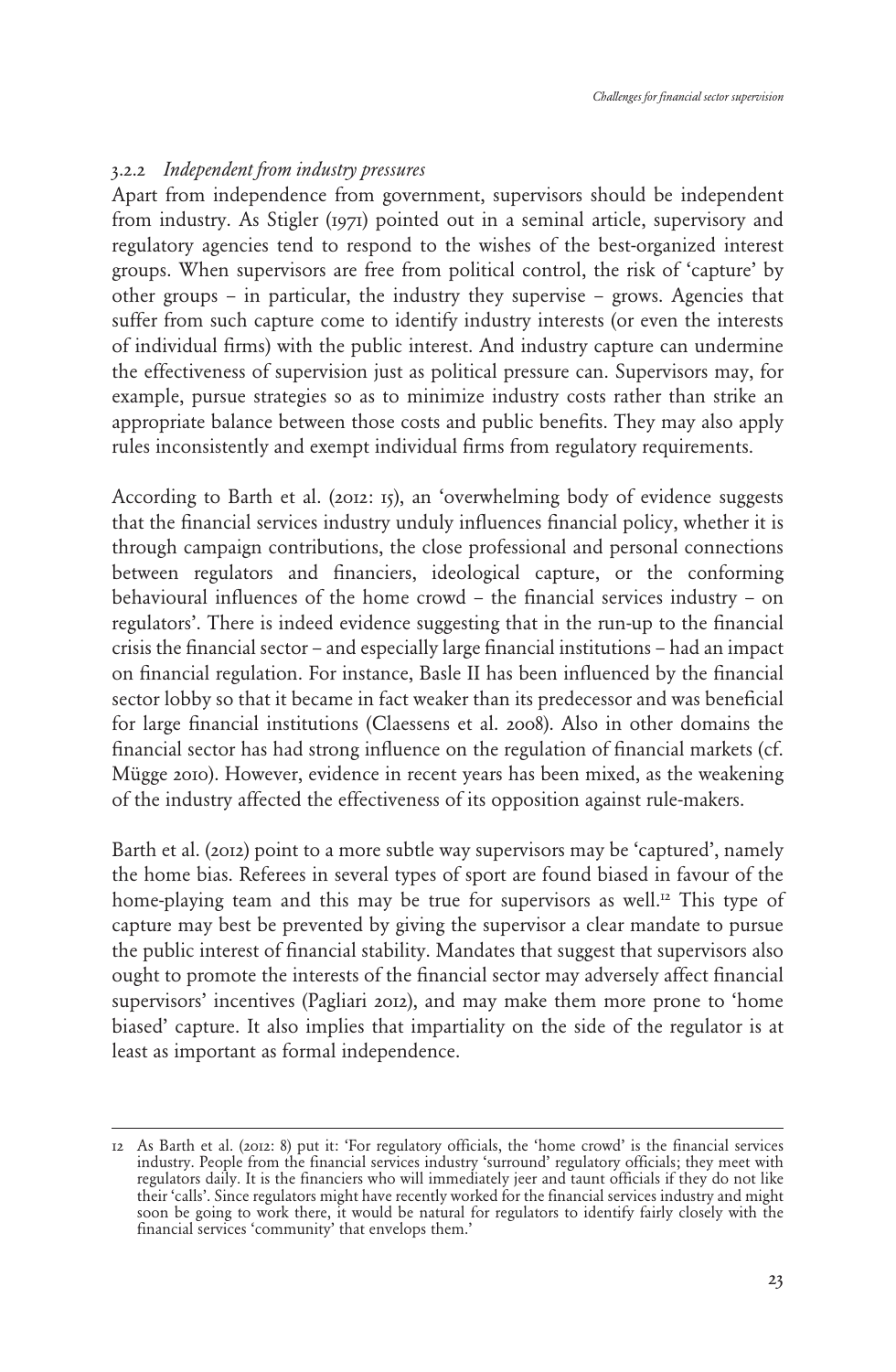Another subtle way that 'capture' may operate in the financial sector is directly caused by the complexity and dynamic nature of the financial sector. As the financial industry is constantly developing new, often complicated, financial products and/ or risk management strategies, it is difficult for the supervisor to assess the potential benefits and threats of these innovations. In these circumstances, the supervisor is highly dependent on the ways in which financial market actors legitimate their business practices. In this way, 'cognitive capture' can occur, in which the supervisor steers on the positive framing of the industry of new market practices (Pagliari 2012).

This underscores the importance of sufficient expertise at the side of the supervisor, in order for the supervisor to be able to form an independent judgement on the benefits and potential dangers of new financial market practices. It also requires a more independent positioning of the supervisor vis-à-vis financial market actors, especially by applying the precautionary principle. This involves a reversal in the 'burden of proof': rather than supervisors having to prove the riskiness of new practices or instruments before taking measures, the supervisor will now only refrain from action when supervised institutions demonstrate that the risk is not significant, of course taking into account other principles such as proportionality and cost effectiveness (Houben 2013).

#### 3.3 Europeanization of supervision

The start of the Economic and Monetary Union (EMU) in 1999 greatly stimulated the cross-border activity of European financial institutions, reinforcing the need for harmonization of regulation and supervisory practices in order to foster a level playing field and preventing regulatory arbitrage. Before the crisis, harmonization in regulation usually took the shape of Directives, providing substantial flexibility for national authorities to deviate from the European minimum-standards. As a corollary, under the so-called Lamfalussy-structure, European cooperation between supervisors was mostly voluntary. The crisis, where in some instances this cooperation virtually broke down under pressure of national financial stability interests, gave new impetus to European harmonization of regulation and supervision.

In this context, two interrelated developments are relevant. The first is the attempt to further harmonize financial market rules and practices (also concerning financial supervision) in the EU. The second is the shift of certain supervisory powers from the national to the European level. This section discusses the potential benefits of these developments, but also the potential pitfalls.

#### 3.3.1 *The harmonization of rules*

As regards the first development – the harmonization of rules on financial market supervision – it is worth mentioning that the De Larosière report (2009) identified the inconsistent implementation of rules as the main problem in the system of EU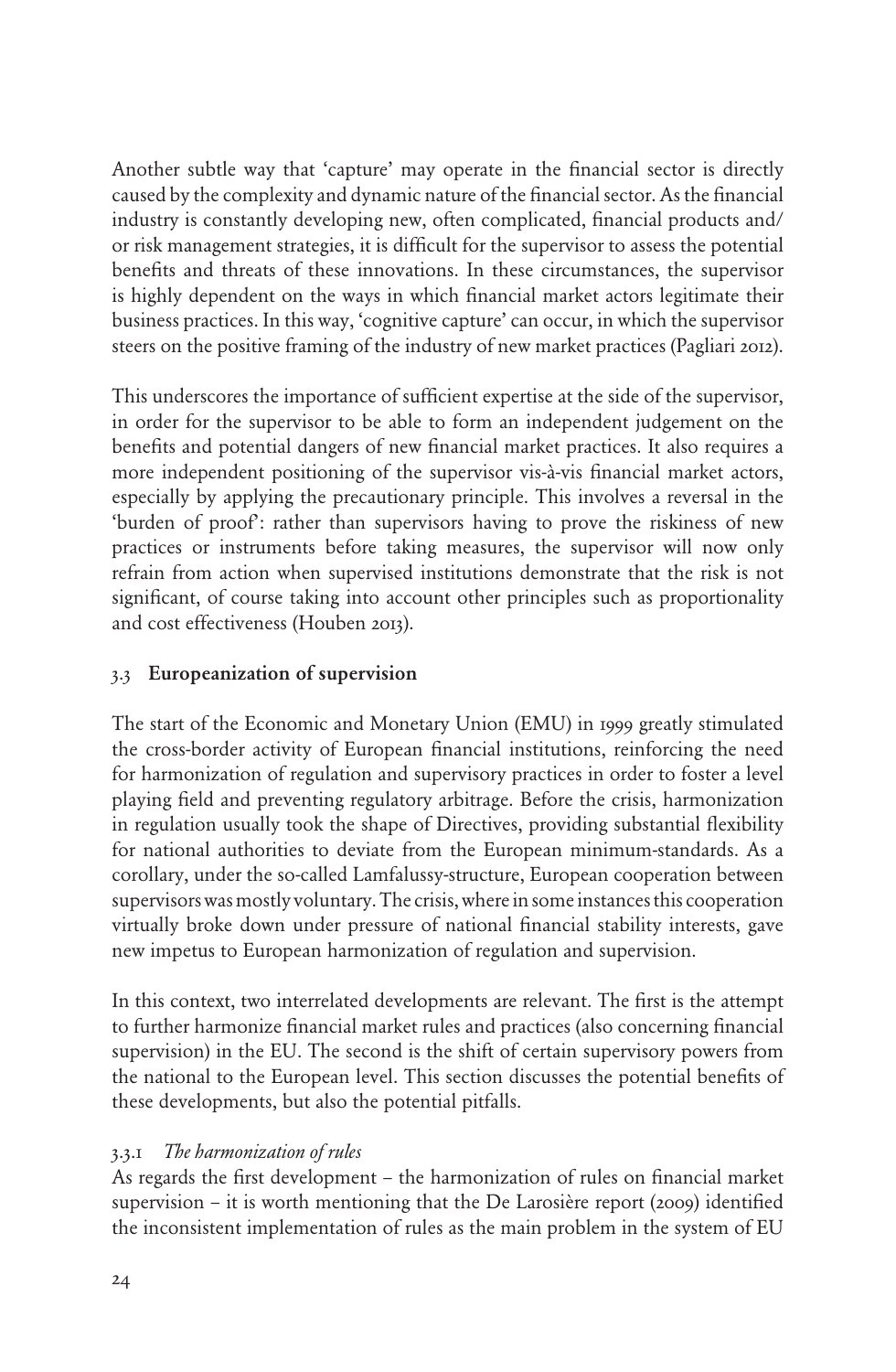financial regulation. The high degree of freedom for national authorities to diverge from EU rules was identified as an obstacle to the European single market and a potential threat to financial stability. In response, the key trend in the EU has been to eliminate differences in national regulatory frameworks. At the regulatory level, this trend involved the increased use of EU Regulations rather than EU Directives, with EU Regulations being directly binding and leaving no room for national discretion (so-called maximum harmonization). At the organizational level, this involved the birth of the European System of Financial Supervisors (ESFS) in 2011, replacing the Lamfalussy committees. An important feature of the ESFS is the creation of three European Supervisory Agencies (ESAs), with new tasks, powers and instruments to harmonize regulation and supervisory practices throughout the EU single market (see figure 1).



Figure 1. European Supervisory Agencies

An important step in the elimination of differences on the regulatory front is the Capital Requirements Directive/Regulation IV (CRD/CRR IV), where important provisions implementing the new Basel III requirements for banks are to take shape as a Regulation, being directly binding and leaving no scope for national discretion. A key aspect of the CRD/CRR IV package is the 'Single Rule Book' as developed by EBA, that consists of the issuance of Binding Technical Standards (BTS): lower regulation that provides binding interpretation of CRD/CRR-provisions. An example of an area in which the EBA could issue binding standards is the 'definition of capital', ensuring that across the EU the same standards apply concerning the types of instruments that qualify as high quality capital, to prevent regulatory competition in determining capital adequacy ratios (cf. Enria 2011). Also, the ESAs received important powers in the area of stress testing, information gathering and crisis management.

Another initiative that will impact the future work of supervisors is the upcoming development of a Single Supervisory Handbook or Manual (cf. Enria 2011). Hitherto, harmonization of supervisory practices was to be achieved by peer review processes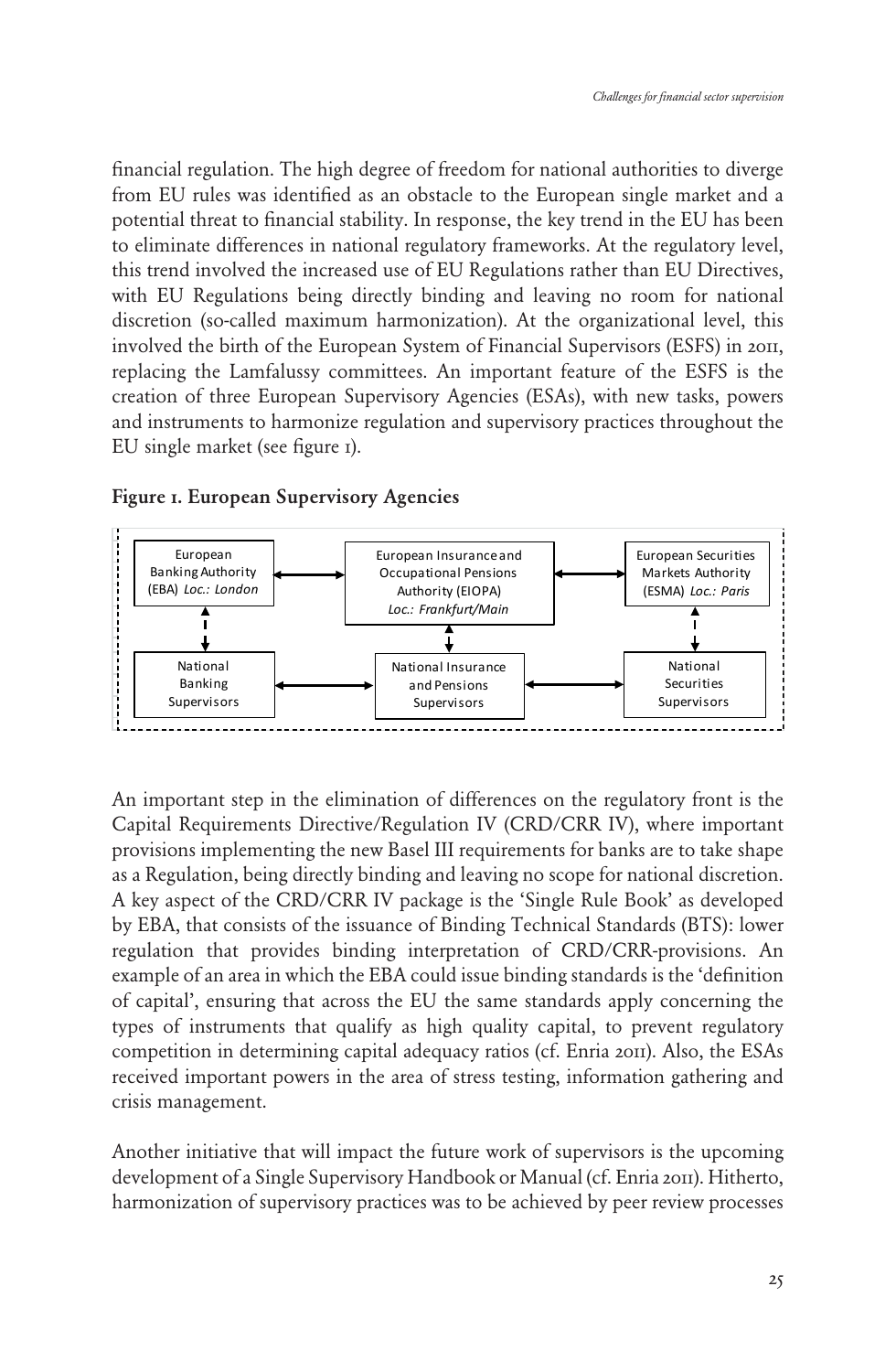and mutual learning. Now, the goal is to develop common EU procedures and processes in financial supervision.

The key future tension related to these harmonization processes is that the elimination of national differences in rules and supervisory practices can have both positive and negative aspects. A clear benefit of the harmonization process is that it limits the extent of regulatory competition. In the run up to the crisis, national discretion was often used to choose more lenient approaches to attract business in local markets and to favour national champions. Further harmonization could limit such 'race to the bottom' practices. Moreover, it facilitates the smooth functioning of the EU single market, especially if there is an institutional framework in place to regulate and supervise EU-wide active financial firms (see below).

However, the elimination of national discretion could pose a challenge for financial supervisors aiming to 'err on the side of caution'. The 'maximum harmonization' aspect of EU rules is understandable from a 'Single Market perspective', but from a 'financial stability perspective' this could pose future challenges (cf. HM Treasury 2012). Supervisors aiming to (temporarily) impose more stringent standards on financial firms if circumstances so require (for instance, to reduce systemic risk; see section 4) could face restrictions, thereby potentially hampering the fulfilment of their mandate. Another potential negative aspect is that it could make the EU regulatory and supervisory framework overly rigid, which is problematic when taking the dynamic nature of markets into account. As Black (2012b) argues, complex and adaptive systems (such as financial markets) require regulatory and supervisory systems that are adaptable and dynamic as well. The current trend in the EU towards complete harmonization could introduce a regulatory system that is too rigid to be able to quickly adapt and respond to new developments at financial markets and financial institutions.13

#### 3.3.2 *The shift of supervisory powers to the EU level*

As regards the second development – the shift of direct supervisory powers to the European level – the most significant development is the creation of the European Banking Union. The Euro zone debt-crisis brought home the drawbacks of having an Economic and Monetary Union without parallel arrangements in the area of financial supervision. The European Council decided in June 2012 for a European Banking Union. In essence, the European Banking Union involves three mutually

<sup>13</sup> Nevertheless, it should be stressed that achieving full harmonization is very complicated and will face significant obstacles. For instance, the ESA's powers currently stopped short of really prescribing national supervisors how to supervise their institutions. One of the reasons is that, except for the Binding Technical Standards, the ESA's powers are based on soft law, allowing national supervisors to deviate as long as they explain why. Also, especially in the case of the European Banking Authority (EBA), its crisis management powers are confined to the ones that do not have an impact on national public finances.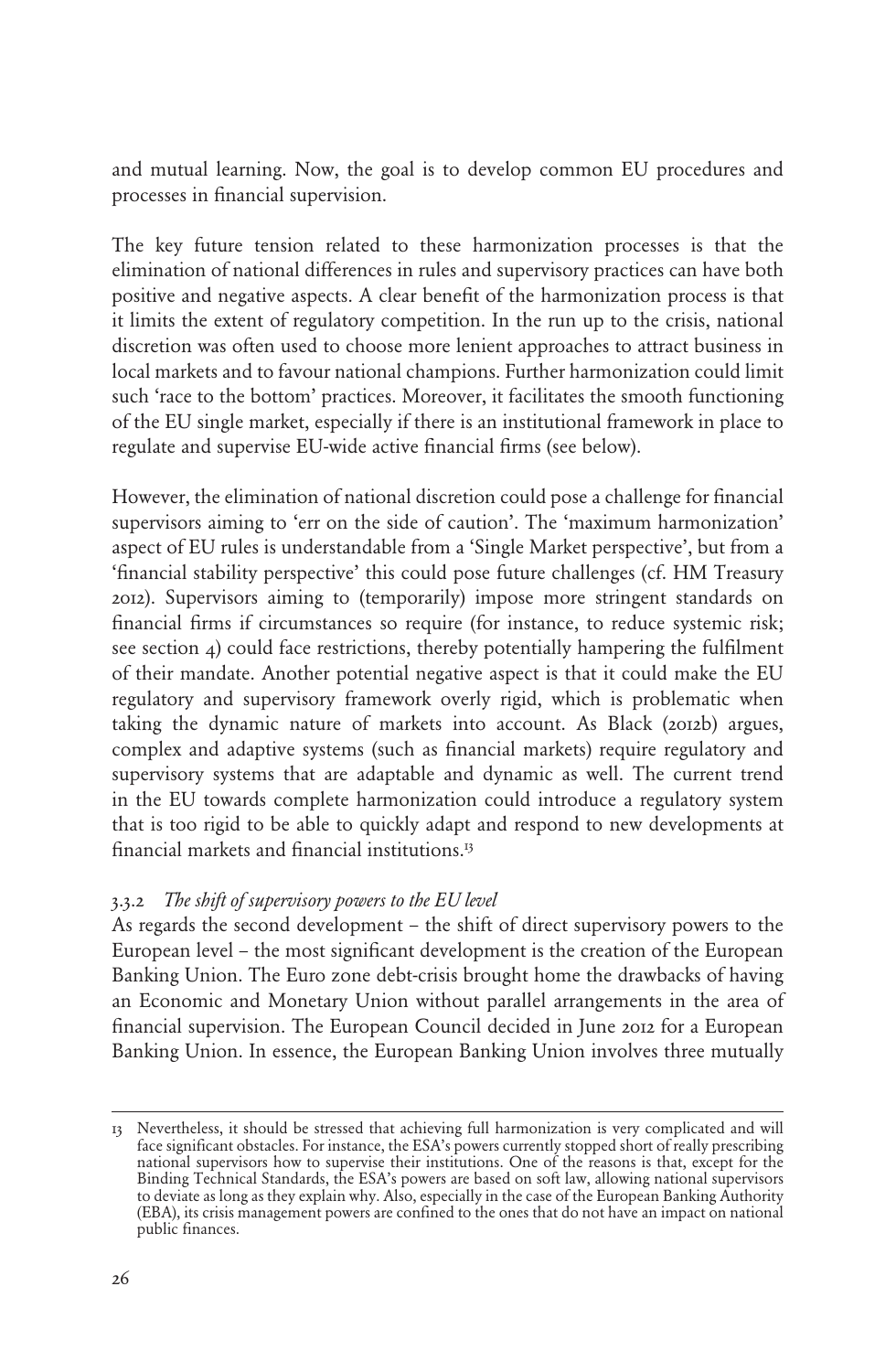reinforcing elements. Firstly, the so-called Single Supervisory Mechanism implies that important powers on the prudential supervision of banks will move from national supervisors to the ECB.14 The second building block of the banking union is the development of a Single Resolution Mechanism comprising a European resolution authority and a single fund.<sup>15</sup> The third building block of the banking union, a European deposit guarantee scheme, may be added as the final element at a later stage to further break the negative interaction. To that end, the harmonization of national guarantee schemes would constitute a major step forward.

A first important challenge is the timing of the implementation of these measures. It is questionable whether a European supervisory mechanism can function adequately while a resolution mechanism, including funding, is not set up simultaneously (Ferran and Babis 2013). This was also emphasised in the conclusions of the European government leaders, who seek to implement the resolution mechanism before June 2014. A situation in which only supervision is delegated to the European level, but in which the resolution mechanism remains national for the time being, could give rise to conflicts of interest. For example, supervisory decisions to withdraw the licence of a bank would be taken at a central level whereas the bill of such decisions would have to be footed at a national level. This would put tremendous pressure on the European supervisor not to pull the trigger but instead to exercise forbearance.

A second challenge relates to the issue of the EU28 (the EU at large) versus EU18 (the adopters of the euro). Measures to strengthen EU18 could undermine the integrity of EU28 (Ferran and Babis 2013: 22). In the envisaged Single Supervisory Mechanism with the ECB at its centre there is, of course, the issue of participation of EU Member States outside the euro area. This tension was, to a certain extent, resolved by giving the authorities of non-euro area Member States the option to participate in the SSM. By giving non-euro area Member States full membership and voting rights in the Supervisory Board – the body responsible for the preparation of decisions on supervisory matters – they are placed on an equal footing with euro-area Member States. The role of the ECB Governing Council in the SSM is reduced to the possibility of accepting or rejecting the decisions of the Supervisory

<sup>14</sup> Whereas the ECB's direct supervisory responsibility focuses on the largest and many of the mediumsized banks, the national supervisors will remain responsible for supervision of the smaller banks. However, the ECB will be 'exclusively competent' regarding the supervision of all banks, setting the overall policy framework, guarding supervisory quality and consistency, and taking over supervision from national supervisors if it deems necessary.

<sup>15</sup> The resolution authority should be able to settle a bank failure in an orderly fashion and seek to find solutions in which shareholders and, where necessary, creditors are the first to sustain the losses. Temporary funding may be provided from the resolution fund, which will be financed ex ante by European banks. A resolution fund at the European level will limit the financial risks for European governments as, in principle, banks are liquidated without national public funding. European governments will jointly provide a safety net only as a last resort, for example, by means of the European Stability Mechanism (ESM). The ESM provides financial assistance to euro area countries experiencing or threatened by financing difficulties.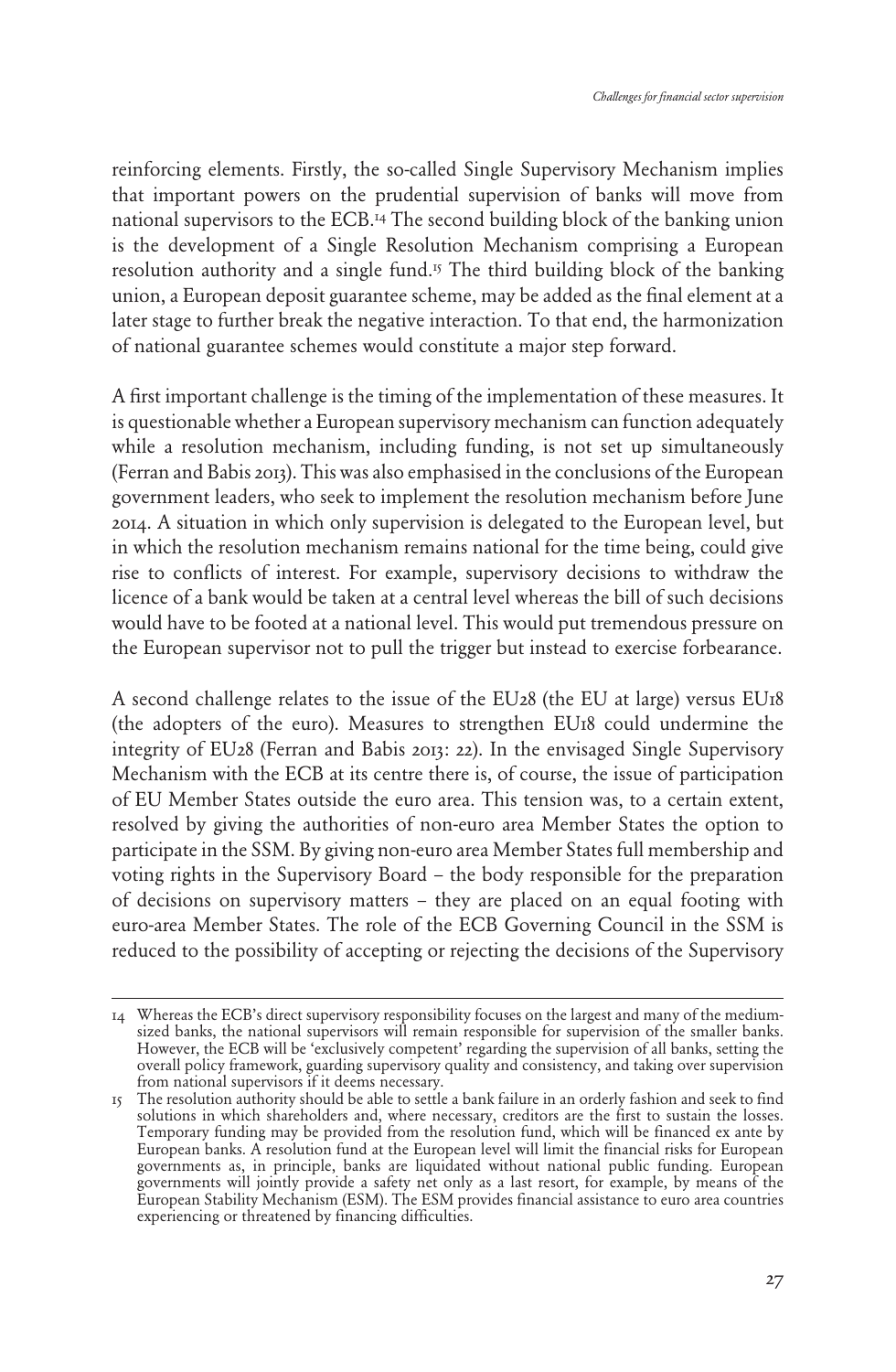Board (Constâncio 2013). Another issue in this context relates to the distribution of responsibilities between the ECB and EU28 institutions such as the European Banking Authority and the European Systemic Risk Board (Ferran and Babis 2013: 23-29). For instance, as both the EBA and the ECB are developing supervisory manuals, '[t]he possibility of overlaps and/or conflicts between the two sets of supervisory rules cannot be excluded' (ibid: 23). How these possible tensions play out in the future and what consequences they have remains to be seen, but they are evidently of crucial importance for the future of financial supervision.

A third challenge, with important implications for national financial supervisors, is whether the EU will in the future move to a 'single supervisory authority' rather than a 'single supervisory mechanism' (Ferran and Babis 2013: 9). The degree of centralization within the Single Supervisory Mechanism will of course have implications for national supervisors. The main benefit of the centralization of prudential supervision is that it reduces existing shortcomings in EU supervisory arrangements (for instance, the dependence of 'host supervisors' on the diligent work of the 'home supervisors'). A key question will be what future role is envisaged for national financial supervisors given the increased trend of centralization of supervisory powers, especially when it concerns systemic banks. This is particularly relevant for the Dutch financial supervisory framework, as the Dutch banking system is highly concentrated and dominated by a few systemic financial firms.

#### 3.4 Conclusion

In this section we have discussed the challenges relating to the future position of financial supervision in the European and national regulatory architecture. Important tensions relate to the degree to which national supervisors can exercise supervisory discretion, given existing and future (supervisory) regulations at both the national and international level. In a dynamic sector, supervisors will need to be adaptive, being able to respond quickly to newly emerging threats to the stability and integrity of the financial system. Hence, it calls for an adaptive and dynamic supervisory architecture. Moreover, supervisors should be active in contributing to the regulatory process, as they are in a good position to assess whether existing rules accomplish the desired results or whether these rules in fact have counterproductive effects. This adaptive and proactive role for the supervisor will require a sufficient degree of independence, both from political interference and industry interests. Independence is not only guaranteed by formal institutional arrangements, but also requires an independent attitude and sufficient capabilities on the side of the supervisor to in fact be able to exercise unbiased supervision.

Finally, it is important that the current trend towards further harmonization of financial regulation and the centralization of supervisory powers will be balanced: on the one hand, it should not result in a lack of control during the transition process,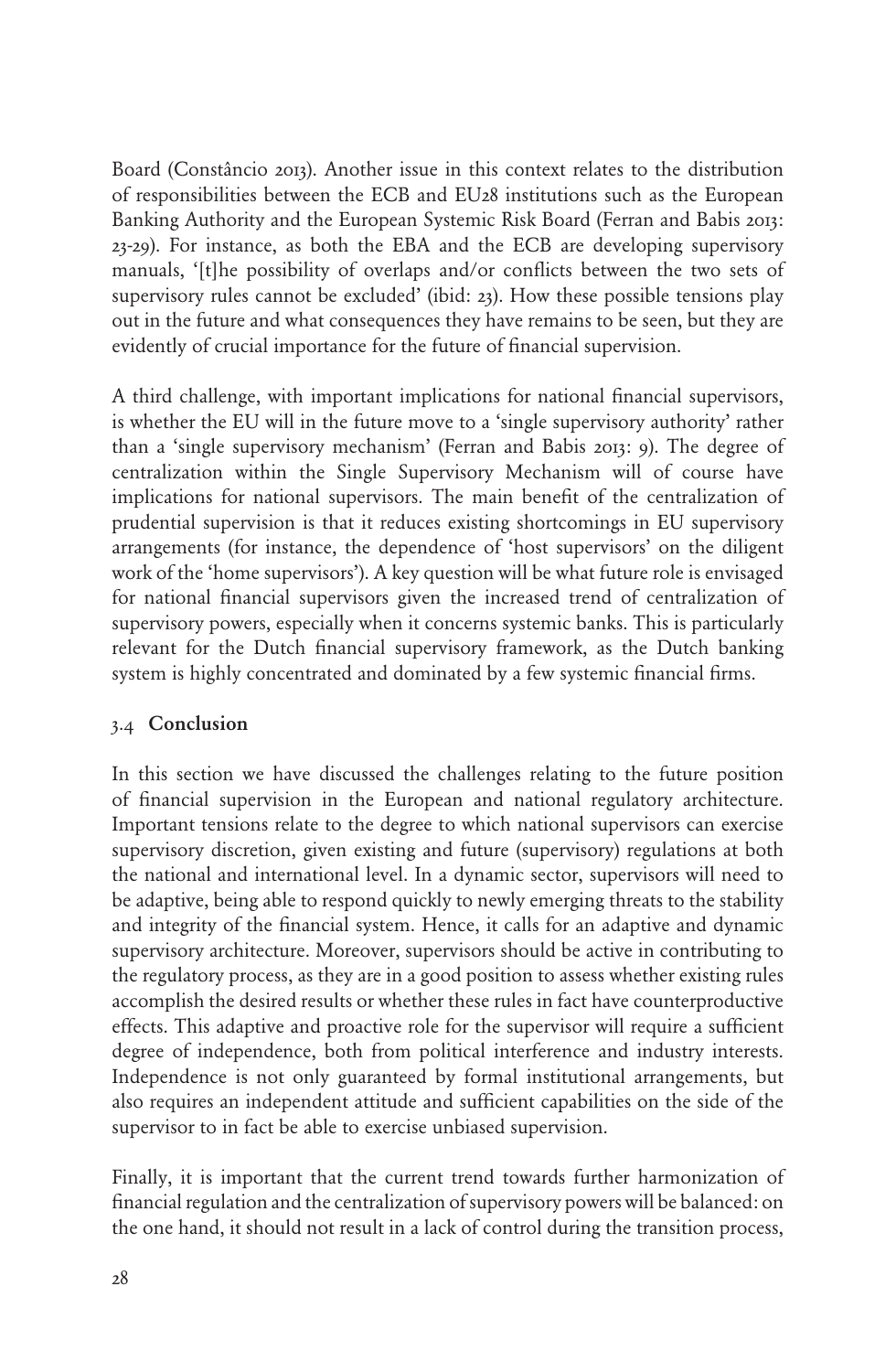while at the same time it should leave sufficient room for flexibility. The former is a real risk, because the transition from national to international supervision will certainly not be an easy one, and there is little experience with such a fundamental process. Another key question is whether centralization and harmonization will result in an adaptive EU supervisory architecture without becoming overly rigid.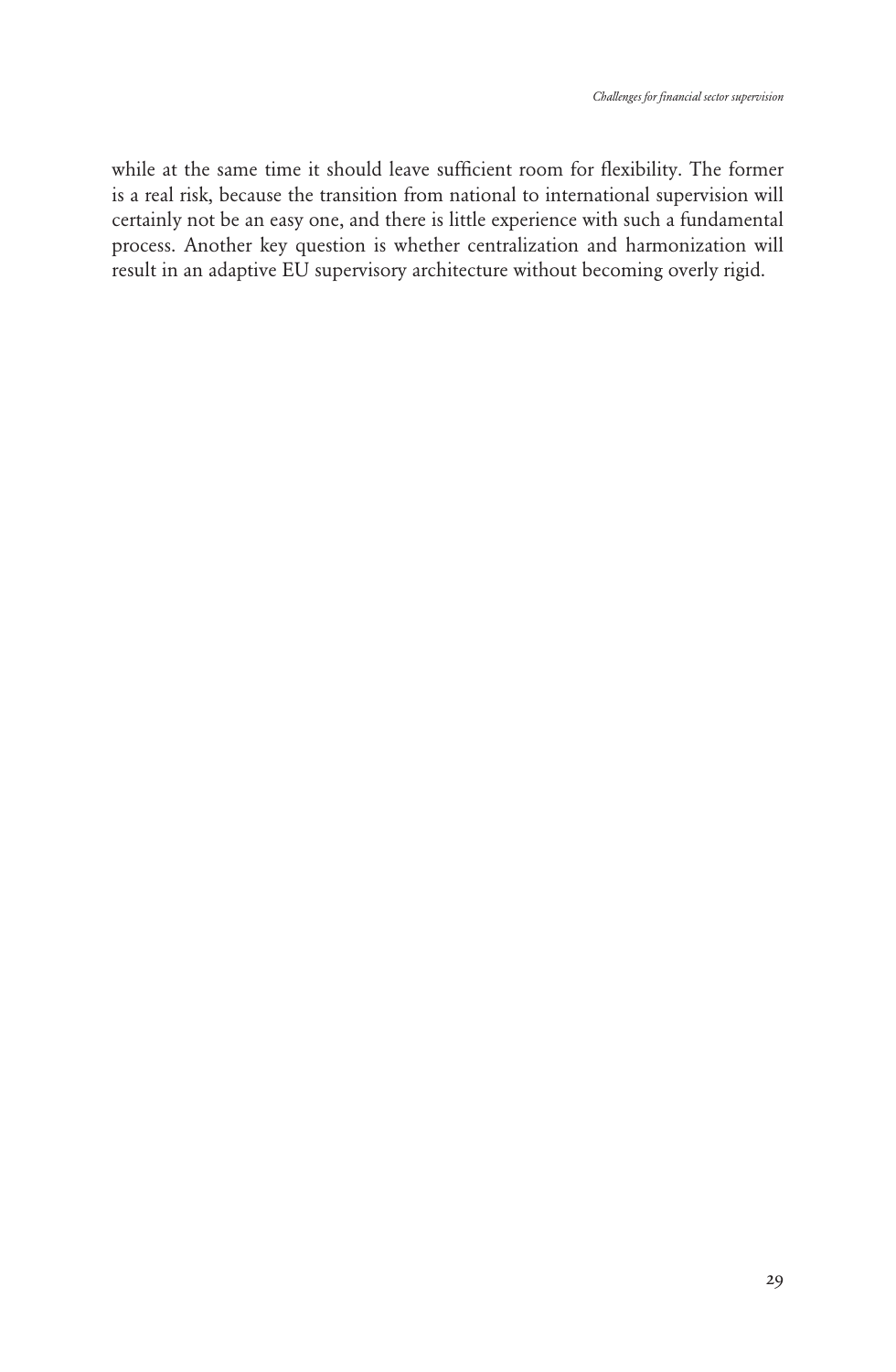# <span id="page-27-0"></span>4 A shift in focus of financial supervision

Traditionally, prudential supervision has mainly focused on assessing whether individual financial institutions meet the statutory requirements in terms of solvency, liquidity and operations. The crisis showed that it takes more to realize the goal of protecting the stability of the financial system and the soundness of institutions. One crucial lesson was that individual institutions' compliance with rules does not guarantee financial system stability (cf. Borio 2011a). Many observers argued for the need for a wider look at the financial system, calling for a macroprudential or system approach (see section 4.1). As pointed out by Sijbrand and Rijsbergen (2013), another lesson learned was that financial supervision should pay more attention to financial firms' business models, conduct and culture (see section 4.2).

#### 4.1 Macro-prudential supervision

One of the most significant flaws in the regulatory and supervisory architecture in the run up to the crisis was the failure to recognize that focusing on the stability of individual financial institutions is not sufficient to ensure the stability of the whole (FSA 2009; Borio 2011a). A new consensus emerged that alongside monetary policy and micro-prudential supervision, macro-prudential regulation and supervision is also needed in order to maintain financial stability (Galati and Moessner 2013; Borio 2011a, 2011b; Baker 2013).

In this section we discuss several future challenges for implementing macroprudential supervision. First, we argue that there may be tensions between microand macro-prudential supervision, which calls for an adequate distribution of responsibilities between the different actors responsible for these domains. Second, we discuss the international dimension of macro-prudential supervision, arguing that a pan-European approach is crucial but that sufficient national responsibilities are both desirable as well as likely. Third, we discuss challenges related to the fact that macro-prudential analysis and supervision are still in their infancy. This calls for an experimental approach, in which instruments are not a priori excluded and in which the supervisor takes a proactive stance. Finally, the fact that systemic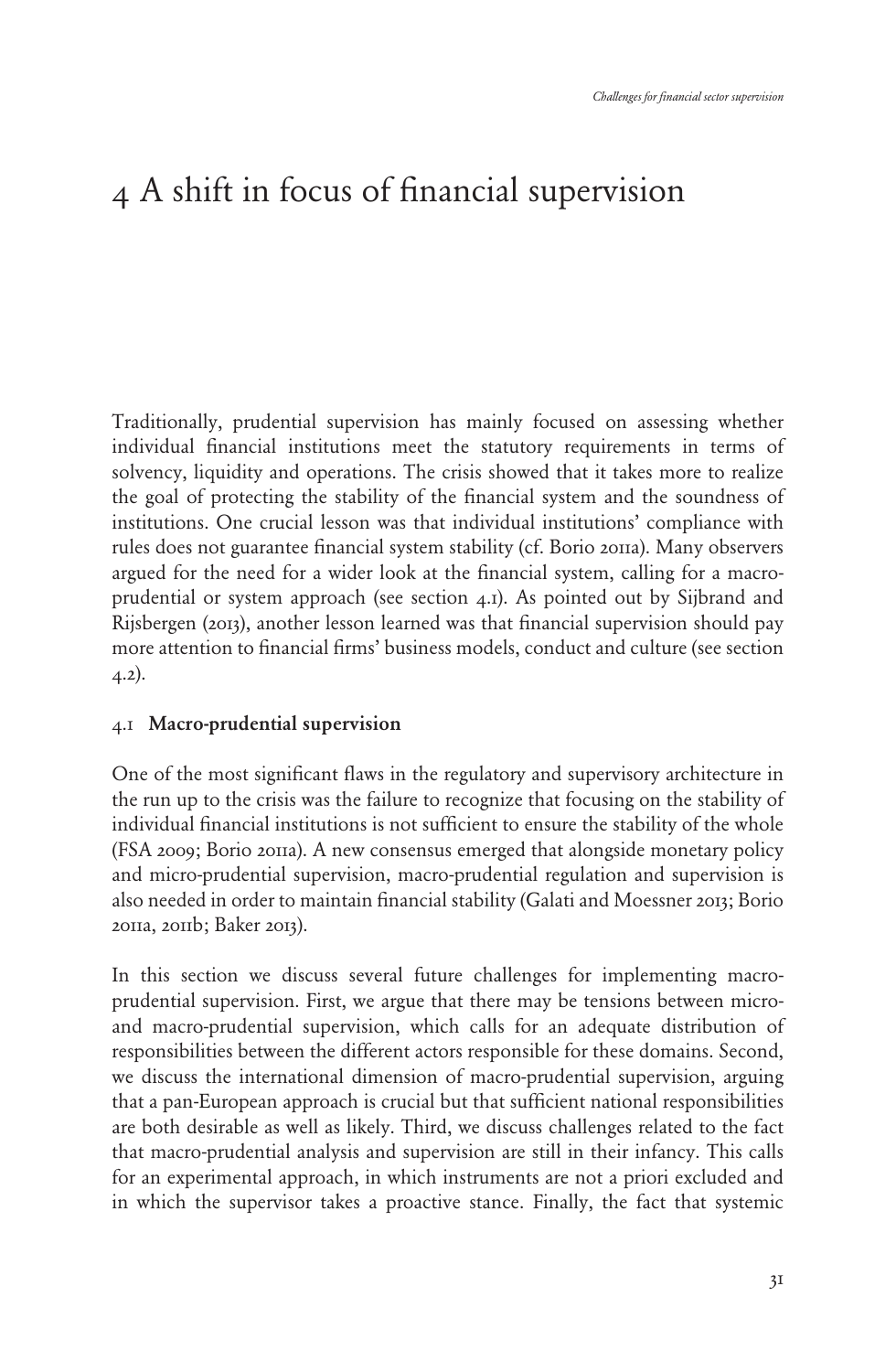risks often emerge in the interaction between regulated and unregulated institutions warrants the call for an increased scope of prudential supervision.

#### 4.1.1 *Micro- and macro-prudential supervision*

While micro-prudential supervision focuses primarily on individual institutions, macro-prudential supervision targets developments that could threaten the stability of the entire financial system. A key difference is that macro-prudential supervisors take account of the interaction between financial institutions and their environment – i.e. other institutions, financial markets, infrastructure and the real economy (the structural dimension) – and at the collective behaviour of firms and second-round effects (the cyclical dimension), while micro-prudential supervisors take these risks as given, since they assume them to be independent of the behaviour of an individual firm (Borio 2011a; De Haan et al. 2012; Houben 2013).

To be effective, macro-prudential analysis needs to feed into supervision at the micro-level. By incorporating macro risks, micro-prudential supervision contributes to the stability of the system as a whole. Conversely, macro-prudential analysis needs to assess information from micro-prudential supervision in order to capture risks in systemic institutions, common exposures and nascent risks stemming from new financial products (Houben 2013). Figure 2 displays the interlinkages between macro- and micro-prudential supervision. Apart from the difference between a macro versus a micro perspective, a distinction can be made between risk identification and risk mitigation. The top left-hand panel thus covers macro-prudential analysis. The top horizontal arrow reflects the conversion of this analysis into macro-prudential policy. This relates to instruments aimed at mitigating system-wide imbalances, rather than addressing the specifics of an individual institution at a given point in time. The bottom left panel concerns micro-prudential risk identification, which is the bedrock of traditional supervisory activities. This comprises the customary risk factors (such as credit, market, operational, interest rate, country, strategic and liquidity risks) and disregards second order effects. These risks are translated into micro-prudential supervisory measures.





Source: Houben (2013)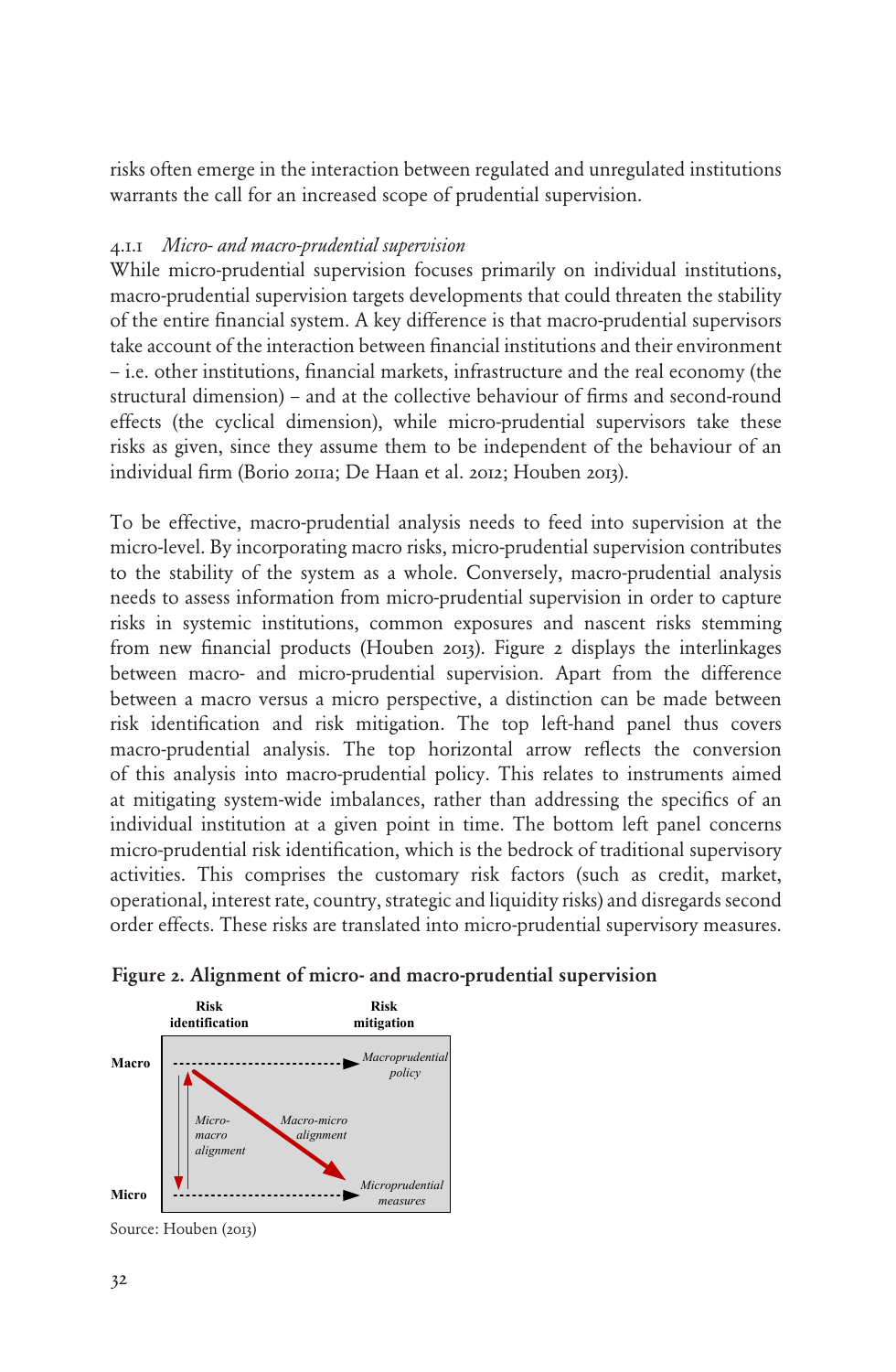The alignment of macro- and micro-prudential supervision occurs between these two levels, with two-way traffic. This creates synergy. On the one hand, microprudential information enriches macro-prudential analysis, for instance, by identifying common exposures, concentration risk and network resilience. On the other hand, macro-prudential input is essential for an adequate assessment of risks to individual financial entities. Indeed, this is arguably where supervision can be most readily strengthened and where most lessons can be drawn from the financial crisis.

Even though both types of supervision can be mutually supportive, the different perspectives of micro- and macro-prudential supervision may also prescribe opposite measures (Schoenmaker 2012). For example, in times of system-wide liquidity strains, a macro-prudential authority may stimulate institutions to lend out available funds, while a micro-prudential supervisor may request institutions to limit their risks by hoarding liquidity. Similarly, in a cyclical downturn the macroprudential supervisor may advocate a release of capital to foster recovery, while the micro-prudential supervisor will tend to prescribe higher capital to offset increasing risks. This implies that a crucial future challenge is what considerations will prevail in times of stress. The complex and dynamic character of the financial sector will make it very difficult for supervisors to assess how macro-prudential measures, if they are deemed more appropriate, will affect individual institutions and how this, in turn, will affect financial stability.

It also raises the question of how macro-tasks are allocated. The most common structure is that these responsibilities are primarily assigned to the central bank. Alternatively, the responsibility for macro-prudential policy may be vested in a committee representing the various authorities involved. There are a number of arguments in favour of assigning a key role to the central bank: it generally enjoys a high degree of independence, while also having the required monetary and macroeconomic expertise and being the ultimate source of emergency funding in the event of financial instability (Ingves et al. 2011).<sup>16</sup> The central bank is also generally perceived as being responsible for financial stability, which applies even more so in the case of integrated central bank supervisors. There are also considerations that favour a committee structure. Such a structure can promote the exchange of information and policy coordination among the various bodies that influence financial stability. In this way a committee structure can help achieve cooperative policy solutions, also with regard to the use of policy instruments not primarily focused on financial stability.

<sup>16</sup> The flip-side of this argument is that putting macro-prudential supervision under one roof with the central bank could undermine the independence of the central bank.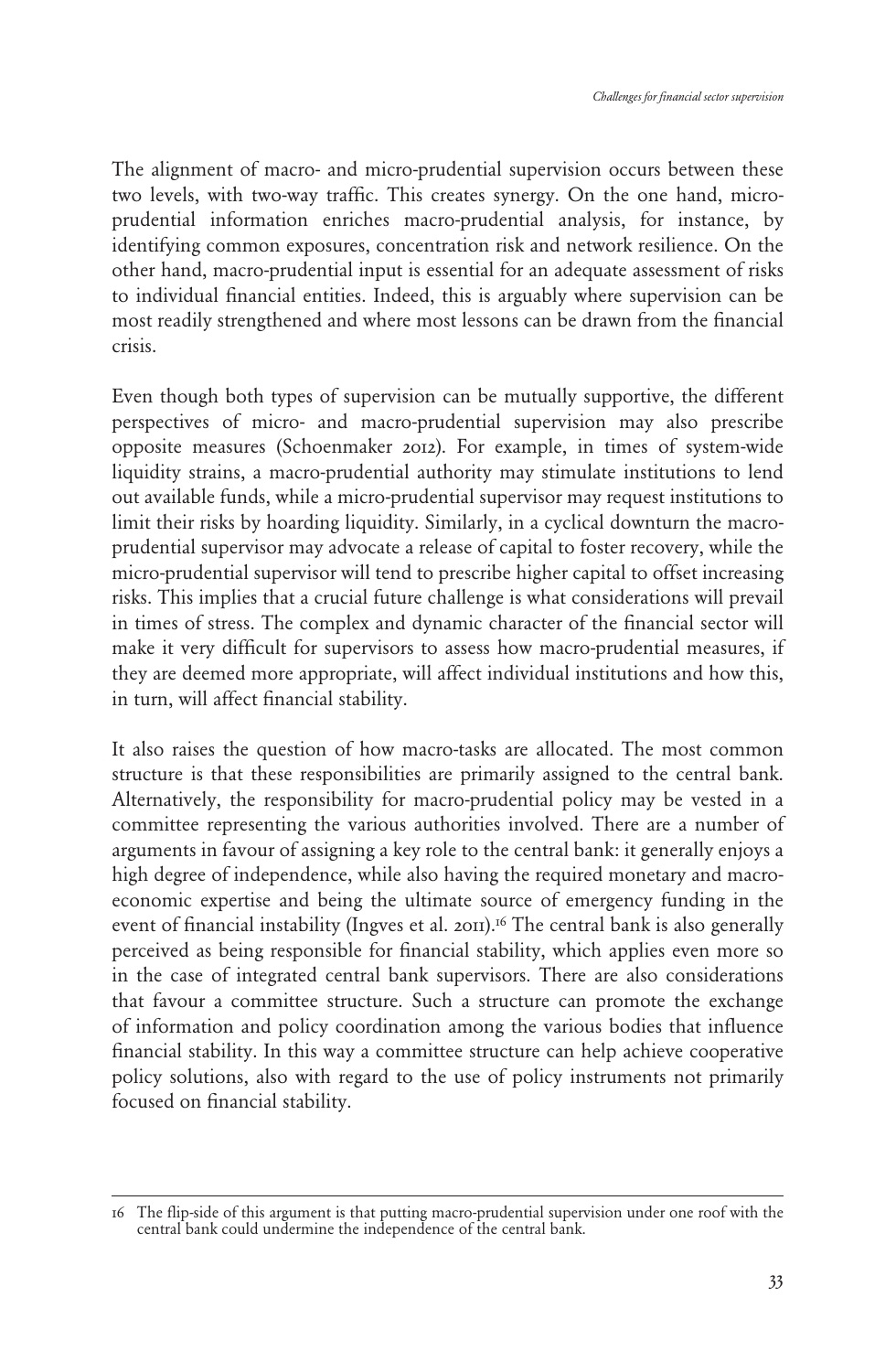The Netherlands opted for a mix of both models. DNB is primarily responsible for financial stability, which involves both a micro- and macro-prudential mandate, while the so-called Financial Stability Committee has the task to identify financial stability risks and to come up with recommendations to mitigate these risks. This Committee was established in November 2012 and consists of representatives of DNB, AFM and the Ministry of Finance. It meets twice a year. A crucial issue is how DNB will integrate macro-prudential considerations, flowing from analyses of DNB and the Financial Stability Committee, in micro-prudential supervision.17

#### 4.1.2 *The international dimension*

The issue of distribution of responsibilities not only applies at the national level between micro- and macro-prudential supervisors, but also at the national versus international level. Macro-prudential supervision is desirable at the international and European level, as the growing international connectedness between financial markets warrants an overarching perspective (cf. De Larosière 2009). Since 2011, the European Systemic Risk Board (ESRB) has been responsible within the European Union (EU) for macro-prudential supervision of the EU financial system. The ESRB does not have instruments it can deploy, but can only issue warnings and make recommendations. Although these recommendations are not binding, the authorities addressed are obliged to respond under the principle of 'comply or explain' (i.e. they must follow the recommendation, or explain why they are not doing so). In addition, by making its warnings and recommendations public, the ESRB can exert more pressure on authorities to respond to risks identified. In this way, its policy recommendations can definitely have an impact. Moreover, in the context of the European Banking Union, the ECB will likely have a macro-prudential mandate. This will probably allow the ECB to challenge national macro-prudential measures, and to apply directly to institutions more stringent measures than those applied by national authorities (Ferran and Babis 2013: 28).

It is nevertheless likely that primary responsibility for macro-prudential policy remains with the EU Member States, and that the effectiveness of European macro-prudential policy stands or falls with the way in which macro-prudential policy is structured at the national level. There are also good reasons to allow for Member States' discretion in the application of macro-prudential tools, as the pre-crisis period showed that individual countries had diverse experiences with the development of system wide imbalances, with excessive credit and property booms in Spain and Ireland but, for instance, none in Germany (Turner 2013).

<sup>17</sup> In the UK, for example, a debate has ensued how to ensure that macro-prudential considerations are effectively applied by micro-prudential supervisors (cf. HM Treasury 2012). In the UK case, the Financial Policy Committee (an independent department at the Bank of England) may issue directions to the supervisors on the measures to be taken (such as additional capital requirements for real estate assets). The supervisors will have to act on a 'comply or explain' basis and have to report back on the steps taken.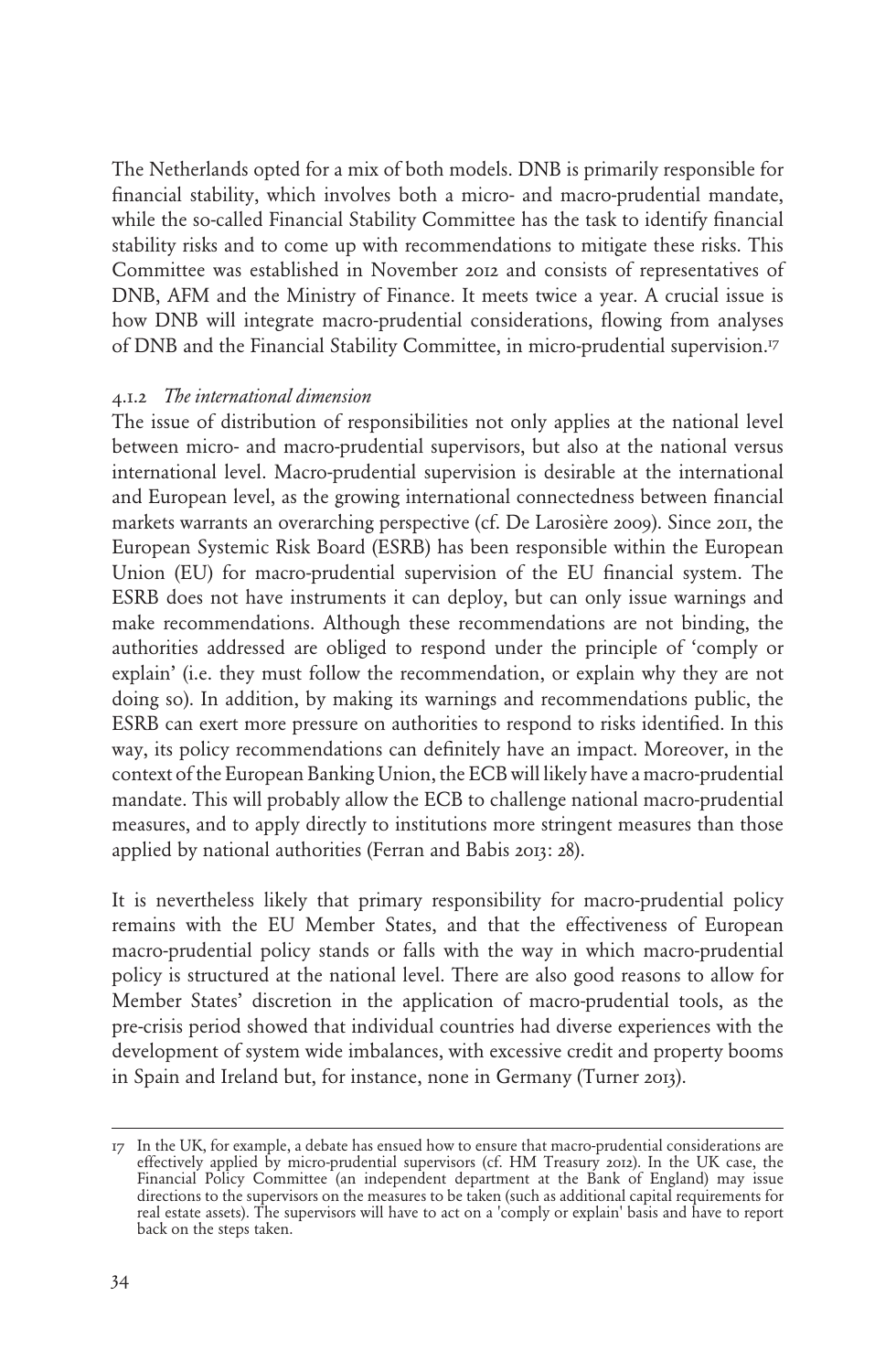#### 4.1.3 *Limited experience with macro-prudential supervision*

Experience with the analysis of system risk and the deployment of macro-prudential policy instruments of the individual European countries are still very much in their infancy.

First, macro-prudential analysis requires a deep understanding of how systemwide risks emerge and how they will likely materialise. The crisis showed that the financial system can be highly fragile even when commonly used indicators suggest that the system is stable (FSA 2009). There may also be a significant lag between the points in time when risks are taken and when their consequences materialise, making it very difficult for the prudential supervisor to prove that immediate action is necessary (Borio 2011a). Due to the nature of financial markets, financial supervisors are confronted with fundamental (Knightian) uncertainties that cannot be quantified. A key lesson is not to expect too much from highly complicated and 'sophisticated' risk assessment models, as sometimes simplicity is to be preferred over complexity (Haldane 2012): 'it is better to be approximately right than precisely wrong' (Borio 2011a: 10). This requires the supervisor to take the 'precautionary principle' seriously, with a proactive stance in which it would explicitly err on the side of caution (Houben 2013). It also implies that operational independence of the supervisor is crucial to insulate the supervisor from lobbying or political pressures on the supervisor to exercise regulatory forbearance.

Second, macro-prudential policy tools are still rudimentary, in contrast to microprudential instruments which are well developed.<sup>18</sup> Indeed, notwithstanding the growing consensus on the need for active macro-prudential policies, practical experience with their application in developed countries is limited. The instruments of macro-prudential policy focus primarily on financial stability and act directly on financial relationships within economic sectors (such as Loan-to-Value (LTV) limits for household mortgages) – at financial institutions (as in the case of cyclical capital requirements for banks) or in financial markets (as, for example, with margin requirements for repo transactions) – or indirectly influence the behaviour of parties in the financial markets (in, for example, communications about risks).<sup>19</sup> Moreover, a recent IMF survey found that the fifteen European supervisory authorities questioned had varying preferences regarding macro-prudential instruments. Their

<sup>18</sup> The objective of macro-prudential policy is to protect financial stability, which can be defined as the ability of the financial sector to efficiently allocate financial resources to expenditure, to manage risks and to absorb external shocks, while not being a source of disruption itself. Financial stability is largely determined outside the domain of macro-prudential policymakers and by exogenous shocks and other policy fields.

<sup>19</sup> See Galati and Moessner (2013) for a discussion of instruments and Lim et al. (2011) for an analysis of country experiences. Using cross-country regression analysis on data from a group of 49 countries, these authors conclude that the following instruments may help dampen procyclicality: caps on the loan-to-value ratio, caps on the debt-to-income ratio, ceilings on credit or credit growth, reserve requirements, countercyclical capital requirements and time-varying/dynamic provisioning.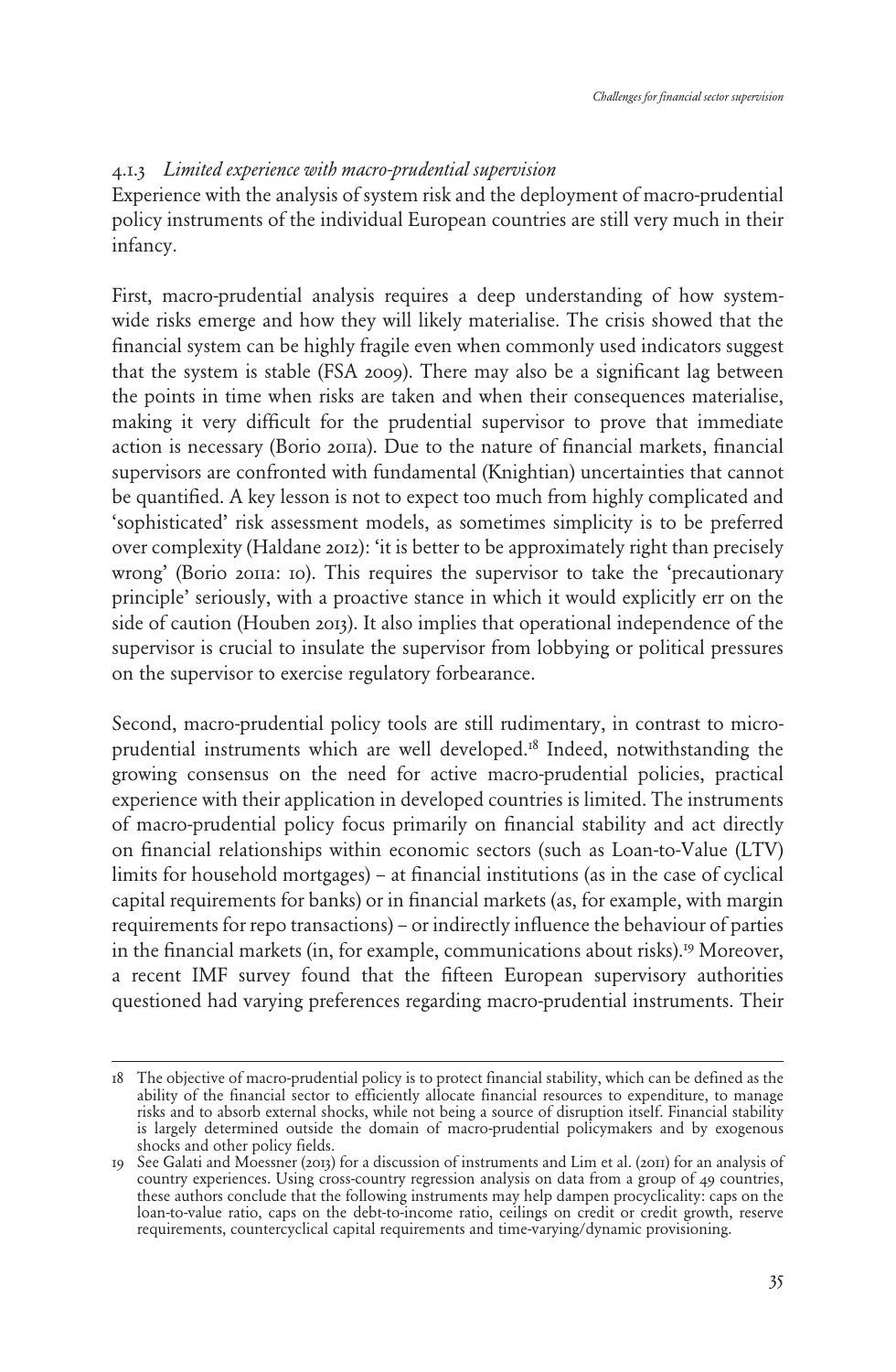answers to questions about the instruments they would wish to include in their arsenals showed that LTV limits, counter-cyclical capital requirements, margin requirements, restrictions on profit distributions and capital surcharges for systemrelevant banks enjoyed greatest popularity (De Haan et al. 2012). The supervisor needs an appropriate toolkit with which it can experiment and get acquainted with. This will thus also require that the supervisor tries to develop an appropriate understanding of the effects of different policy instruments and learns from other supervisors' experiences.

#### 4.1.4 *The scope of macro-prudential supervision*

Finally, a significant future tension relates to the scope of macro-prudential policy. The scope should be such that it covers all potential sources of financial instability. This means that macro-prudential policy must also be capable of extending to developments at institutions or in markets that are not subject to micro-prudential or conduct supervision (e.g. institutions active in the shadow banking system). One lesson learned from the crisis is that it is precisely in the interaction between regulated financial institutions and non-regulated or less well-regulated financial institutions and markets that systemic risks can arise (De Haan et al. 2012). In the run up to the crisis, many financial activities were displaced to highly leveraged institutions that were largely unregulated (the so-called shadow banking system; cf. FSA 2009: 20). Systemic risks could thus emerge without the supervisor having a good idea of the nature of these risks, let alone do something about them. The crisis showed that regulated and unregulated institutions were in fact closely connected, as, for example, many financial institutions took the assets of the off-balance sheet vehicles back on their balance sheet when these vehicles came into trouble.

This implies that future steps to extend the scope of supervision – so that it also includes current unregulated institutions – should be considered. At the minimum, it implies that regulated institutions should provide the supervisor with adequate information as to their exposure to unregulated financial institutions, and that unregulated institutions should provide the supervisor with sufficient information as to their financial position and their relation to other financial firms.

#### 4.2 The use of soft indicators in supervision

Another major lesson learned from the financial crisis is that supervisors should be asking questions in the area of business models, corporate strategies, conduct and culture (Hilbers 2011). The crisis showed that failures of financial institutions are often related to fundamental problems in these areas. The implication is that supervision must probe to a deeper level. It must track down and tackle the possible sources of future problems before they translate into deteriorating solvency and liquidity ratios. This is necessary given the increased speed at which developments in the financial sector arise and can escalate into a crisis. By giving more attention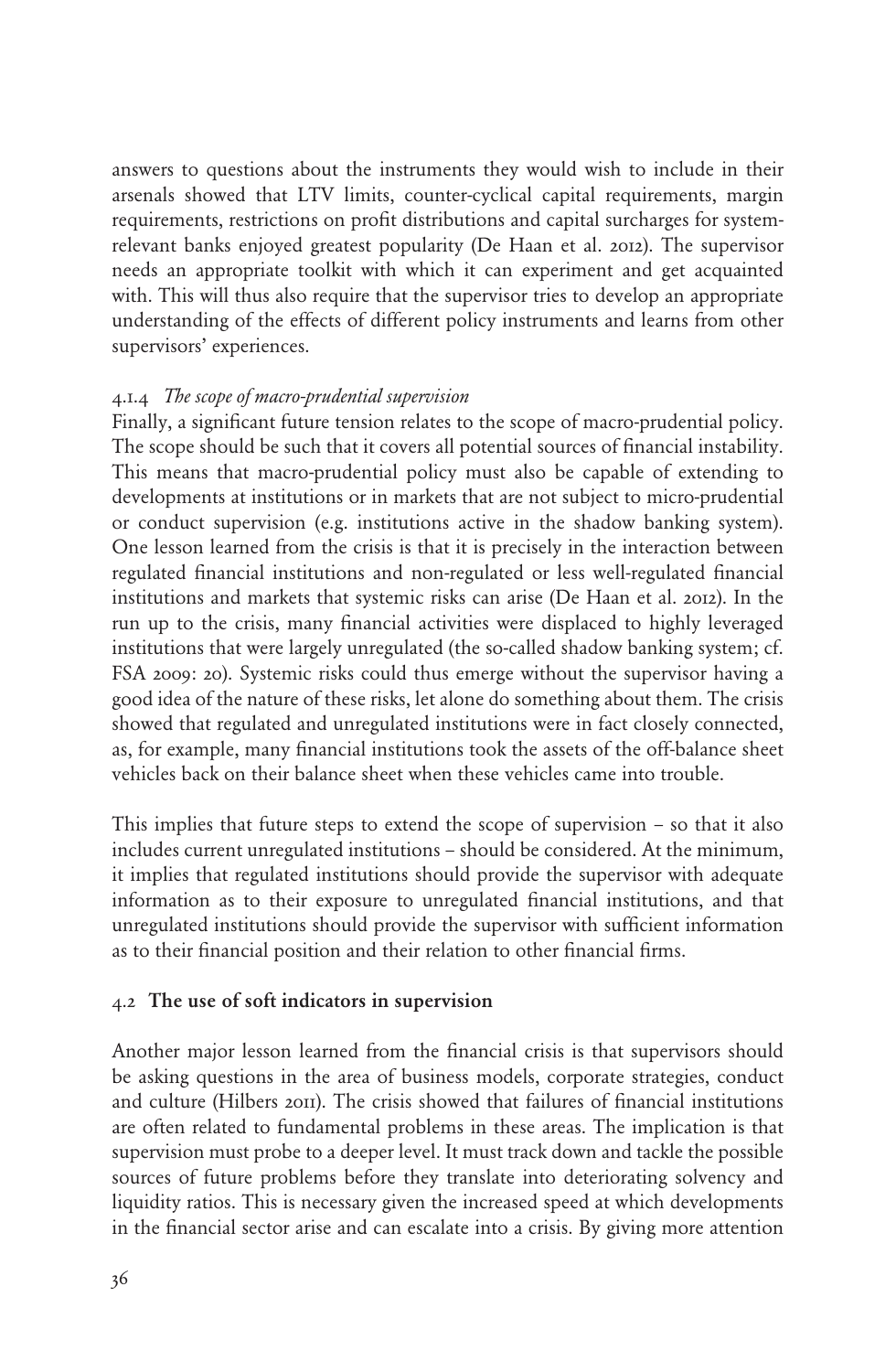to 'soft indicators', supervision becomes more forward-looking (DNB 2010b). In this section we discuss two categories of 'soft indicators'– (1) business models and strategies; and (2) conduct and culture – and identify several challenges faced by supervisors assessing these indicators.

#### 4.2.1 *The assessment of business models and strategies*

An important category of soft indicators consists of business models and strategies (cf. Cavelaars and Passenier 2012). Relevant questions in this area are: how does the institution create competitive advantages? How does it retain its customers' trust? How efficient is it? To what extent is the institution's strategy endorsed by its stakeholders and capable of withstanding external dynamics?

Analysing business models helps to understand risks in financial institutions (cf. Boot and Thakor 2000; Stiroh 2004; Arnold and Van Ewijk 2011). Financial institutions make money by accepting risk. Therefore, supervisors need to understand the strategic choices underlying financial institutions' balance sheet. Banks may, for instance, have a long balance sheet (combining low-risk assets with high leverage in order to enhance profitability), an 'originate to distribute' model (originating loans and selling them) or use carry trade (involving a systematic exposure to currency/ country risk, by attracting deposits in a low-interest country and lending in a highinterest country) to generate profits.

It is equally important for supervisors to understand why specific activities are profitable, and especially so if they are highly profitable. The reverse is also true: activities that are structurally loss-making may indicate that management finds it difficult, for whatever reason, to downsize these particular activities. In any case, activities that are an outlier in terms of profitability often deserve further attention. Sources of profits cannot always be attributed to a single line of business, as the calculated profitability of individual activities is usually sensitive to the allocation of overhead costs. Therefore, supervisors may want to focus on a breakdown of revenues rather than profits, or look at personal salaries to identify which departments are making money.

Supervisors also have to assess the sustainability of profits. Business models may be unsustainable for a number of reasons. For instance, business models using largescale cross-subsidies between products are likely to be unsustainable, as competitors will enter the market and start to offer the products that are priced above marginal costs. Business models based on abuse of consumer misperceptions or lack of knowledge are also unsustainable. Examples of such behaviour are miss-selling and excessive lending. Over time, the public gets informed and by that time the bank involved may be subject to severe reputational damage.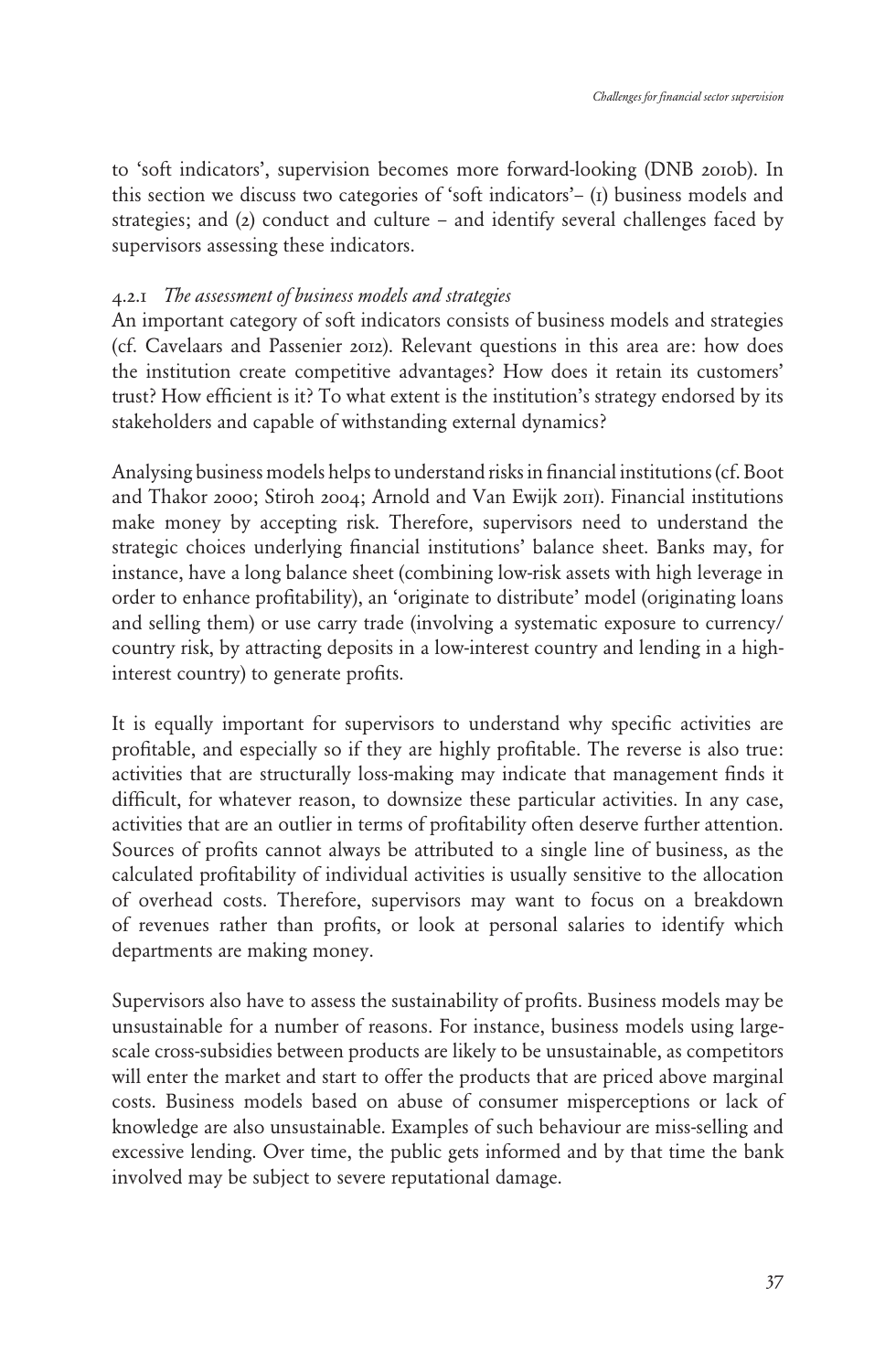The financial crisis laid bare certain common vulnerabilities in the business models of banks that were particularly hard hit by the crisis (cf. Altunbas et al. 2011; Fitch 2011; Chow and Surti 2011; Liikanen 2012). Financial supervisors can draw lessons from the crisis as to what indicators may warn for future trouble, while it should be noted that past experiences are not always indicative in this respect. A key lesson was that banks with a great reliance on short-term market funding and aggressive credit growth had a very high-risk exposure (Altunbas et al. 2011; Fitch 2011). Trading risks were also identified as an indicator of the risk of financial distress (Chow and Surti 2011; Liikanen 2012; cf. Boot and Ratnovski 2012).

DNB regularly evaluates the strategic choices made by financial institutions, starting when they apply for a license and continuing afterwards. This involves talks to management, analytical 'deep-dives' and panel sessions between supervisors and experts. Such evaluations may imply that financial institutions are required to make changes, sometimes far-reaching. The supervisor does not overtake management's role, but challenges management and may demand an institution to act upon major risks at an early stage. Of course, here lies a certain tension, as it requires the supervisor to develop certain yardsticks in order to assess when a business model is viable and when it is not. Another question is whether an increased focus on business models implies that when the supervisor does not challenge a bank's business model it implicitly means that the supervisor deems it safe.

#### 4.2.2 *The conduct and culture at financial firms*

The conduct and culture at financial institutions is a second set of soft indicators. The crisis has reaffirmed that soundness not only has a solvency component but also an integrity component and that integrity is a pre-condition for regaining public trust in the financial sector. At a firm having a culture of integrity, management as well as employees can explain their actions and are held accountable. They not only respect the letter but also the spirit of the law.

An institution's financial figures may suggest that its continuity is not at stake while at the same time its conduct and culture may pose risks to its long-term viability. DNB pays explicit attention to such matters as leadership and leadership styles, convictions and values of staff members, openness of discussions and unconscious group patterns of behaviour. For example, DNB carried out a thematic study focusing on balanced decision-making.20 The examination has helped to convince the institutions concerned of the need to pay attention to risks in the area of culture and conduct. This has led some institutions to take measures on their own initiative. DNB has also informed the entire financial sector about the main findings of the study, enabling the sector to become further acquainted with the nature of the

<sup>20</sup> See, for instance, Brown and Sarma (2007) and De Dreu et al. (2008) on decision-making in firms.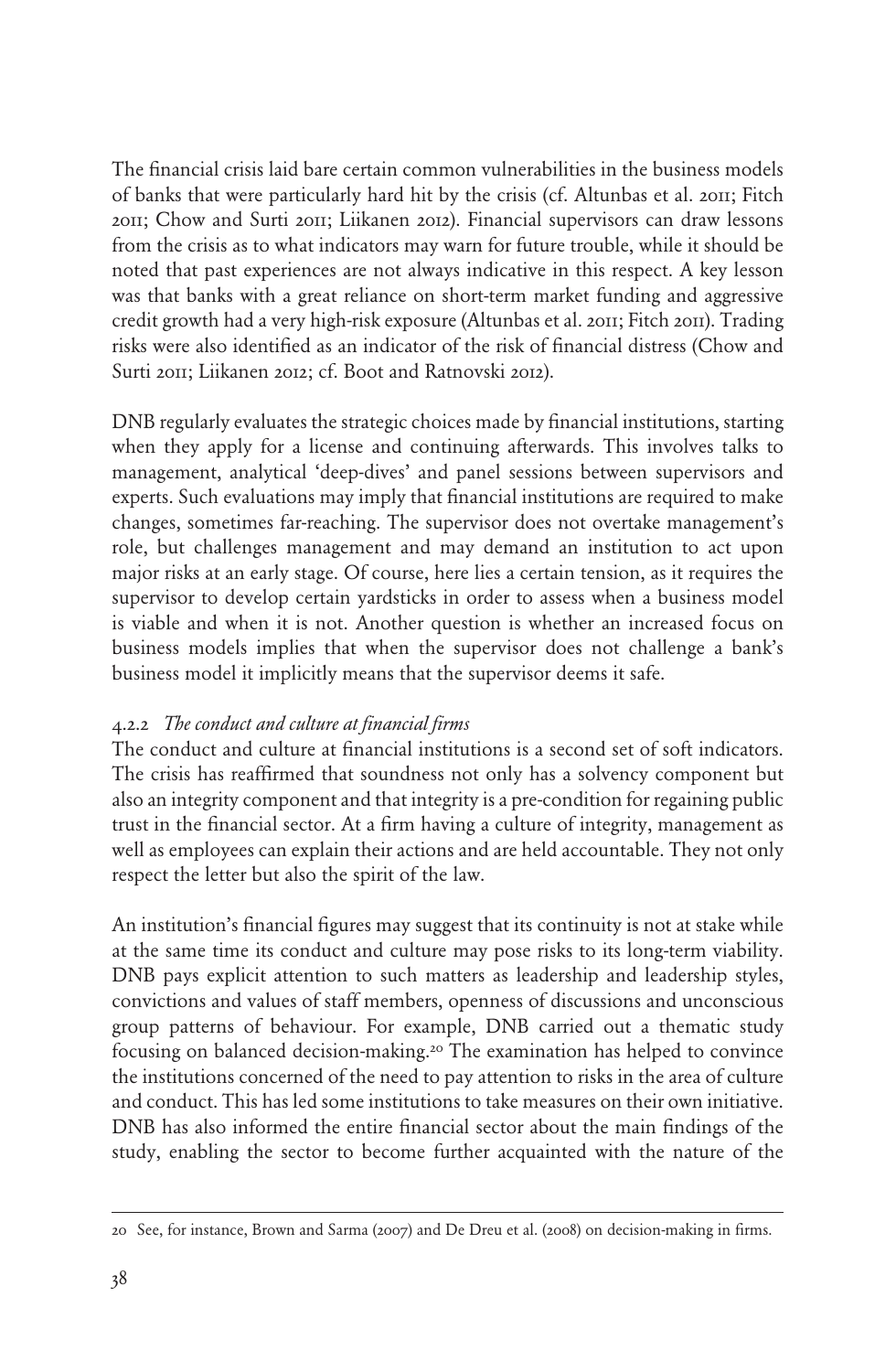supervision of conduct and culture, and helping to raise awareness about the risks involved (cf. Nuijts and de Haan 2013).

By reacting alertly to risks related to conduct and culture, intervention is possible before the risks materialize. Importantly, supervisors can try to make an institution aware of potential risks related to conduct and culture and how they may contribute to the origination and continuation of prudential and integrity risks. In this way, supervision of conduct and culture contributes in a preventive manner to the realization of supervisory objectives: safeguarding the soundness and integrity of both individual institutions and the financial system as a whole.

#### 4.2.3 *Using soft indicators: challenges*

The use of soft indicators in supervision involves several challenges. First, the analysis of 'soft' risk indicators requires a different set of knowledge and skills compared to 'traditional' supervision. There has to be adequate expertise at the supervisor to understand and judge the sustainability of firms' strategies, especially at highly complex and internationally active firms. Moreover, judging the business culture requires different expertise than judging the solvency ratio. For example, DNB hired organizational psychologists and change experts to complement the existing staff to cope with this challenge. These new specialists work alongside auditors, economists and legal experts. Second, and this applies mainly to the assessment of business models, the increased speed of financial market developments implies that supervisors will have to be alert and responsive to changing market circumstances affecting business models, or changing business models affecting market circumstances. Third, one needs to overcome hesitation from the supervised financial institutions (and sometimes within the supervisory authority itself) about the importance of soft indicators. Finally, questions related to business models, strategies, conduct and culture are typically more difficult to address. They require a deep understanding of the business and the courage to question the functioning of an institution's board. Identifying and solving problems of this nature demands more alertness, assertiveness and persistence on the part of the supervisor.

#### 4.3 Conclusion

In this section we have discussed issues related to an expansion of the scope of financial supervision. The crisis demonstrated that supervision has to go beyond checking firms' compliance with existing rules, but also has to look at the stability of the system as a whole and at 'softer', more forward looking indicators of potential future threats to financial stability. A key challenge is that supervisors currently have only limited experiences with these new focus points. There is no real consensus as to what instruments will be most productive in contributing to system stability, and what potential negative side effects these instruments may have. This warrants an approach in which instruments are not excluded a priori but are tested in practice.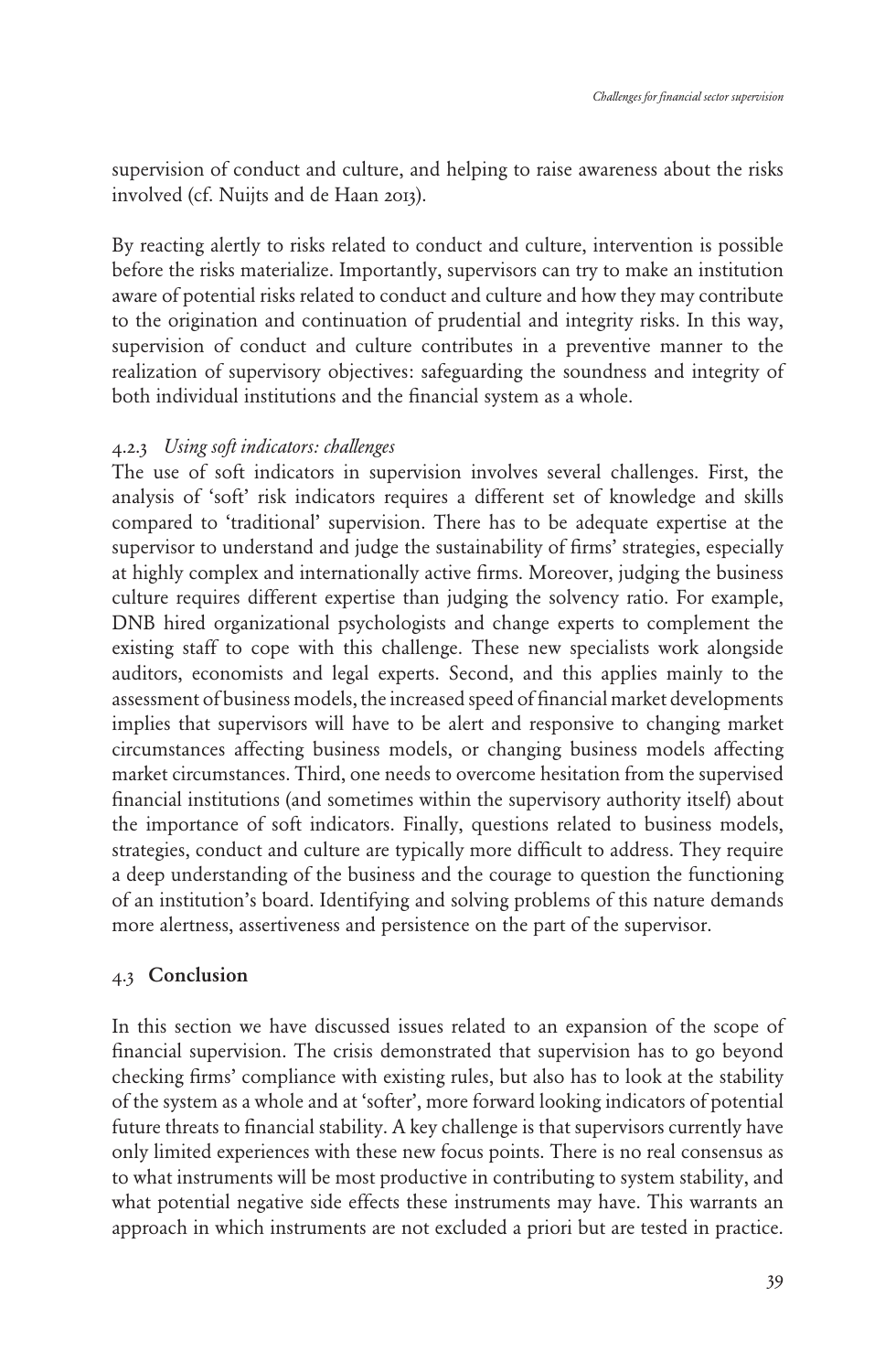Supervisors will have to learn from each other's experiences. Moreover, the focus on 'soft indicators' is relatively new, and supervisors have to learn what features of firms' business model and conduct and culture are key indicators of future trouble. It will require a more intrusive stance on the side of the supervisor, becoming more involved in the actual conduct of financial firms. How this will play out in the future remains a key question.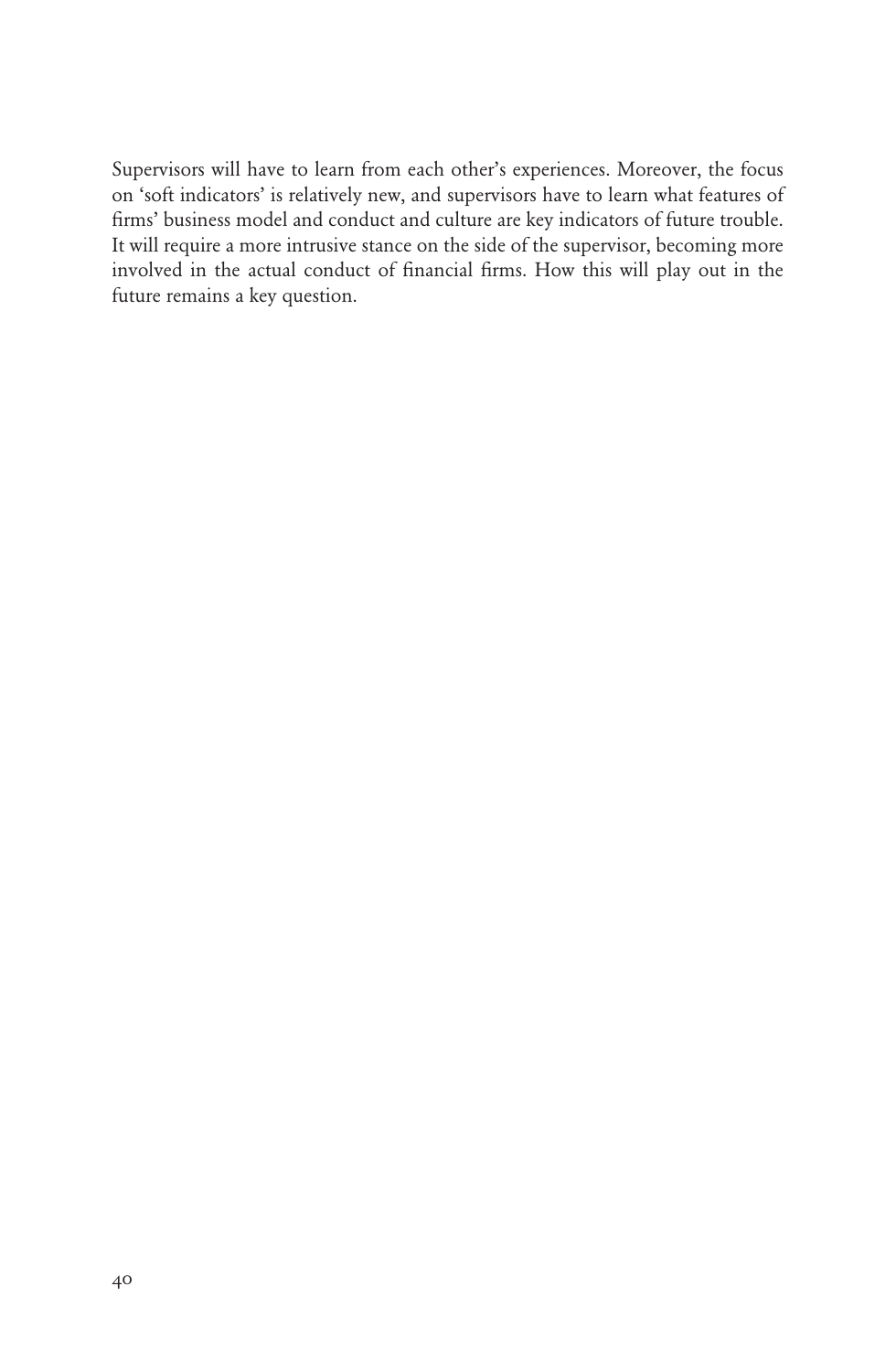# <span id="page-37-0"></span>5 Accountability and expectations of financial supervision

In the previous two sections we have argued for a more proactive supervisory role. To fulfil its mandate to contribute to the stability and integrity of the financial system, the supervisor needs an adequate degree of supervisory discretion and needs to broaden its scope to become more system- oriented and more forward looking. This, however, also necessitates an adequate degree of accountability to the political domain and the general public. Supervisors need to put more effort in being transparent on their conduct, the effects of supervision, and the limits of supervision, in order to maintain public and political support. However, this comes with several challenges and tensions. In this section we address several of these difficulties. In section 5.1 we address issues related to increased transparency on the supervisors' conduct and the effects of supervision. In section 5.2 we discuss the difficulties for supervisors to live up to the public's high expectations of the possibilities of financial supervision, arguing that supervisors should become more active in the public debate on the possibilities and limits of financial supervision.

#### 5.1 Accountability and learning: transparency and effect measurement

The global financial crisis has raised questions concerning the accountability of financial supervisors. It became clear that information regarding the supervisory activities and the impact of these activities was inadequate to assess the degree to which supervisors were fulfilling their mandate adequately. Calls were made to give the public and the legislative and executive branches of government more insight as to whether supervisors were performing the right tasks and whether they were performing their tasks well. In this section we discuss the benefits and dangers for supervisors to be more transparent about their work. We first discuss some general aspects of being more transparent, arguing that transparency may help the supervisor fulfil its mandate adequately, but may also undermine financial stability (section 5.1.1). We then discuss the potential for giving more insights in the performance of the supervisor, arguing that there can be a tension between measuring effects for accountability purposes and for analysis purposes (section 5.1.2).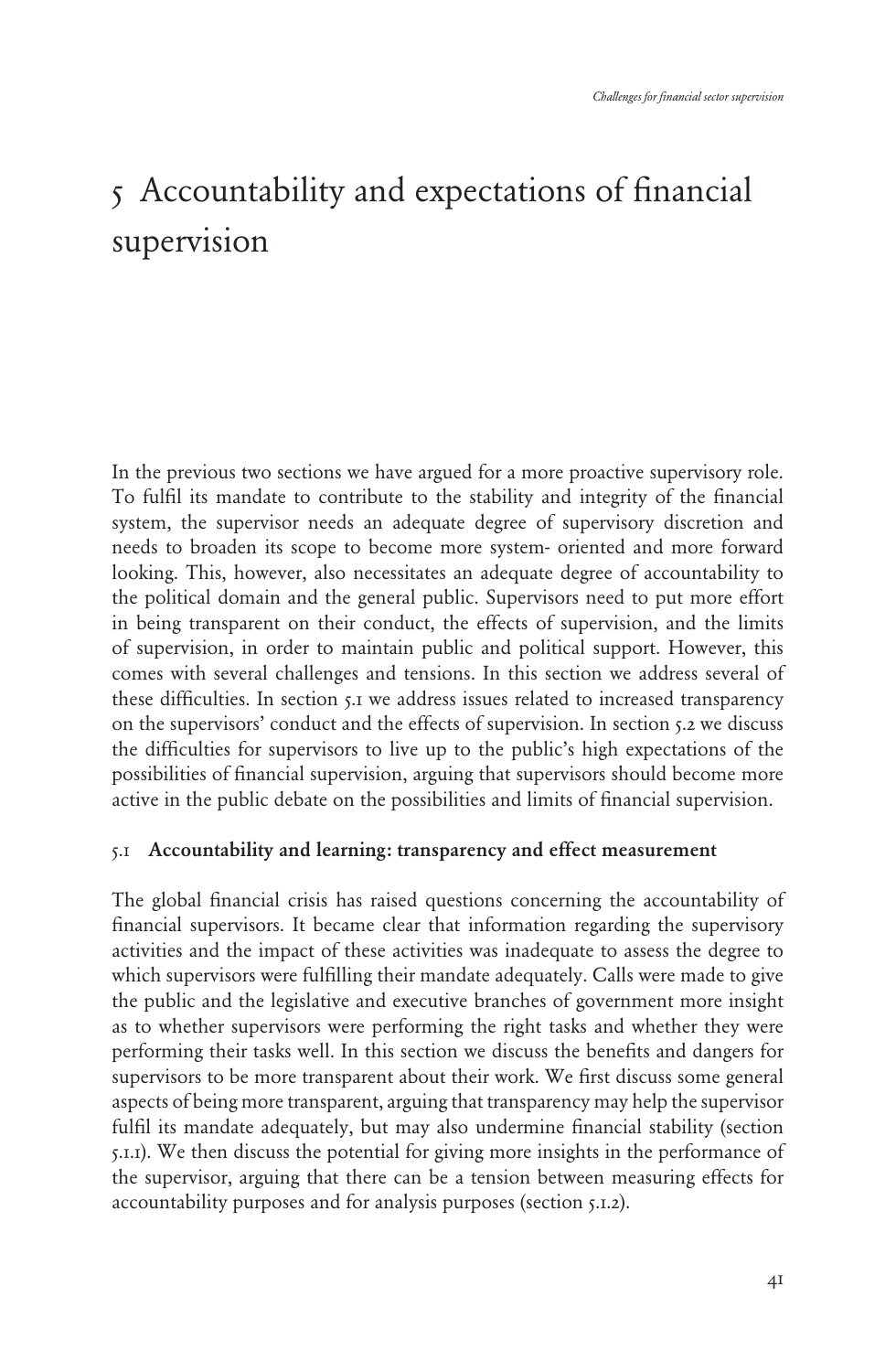#### 5.1.1 *Transparency*

The debate on supervisory transparency has been complicated by the fact that it is a qualitative concept for which few measures exist.<sup>21</sup> Transparency refers to an environment in which the objectives of policy; its legal, institutional, and economic framework; policy decisions and their rationale; data and information related to policies; and the terms of agencies' accountability, are provided to the public in a comprehensible, accessible, and timely manner (IMF 2000). Transparency is thus a crucial component for ensuring accountability. Although other arrangements concerning accountability naturally exist, information concerning the conduct of supervisors is essential for the assessment of their performance.

Various arguments can be put forward why transparency of banking supervisors may be beneficial (Liedorp et al. 2013). First, transparency may enhance the legitimacy of the supervisor. As a supervisory authority is an independent organization in which unelected officials take important decisions, ensuring legitimacy is vital. Especially in times of financial turmoil, the legitimacy of the authorities responsible for banking supervision is crucial. Transparency may thus also safeguard an adequate degree of independence for the supervisor. By making actions and decisions transparent, chances for undue interference based on an inaccurate perception of the supervisor's conduct are reduced. Second, transparency may increase the predictability of the supervisor, which, in turn, may stimulate banks to adhere to existing regulation. Indeed, Arnone et al. (2007) report a positive correlation between the transparency of the supervisor (measured as the extent to which countries implement the IMF Transparency Code on Banking Supervision) and the effectiveness of banking supervision. As transparency may help shape expectations, it can improve the robustness of linkages across institutions and markets. As pointed out by Sundararajan et al. (2003), uncertainty about the policy framework and its intent could itself contribute to abrupt and destabilizing market behaviour.

Indeed, supervisors are increasingly endorsing transparency. As such, it is mentioned in the Basel Core Principles for Effective Banking Supervision as a key component:

'[a]n effective system of banking supervision will have clear responsibilities and objectives for each agency involved in the supervision of banks. Each such authority should possess operational independence, transparent processes, sound governance and adequate resources, and be accountable for the discharge of its duties' (Basel Committee on Banking Supervision 2006: 2).

<sup>21</sup> Recently, Liedorp et al. (2013) have proposed a way to measure transparency of banking supervisors, following the methodology proposed by Eijffinger and Geraats (2006) for measuring transparency of monetary policy makers.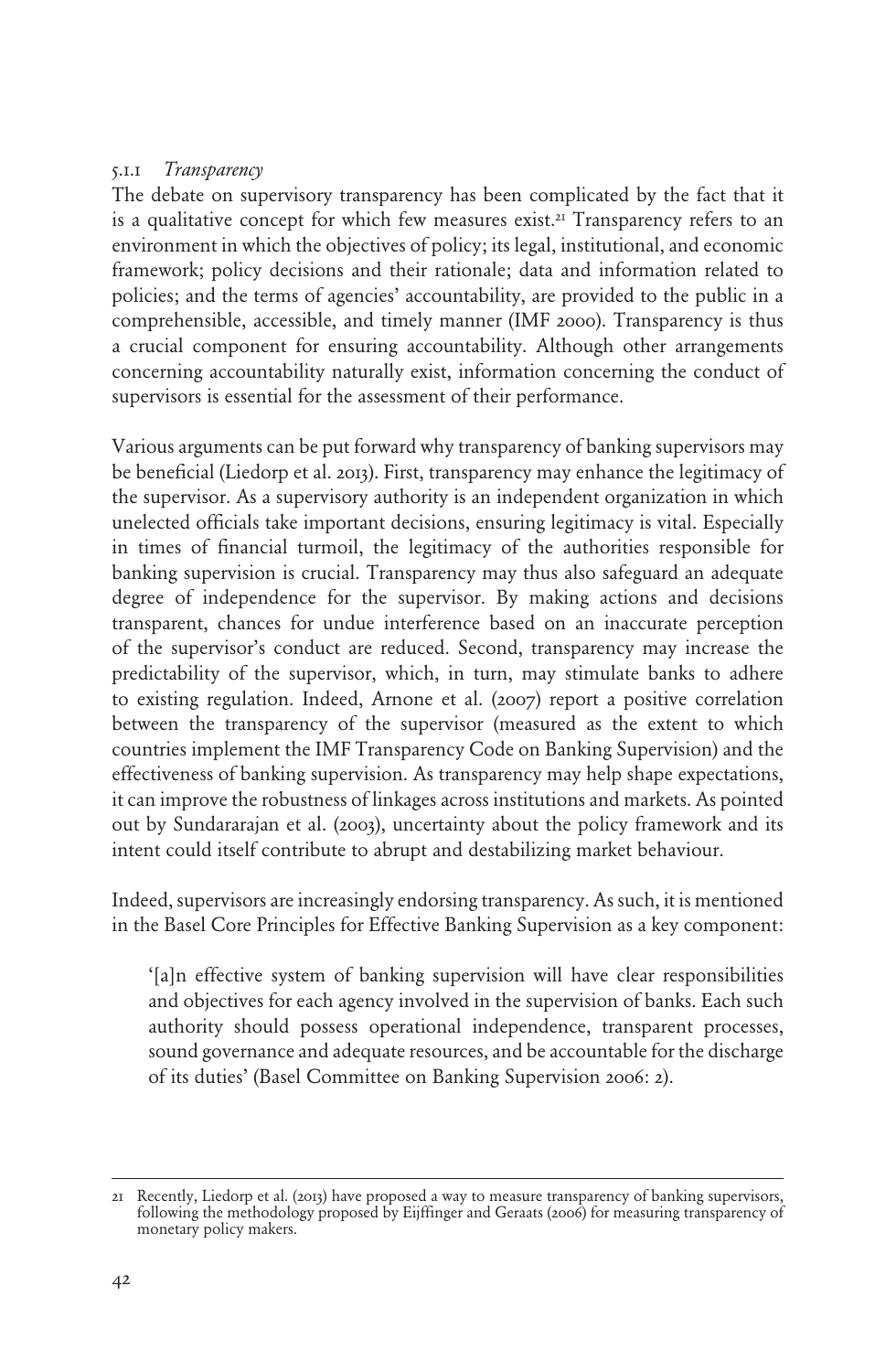However, there are also important arguments in favour of secrecy about banking supervision. First, the revelation of information about a financial institution does not function as a neutral mirror of the firm's financial position but may in fact trigger events that influence that position. This is the 'reflexive nature' of financial markets, meaning that market participants' perspectives on financial markets may in fact drive financial market activity. For instance, exposing liquidity problems at particular firms may freeze the inter-bank market or trigger bank runs, in effect worsening the firms' liquidity problems. A good example is the money market turmoil starting in the summer of 2007. Second, lack of transparency is needed for 'constructive ambiguity', which is one instrument of limiting moral hazard by the lender of last resort. By introducing an element of uncertainty into the provision of support, pressure can be maintained on banks to act prudently, since the latter will not know individually whether they will be rescued or not. Finally, financial supervisors face more restrictions in being transparent than monetary policy makers. For instance, they cannot reveal much information on individual financial institutions. Most supervisors face legal restrictions in this regard.

These observations lead to two general implications for the future transparency of supervisors. First, supervisors will have to assess what information they can be transparent about and what information they cannot. It seems obvious that there are certain limits as to the transparency on information about the financial position of individual firms, given legal restrictions and the 'reflexive' nature of financial markets. Nevertheless, DNB has started a project to assess how the public can be better informed about the soundness of financial institutions (Knot 2013). In addition, resistance against transparency on the conduct of supervisors should be reduced. Increased disclosure regarding the general strategy and policy objectives of supervisors can contribute to ensuring an adequate degree of accountability. In this case, the supervisor should of course remain alert as to the (unintended) effects this increased transparency has on financial firms and other market participants (Gerritse 2012). Second, it is important to distinguish between different audiences. Accountability to the legislative branch of government may involve closed sessions in which the supervisor discloses relevant information about its conduct on a confidential basis, in so far as legal restrictions are not breached. This will contribute to democratic accountability, while an adequate degree of secrecy is maintained.

#### 5.1.2 *Measuring the effects of supervision in the financial sector*

Strongly related to the discussion above, the global financial crisis has raised questions concerning the performance of financial supervisors. As their work is being scrutinised, financial supervisors need to become better at demonstrating that their efforts and actions lead to results. Hence, measuring the effects of supervision must become an integral part of the supervisory process and is becoming increasingly important for financial supervisors such as DNB. In this section we discuss some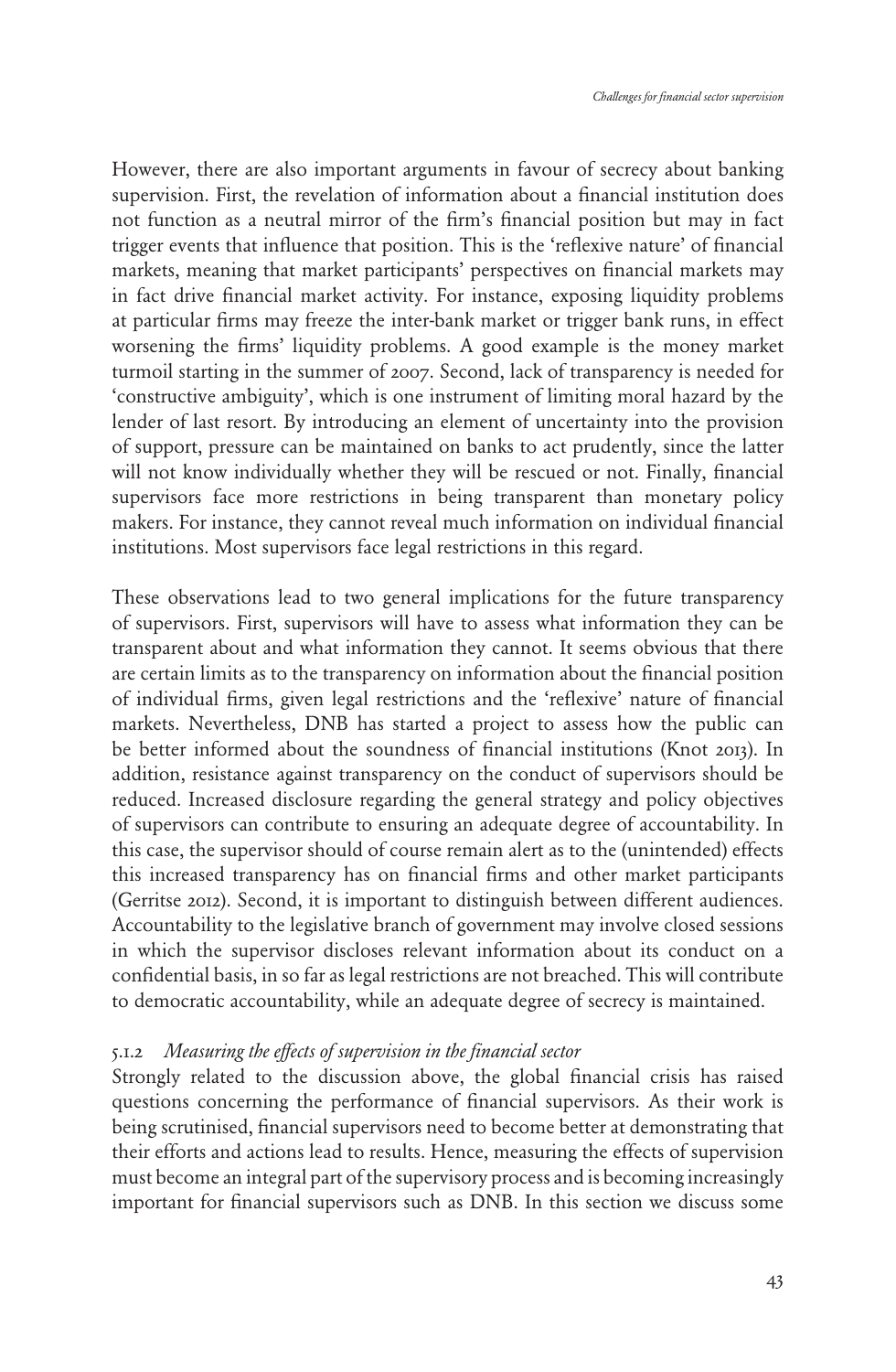difficulties and opportunities for measuring effects, and indicate a possible tension between effect measurement for analysis purposes and for accountability purposes.

In financial supervisory practice measuring effectiveness is not straightforward (Hilbers et al. 2013).22 This is mainly due to the difficulty of proving causality. A change in a financial institution's risk profile, for instance, might have little or nothing to do with a supervisory intervention, as it could simply be the result of a change in economic conditions or some other exogenous factor. Moreover, financial supervisors typically face the legal question of whether they are allowed to report on their interventions, as discussed above. As a result of these challenges, performance measurement in financial supervision is still at an early stage.

At the same time, financial supervisors have increasingly realized that while performance measurement is challenging, it is certainly not impossible. For one, it is important to define an objective for performance measurement and consequently select appropriate and useful indicators for measuring the effect. The choice of indicators is strongly related to the objective, as the objective will determine whether effects are to be measured at a strategic, tactical or operational level. At the strategic level, supervisors typically strive to present the strategic outcome of their actions to the government or general public. This, for instance, may refer to the extent to which supervisory efforts contributed to the overarching goal of financial stability. Performance measurement at the tactical and operational level, on the other hand, is more focused on improving the quality and efficiency of the supervisory processes. If effects are to be measured strategically, the indicators chosen will need to show effects at a more aggregated level, while a lower level of abstraction will apply if effects are to be measured at a tactical or operational level.

In general, more and more financial supervisors are developing objective indicators for measuring supervisory effectiveness. DNB, for example, has worked on developing a coherent set of key performance indicators. In practice, the observed key performance indicators can be either classified as 'hard' or 'soft'. Hard indicators are based on quantitative data, for instance indicators based on market data that give an assessment of the risk profile of a financial institution. Another type of 'hard' performance indicator is related to the number of bankruptcies and the amount of losses accompanied by these defaults. The Australian prudential supervisor APRA, for instance, uses the Performance Entity Ratio (PER) which reflects the number of supervised institutions that meet their commitments to beneficiaries in a given year, divided by the total number of supervised institutions. The advantage of

<sup>22</sup> Academic research on the effect of financial regulation and supervision on bank soundness mainly consists of cross-country studies. The results of these studies are mixed. See Klomp and de Haan (2012) for a discussion and some new evidence.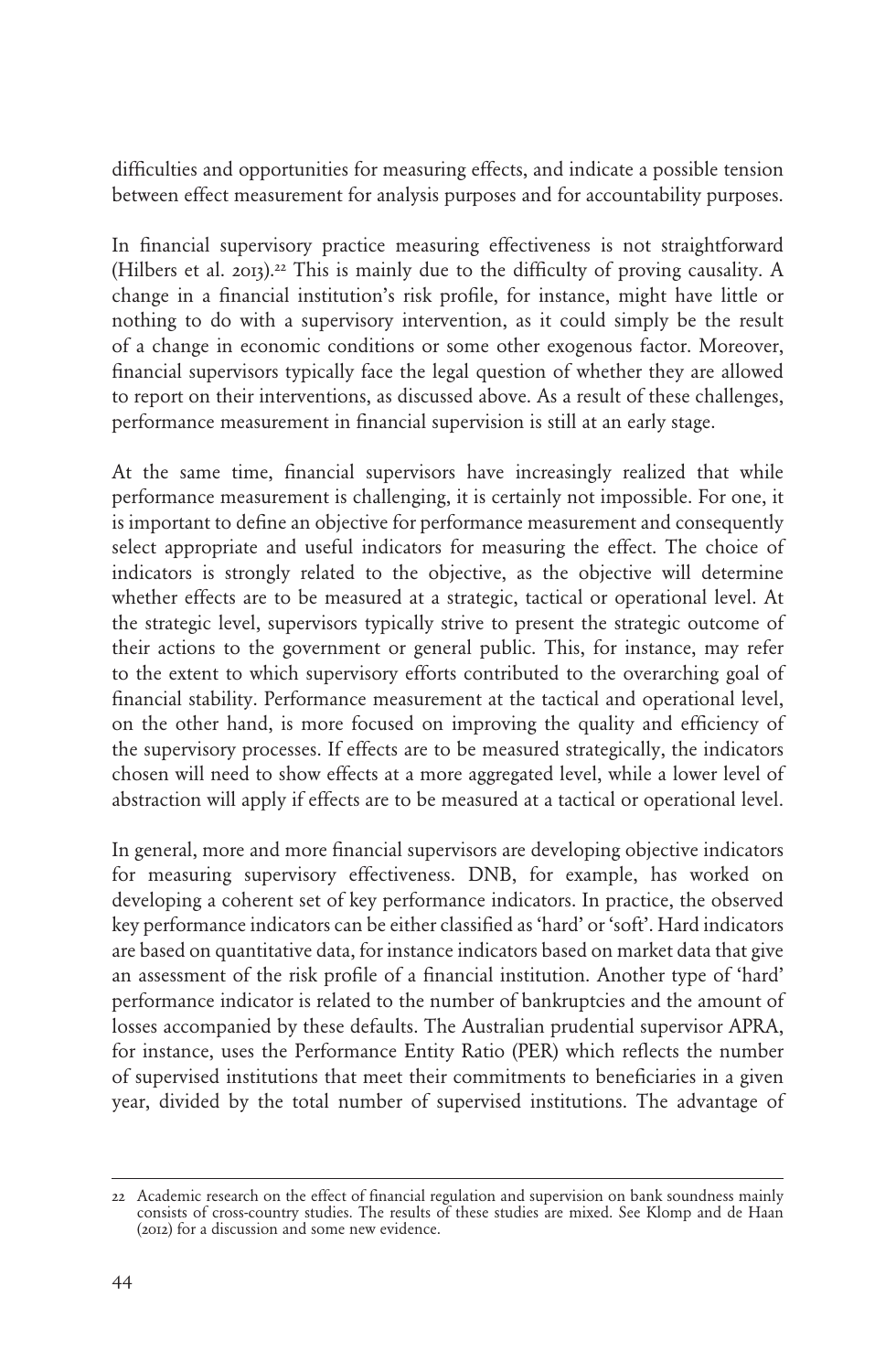'hard' performance indicators is that many of these indicators are relatively easy to interpret and monitor through time.

Soft indicators, on the other hand, are typically based on qualitative information. They have the advantage of being able to measure qualitative aspects of supervision, but tend to be less objective than hard indicators. An example of a soft indicator is the migration of financial institutions within pre-defined supervisory regimes or risk scores. This type of migration parameter is not only part of DNB's key performance indicators, but is also reported by the Canadian OSFI and the Australian APRA. Public confidence in financial institutions and the financial supervisor is another example of a soft performance indicator. Furthermore, performance indicators can also be based on the outcome of external or peer reviews that measure the level of compliance with (inter)national supervisory standards (such as the IMF FSAP analysis). An international comparison of outcomes between peers (or an analysis of developments in time) can be an effective way of measuring the performance of financial supervision.

Apart from difficulties of assessing the performance of supervisors, a key question is for what purposes these findings are used. Measuring effects can be used both to hold supervisors to account, as well as to learn from experience. These objectives are not necessarily compatible (cf. Welp 2012). Near miss analyses, for instance, may greatly contribute to future improvements in supervisory practices, but may be avoided in case such information is primarily used for 'attributing blame'. There is also the issue of transparency on performance measurement. If the supervisor discloses that its conduct contributed to the avoidance of a firm's bankruptcy, this information might also contribute to future troubles as market participants suspect that other financial institutions might also be in trouble (i.e. the 'market reflexivity' argument discussed above).

#### 5.2 *Expectations and demands of supervision*

Supervisors operate in an arena in which they have to strike a balance between different demands of multiple actors. In fulfilling their mandate, prudential supervisors have to pay attention to expectations of the legislative and executive branch, the supervised institutions, depositors, and the 'general public'. These demands may shift over time and may be conflicting. The legislative branch of government may, for example, expect the supervisor to guarantee firms' compliance with existing policy in order to prevent incidents from happening, but may also expect the supervisor not to put too big of an administrative burden on financial firms. The executive branch may focus on the efficiency of supervision, paying attention to the possibilities of achieving maximum results with a minimum of costs. The supervised firms expect the supervisor to put trust in their compliance with rules and norms and therefore not be too intrusive, while at the same time expecting the supervisor to guarantee compliance with rules and norms of other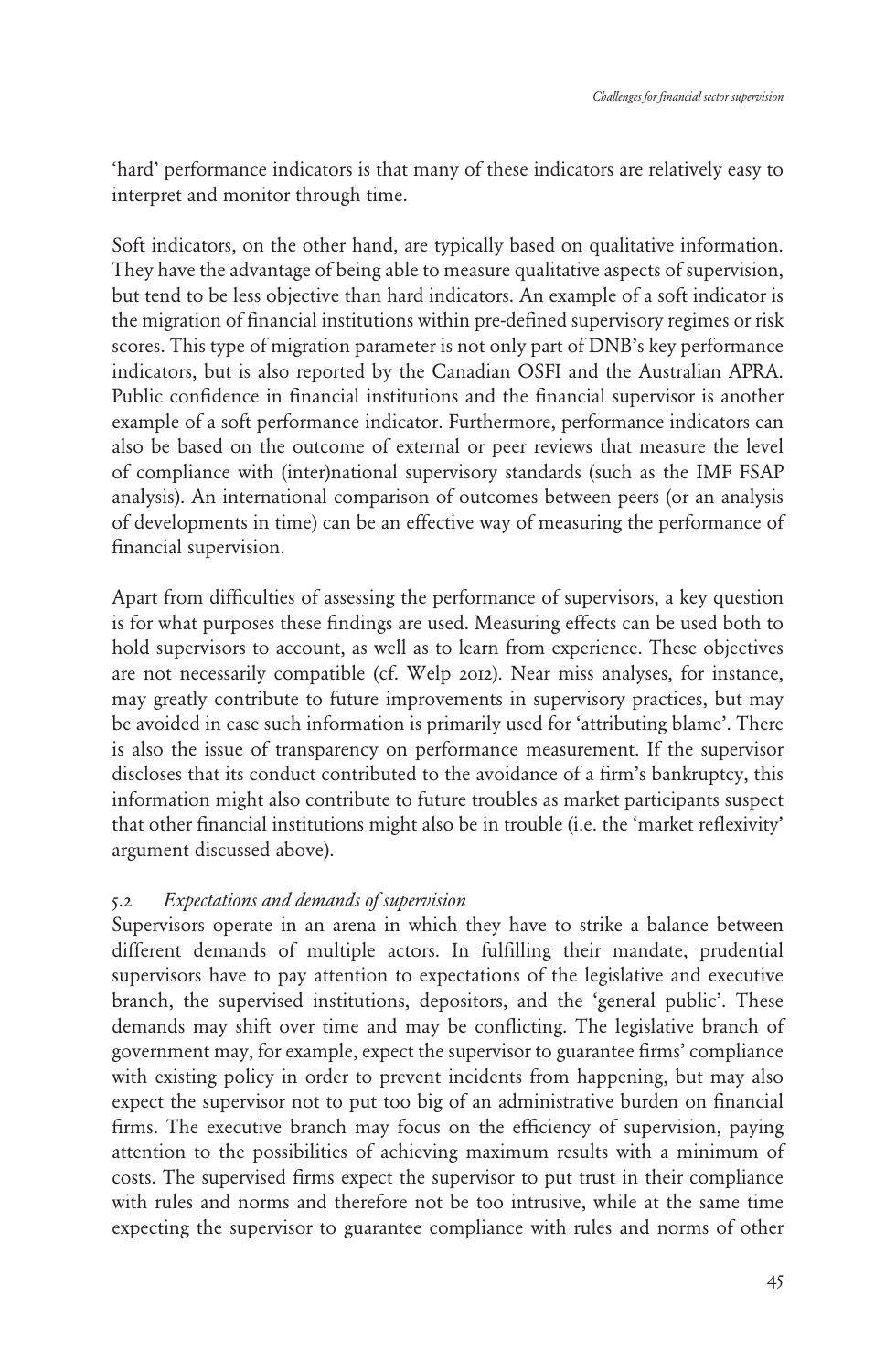financial firms. Depositors expect the supervisor to guarantee that their money is safe, in effect expecting the supervisor to prevent bankruptcies at all times. Finally, the general public expect the supervisor to be able to guarantee financial stability and prevent financial turmoil from occurring.

Supervisors are expected to live up to demands of the political domain, which itself has to live up to demands of the electorate. However, these demands and expectations may at some point be too high, in the sense that the public may to a certain extent expect the supervisor to be able to prevent all problems at all times. In this section we address the challenges faced by supervisors in coping with these demands. We argue that living up to certain expectations would in some instances undermine the supervisors' ability to adequately fulfil their mandate. We also argue that the supervisor can play a key role in informing a more general public debate about the limits of supervision and the possibilities for a financial market structure in which supervision can be more effectively exercised.

As European financial markets were relatively calm during the late 1990s and the beginning of the new millennium, and no major financial crises occurred within Europe, many commentators lauded a new era of financial stability, high growth and low and stable inflation (the so-called 'Great Moderation'). As banks were able to endure the implosion of the dot-com bubble (2000-2001) relatively unscathed, many believed that financial firms' risk management strategies had become very sophisticated and that future threats were minimal. Simultaneously, financial sectors were booming, and national policy in many countries became more market friendly. For instance, in the UK, the dominant perspective became that 'unnecessarily restrictive and intrusive regulation represented a key threat to the vitality, efficiency and productivity of the financial services sector' (Adams 2013). In effect, governments all across Europe and the US expected supervisors to be increasingly lenient and that supervision need not be too intrusive. Meanwhile, public attention for issues related to the regulation and supervision of financial market was generally low.

As the financial crisis put financial stability in the centre of attention and has since been a highly salient political topic, politics and the public now demand a more proactive and intrusive stance of the financial supervisor. Supervisors already have responded to these demands by formulating and implementing new, more intrusive supervisory strategies (cf. DNB 2010b). However, it should be emphasised that for the supervisor, living up to the high expectations of the public will in many cases be difficult.

Based on a survey in the Netherlands, Van der Cruijsen et al. (2013) show that 63% of the respondents (totally) agreed with the view that supervisors have to ensure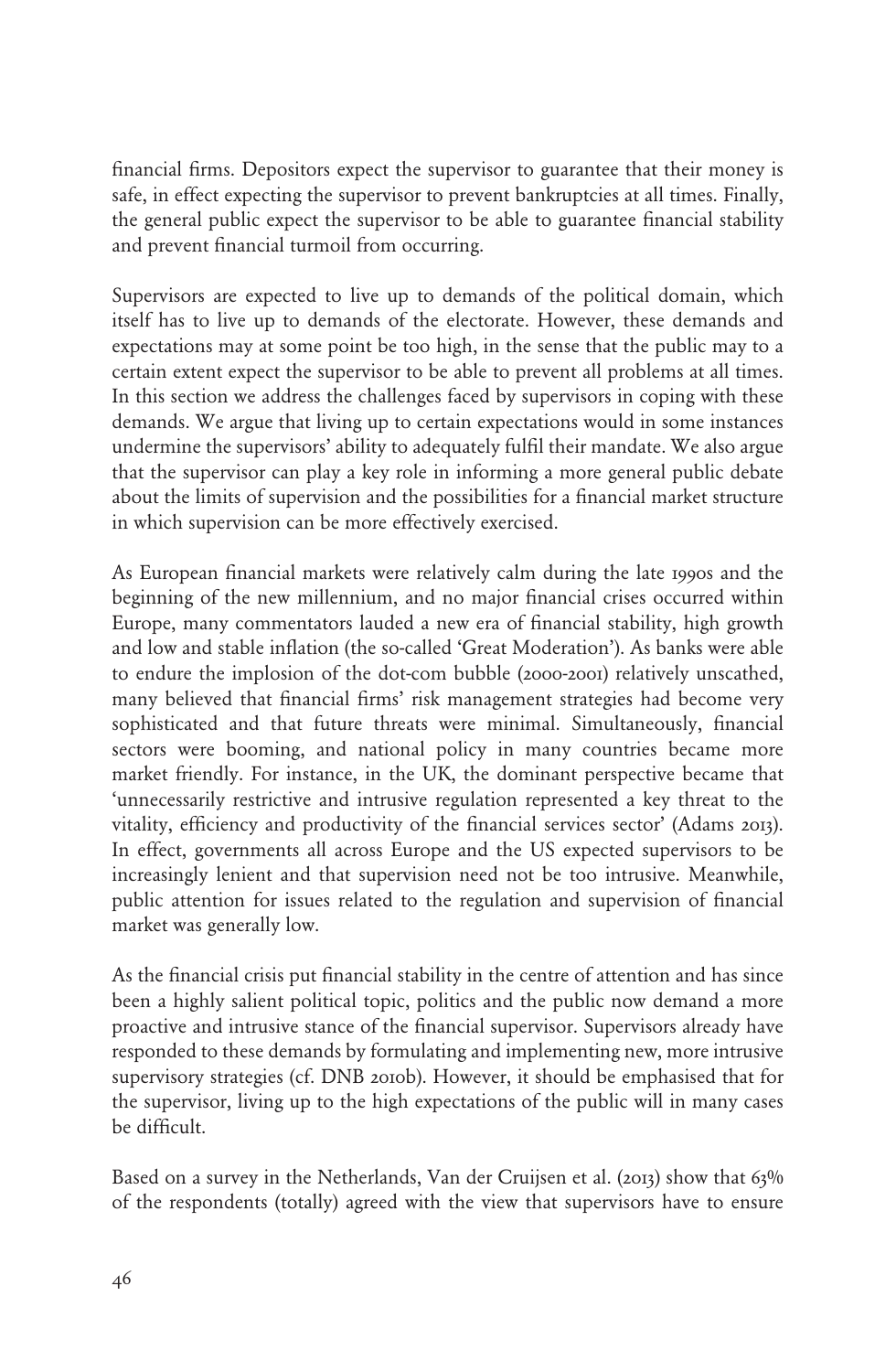that banks never go bankrupt.<sup>23</sup> A problem with this expectation is first that given the dynamic nature of financial markets, preventing financial failure at all times is impossible. In fact, it could be highly counterproductive if the supervisor would make 'preventing defaults at all times' a core part of its supervisory strategy, as it would introduce moral hazard problems, both at the level of firms and financial services customers. If a bank knows that the supervisor will at all times ensure that it will not go bankrupt, it may in fact become less prudent in its business conduct. Depositors will also pay marginal attention as to what financial firms they do business with, expecting the supervisor to prevent failure at all times. This could undermine market discipline in the financial sector.

Van der Cruijsen et al. (2013) report that a majority of the respondents think that supervisors should inform the public when a bank has problems. However, as was already outlined in the previous section, this is often too dangerous because of the reflexivity of financial markets. Such a message could undermine confidence in the financial institution or even the financial system. The supervisor will therefore be cautious in communicating problems at financial firms, as it could work counterproductive. Hence, also on this front the supervisor will fail to fully live up to public expectations.

These findings suggest that supervisory authorities should more actively communicate the limits of supervision to the larger public. The timing of this is always difficult. Risks may build up in the financial sector when the economy is on the rise, (over)confidence is gaining the upper hand, and attention for risk mitigation is subdued in favour of potential lucrative opportunities. In such circumstances, the public is less receptive to supervisory warnings, especially when these come with new restrictive powers for the supervisor (Kellerman and Mosch 2013: 14-15).

However, it would not be correct to dismiss the high expectations of the general public as plain ignorance. The fact that public trust in financial institutions and in financial supervisors has diminished significantly in the past few years and that there has been a widespread call for reforms (both in the political and social domain) to make the financial system safer, should be a key message to financial supervisors. Proactive supervisors who contribute to the public interest of financial stability, should not shy away from a general public debate about the structure and nature of financial markets and firms and to what extent this structure facilitates or harms their ability to supervise financial firms effectively.

In fact, supervisors will have to become more active in the public debate about the pros and cons of particular reforms of the financial sector, of course solely to the

<sup>23</sup> The percentage is 86% if denoted as share of the respondents who expressed a view.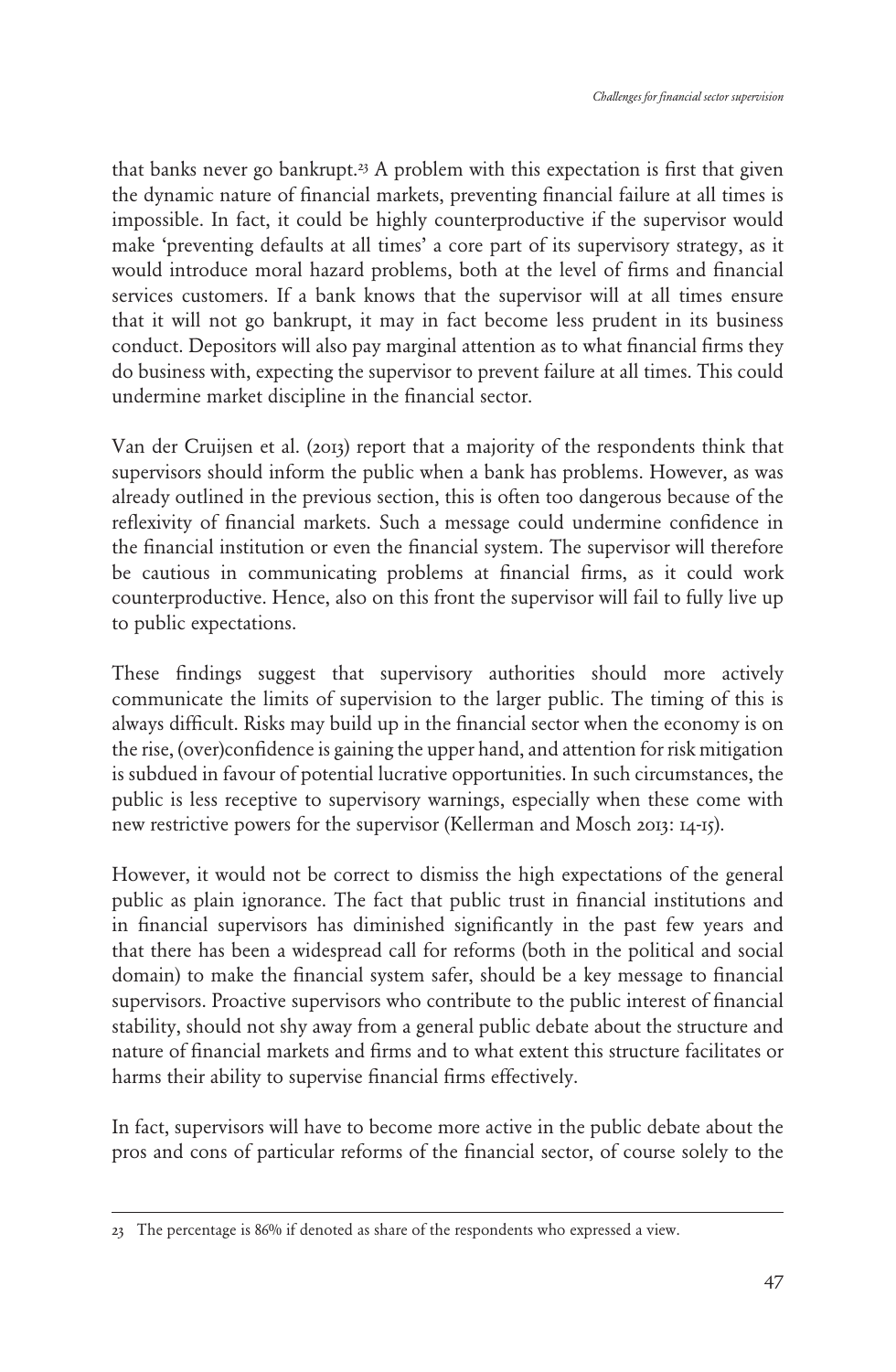extent that this relates to their mandate. For instance, across Europe and the US public debates have ensued on the most desirable future structure of the banking sector (cf. Liikanen 2012). In the Netherlands, the committee Wijffels recently published a report containing several suggestions for reform of the financial sector (Commissie Structuur Nederlandse Banken 2013). Given its expertise and experience with financial supervision, the supervisor is in a good position to outline which reforms of the banking sector are beneficial to a stable financial system, and whether the reforms may improve the possibilities of the supervisor to maintain financial stability.

#### 5.3 Conclusion

In this section we have discussed questions relating to ensuring an adequate degree of the supervisor's accountability to the political domain and the general public. We argue that transparency about the supervisor's conduct and the effects of supervision is paramount, but the supervisor has to strike a delicate balance between openness and secrecy. As financial markets are reflexive – i.e. market participants' perspectives on the functioning of the system can in fact drive financial market activity – the information that the supervisor discloses may potentially have disruptive effects. Moreover, it will in fact be very difficult for the supervisor to demonstrate the precise effects of supervision, as in a dynamic sector financial stability is influenced by many actors and factors. However, a key task for the supervisor lies precisely in finding ways to effectively communicate with different audiences (parliament, the public) about its conduct and results. The supervisor will also have to make clear the limits of supervision. This warrants that the supervisor becomes more active in the public debate about the future structure of the financial sector, indicating whether a reform of the structure may contribute to financial stability and to the ability of the supervisor to effectively fulfil its mandate.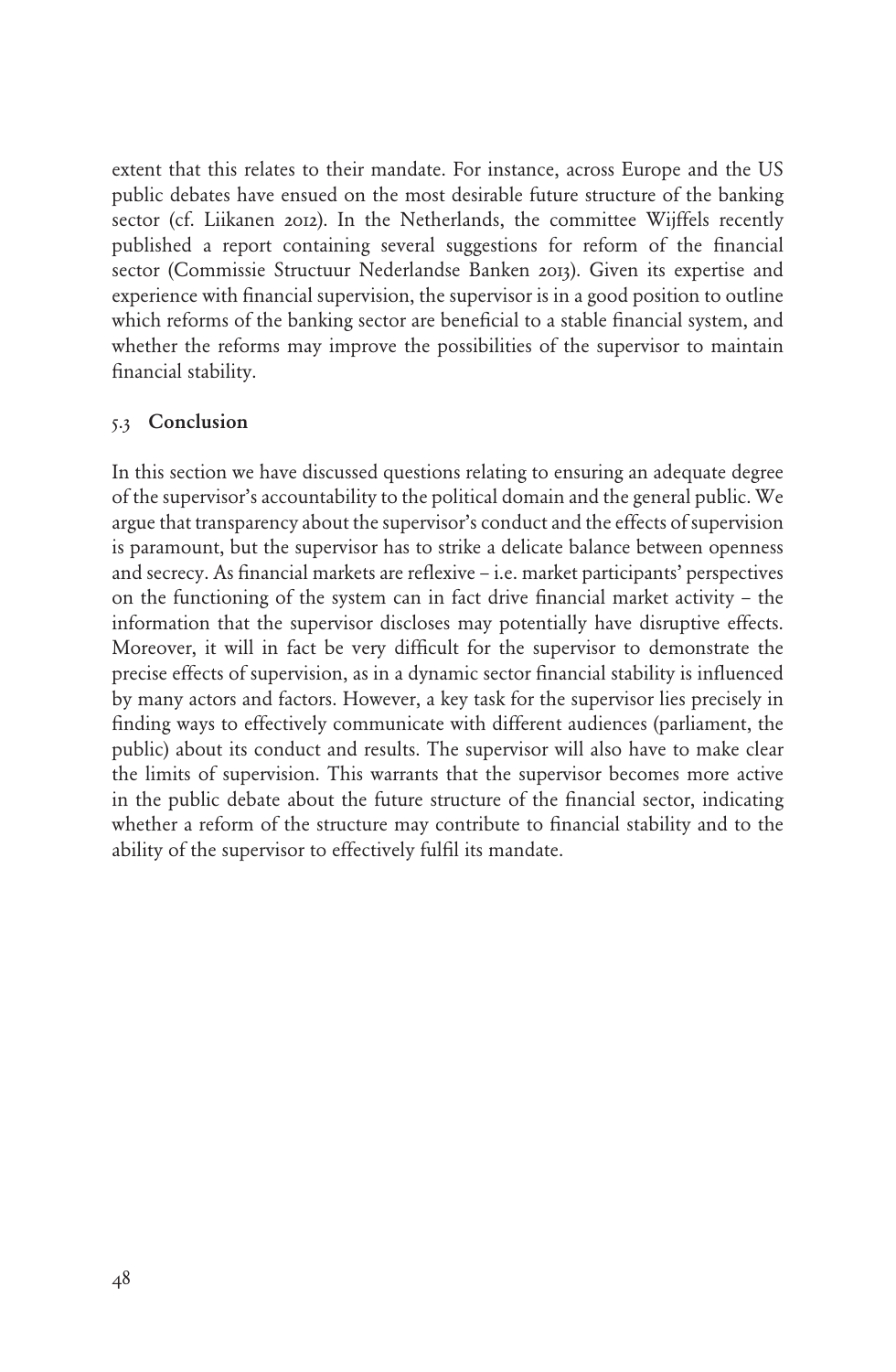# <span id="page-45-0"></span>6 Concluding remarks

Financial markets are dynamic, complex and highly adaptive. What does this imply for the limits and possibilities of financial supervision? In this study, this question was addressed by looking at several key future challenges for prudential supervisors.

Important trends in financial markets and financial supervision were identified. In the past decades, the financial system greatly expanded. The sector consolidated and became more concentrated. National markets became more and more interconnected as firms expanded their business globally. And the past decades saw a wave of financial innovations and the emergence of new financial actors. Financial markets thus became more interconnected and complex. Moreover, as firms continuously adapted their business models to new circumstances, such as the macroeconomic environment, innovations in ICT, modified regulation or new business models, financial markets have become highly dynamic. Financial market supervision responded to these new market circumstances, but the financial crisis laid bare some serious shortcomings in the existing regulatory and supervisory framework. It demonstrated that financial supervision is a demanding and challenging task.

We argued that given these characteristics of financial markets, we should have more modest expectations of what supervision can achieve. Financial supervision contributes to the public interest of financial system stability and integrity, but cannot provide guarantees. If financial supervisors are proactive and adaptive and have an adequate degree of independence and discretionary freedom, they can play their role to the best.

We argued in section 3 that this implies that ensuring compliance with existing financial market rules is key but not sufficient to contribute to financial market stability. Supervisors will have to go beyond ensuring compliance and enjoy a sufficient degree of independence to fulfil this task. In a complex and dynamic sector, supervisors will need to be adaptive themselves, being able to respond quickly to newly emerging threats to the stability and integrity of the financial system. They should communicate actively with other supervisory and regulatory authorities to achieve a concerted and quick response, to the extent that open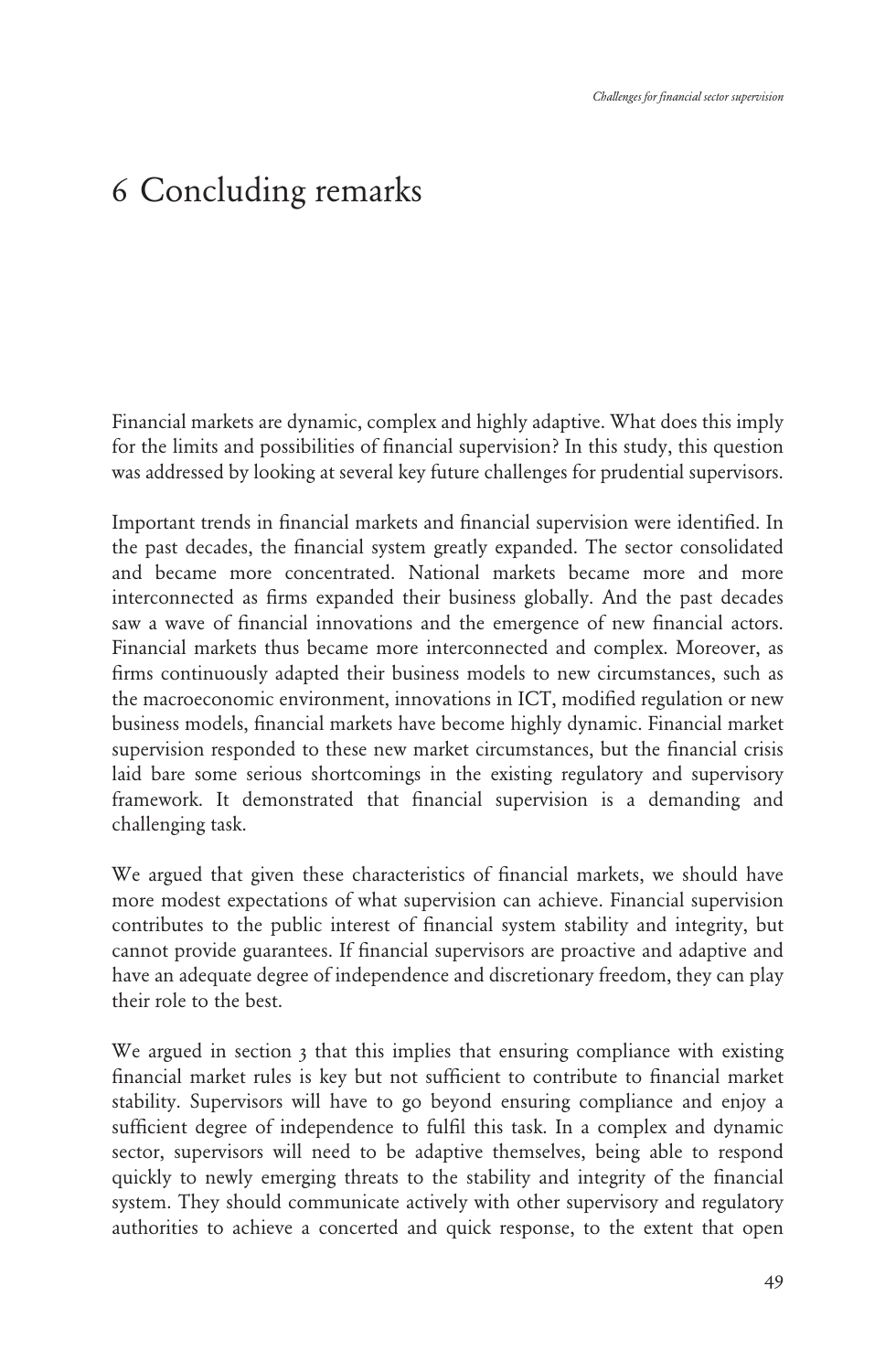communication is not actually counterproductive. Moreover, supervisors should be active in contributing to the regulatory process, as they are in a good position to assess whether existing rules and norms achieve the intended results or whether they in fact have counterproductive effects.

In that section we also identified several challenges relating to the governance of financial supervision in the European and national regulatory architecture. Key tensions relate to the extent to which national supervisors can exercise supervisory discretion, given existing and future (supervisory) regulations at both the national and international level. This adaptive and proactive role for the supervisor will require a sufficient degree of independence, both from political interference and industry interests. Supervisors will require an independent attitude and sufficient capabilities to be able to exercise unbiased supervision focused on ensuring financial stability. As became evident during the financial crisis, a sufficient degree of harmonization of rules and centralization of supervisory powers at the EU level is necessary given the current organization of financial markets. It will be important that this process of harmonization and centralization is a balanced one.

In section 4 we argued that supervisors have to broaden their scope, focusing on the stability of the system rather than solely at the stability of individual firms (macroprudential regulation). We pointed out that prudential supervision has to become more forward looking, identifying whether the firms' business models, corporate governance structures, and conduct and culture do not harm the stability and integrity of financial firms. A key challenge is that supervisors at the moment have only limited experiences with these new focus points. Also, there is no consensus yet among supervisors what instruments will be most successful in contributing to financial system stability, and what potential negative side effects these instruments have. This calls for an approach in which supervisors learn from each other's experiences. Furthermore, the focus on 'soft indicators' is relatively new, and supervisors will have to learn what features of firms' business model and conduct and culture are key indicators of future trouble. Experiences of the financial crisis as to what indicators were particularly indicative of future troubles may be helpful in this respect. A focus on soft indicators will require a more intrusive stance of the supervisor, becoming more involved in the actual conduct of financial firms.

Finally, in section 5 we argued that supervisors have to match a sufficient degree of independence with accountability, communicating with different audiences about the possibilities, effects and limits of supervision, in so far as this is not counterproductive to the mandate of the supervisor. Gaining and maintaining political and public support for the agencies work is key, and supervisors sometimes have to venture in new territories to explore the borders of increased transparency.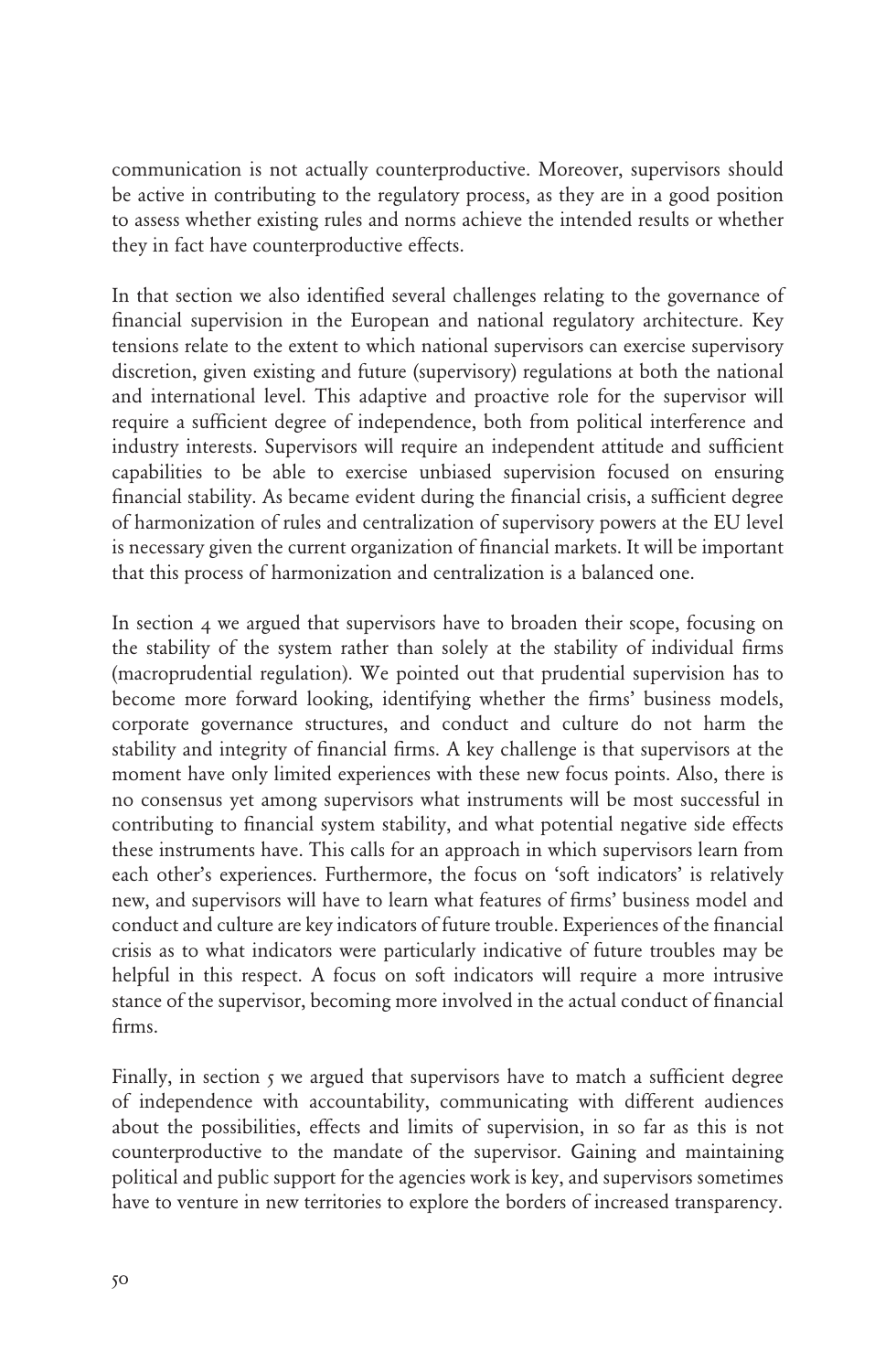Supervisors have to strike a delicate balance between transparency and secrecy. As financial markets are reflexive – i.e. market participants' perspectives on the functioning of the financial system can in fact drive financial market activity – the information that supervisors disclose may potentially have disruptive effects. This is especially dangerous in a situation when financial institutions are in dire positions and market participants' trust of the system's stability is low. Another challenge lies in demonstrating the precise effects of supervision, as in a dynamic sector financial stability is influenced by many actors and factors. Nevertheless, a pertinent future task for supervisors lies precisely in finding ways to effectively communicate with different audiences (parliament, the public) about their conduct and the achieved results. Finally, supervisors have to make clear the limits of supervision, as they will not always be able to live up to the public's expectations. This also necessitates that supervisors become more active in public debates about the future structure of the financial sector. They are in a good position to independently and impartially show the potential pros and cons of different options for financial sector reform, of course solely as this relates to financial stability and to the ability of the supervisor to effectively fulfil its mandate.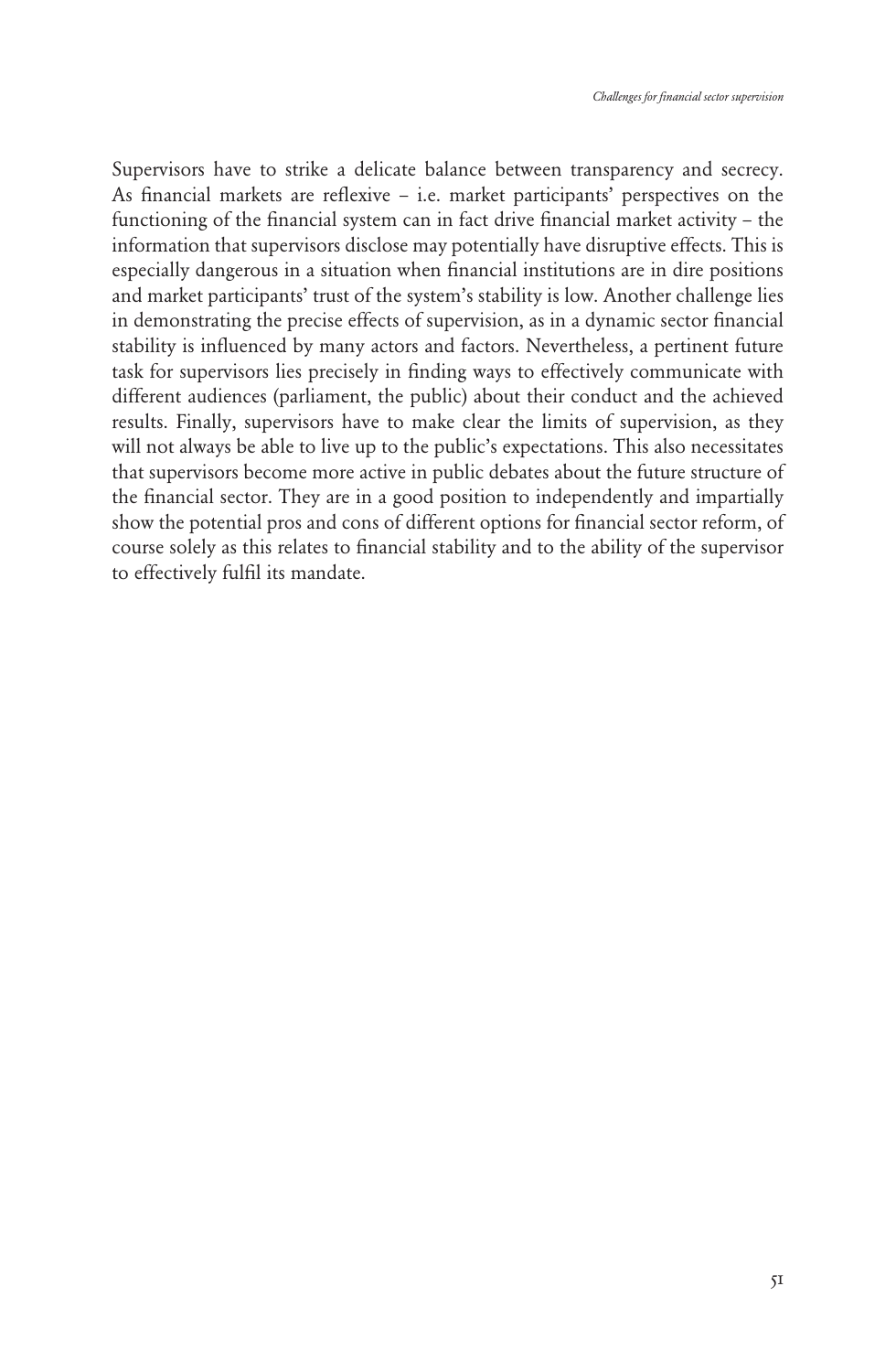## <span id="page-48-0"></span>References

Adams, J. (2013). Supervising in Good Times and Bad: Public Opinion and Consistency of Supervisory Approach. In: Financial Supervision in the 21st Century, A.J. Kellermann, J. de Haan and F. de Vries (eds.), Heidelberg, Springer.

Altunbas , Y., S. Manganelli and D. Marquez-Ibanez (2011). Bank Risk During the Financial Crisis: Do Business Models Matter? ECB Working Paper 1394.

Arnold, I.J.M. and S.E. van Ewijk (2011). Can Pure Play Internet Banking Survive the Credit Crisis? Journal of Banking and Finance, 35 (4), 783-793.

Arnone, M., S.M. Darbar and A. Gambini (2007). Banking Supervision: Quality and Governance. IMF Working Paper 07/82.

Baker, A. (2013). The New Political Economy of the Macroprudential Ideational Shift. New Political Economy, 18 (1), 112-139.

Barth, J.R., G. Caprio and R. Levine (2012). Guardians of Finance. Making Regulators Work for Us. Cambridge (MA), MIT Press.

Basel Committee on Banking Supervision (2006). Core Principles for Effective Banking Supervision. Bank for International Settlements, Basle.

Beltratti, A. and R.M. Stulz (2012). The Credit Crisis Around the Globe: Why Did Some Banks Perform Better During the Credit Crisis? Journal of Financial Economics 105, 1-17.

Black, J. (2011). The Rise (and Fall?) of Principles Based Regulation. In: Law Reform and Financial Markets, A. Kern and N. Moloney (eds.), Cheltenham, Edward Elgar Publishing.

Black, J. (2012a). Paradoxes and Failures: New Governance Techniques and the Financial Crisis. Modern Law Review, 75 (6), 1037-1063.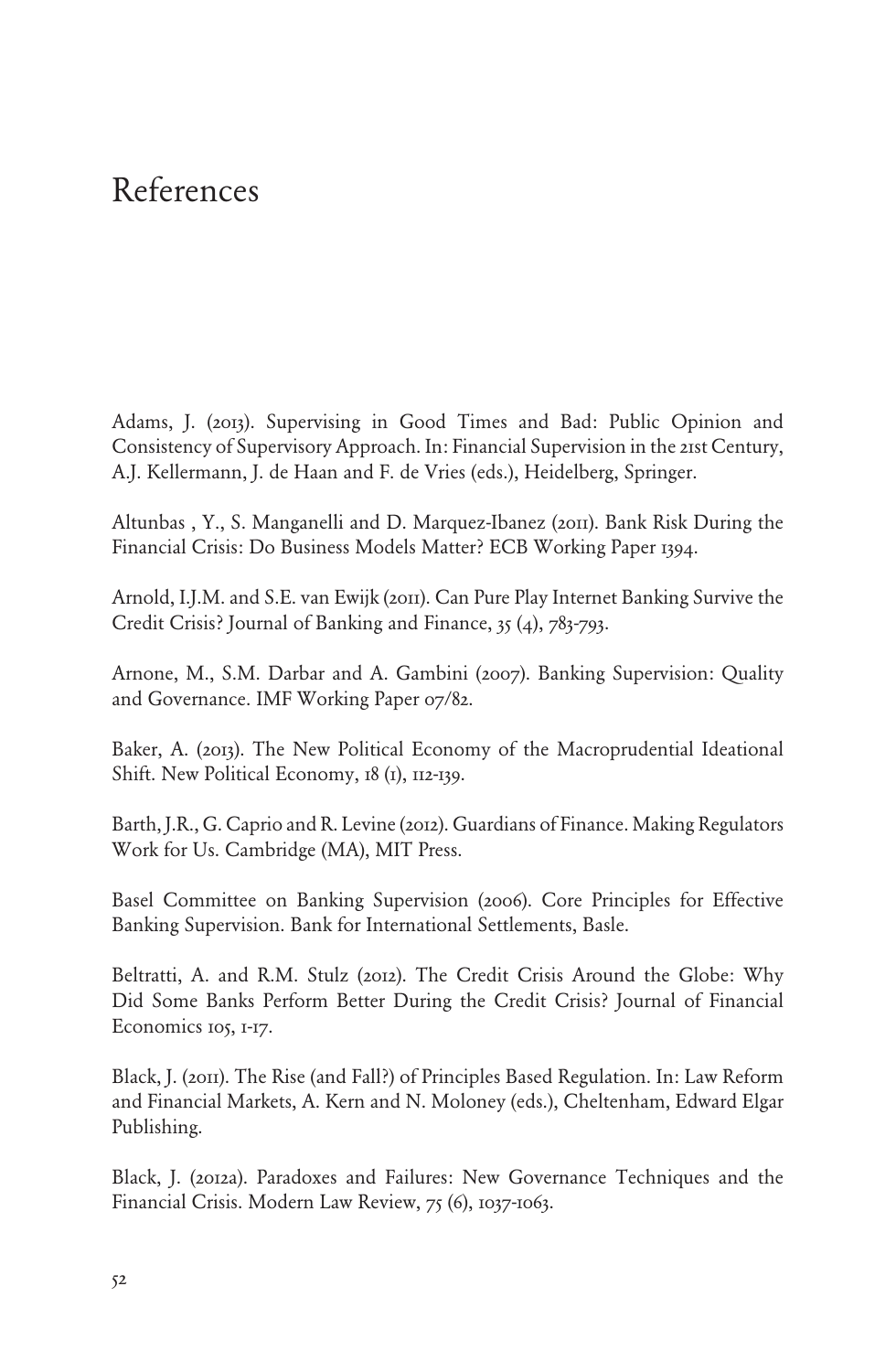Black, J. (2012b). Restructuring Global and EU Financial Regulation: Character, Capacities and Learning. In: Financial Regulation and Supervision: A Post-crisis Analysis, E. Wymeersch, K.J. Hopt and G. Ferrarini (eds.), Oxford, Oxford University Press.

Boot, A.W.A. and L. Ratnovski (2012). Banking and Trading. IMF Working Paper 12/238.

Boot, A.W.A. and A.V. Thakor (2000). Can Relationship Banking Survive Competition? The Journal of Finance, 55 (2), 679-713.

Borio, C. (2011a). Implementing a Macroprudential Framework: Blending Boldness and Realism. Capitalism and Society, 6 (1), article 1.

Borio, C. (2011b). Rediscovering the Macroeconomic Roots of Financial Stability Policy: Journey, Challenges and a Way Forward. Bank for International Settlements, Basel.

Brown, R. and N. Sarma (2007). CEO Overconfidence, CEO Dominance and Corporate Acquisitions. Journal of Economics and Business, 59 (5), 358-379.

Cavelaars, P. and J. Passenier (2012). Follow the Money: What Does the Literature on Banking Tell Prudential Supervisors About Bank Business Models. Journal of Financial Regulation and Compliance, 20 (4), 402-416.

Chow, J.T.A. and J. Surti (2011). Making Banks Safer: Can Volcker and Vickers Do It? IMF Working Paper II/236.

Čihák, M. (2007). Central Bank Independence and Financial Stability. IMF, mimeo.

Claessens, S., G. Underhill and X. Zhang (2008). The Political Economy of Global Financial Governance: The Cost of Basle II for Poor Countries. The World Economy, 31 (3), 313-344.

Commissie de Wit [Parliamentary Committee Inquiry Financial System] (2010). Verloren Krediet. Den Haag, Sdu Uitgevers.

Commissie Horizontaal Toezicht Belastingdienst (2012). Fiscaal Toezicht op Maat. Rapport van de commissie-Stevens.

Commissie Structuur Nederlandse Banken (2013). Naar een Dienstbaar en Stabiel Bankwezen. Kamerstukken II 2012/2013, 32 013, bijlage bij nr. 33.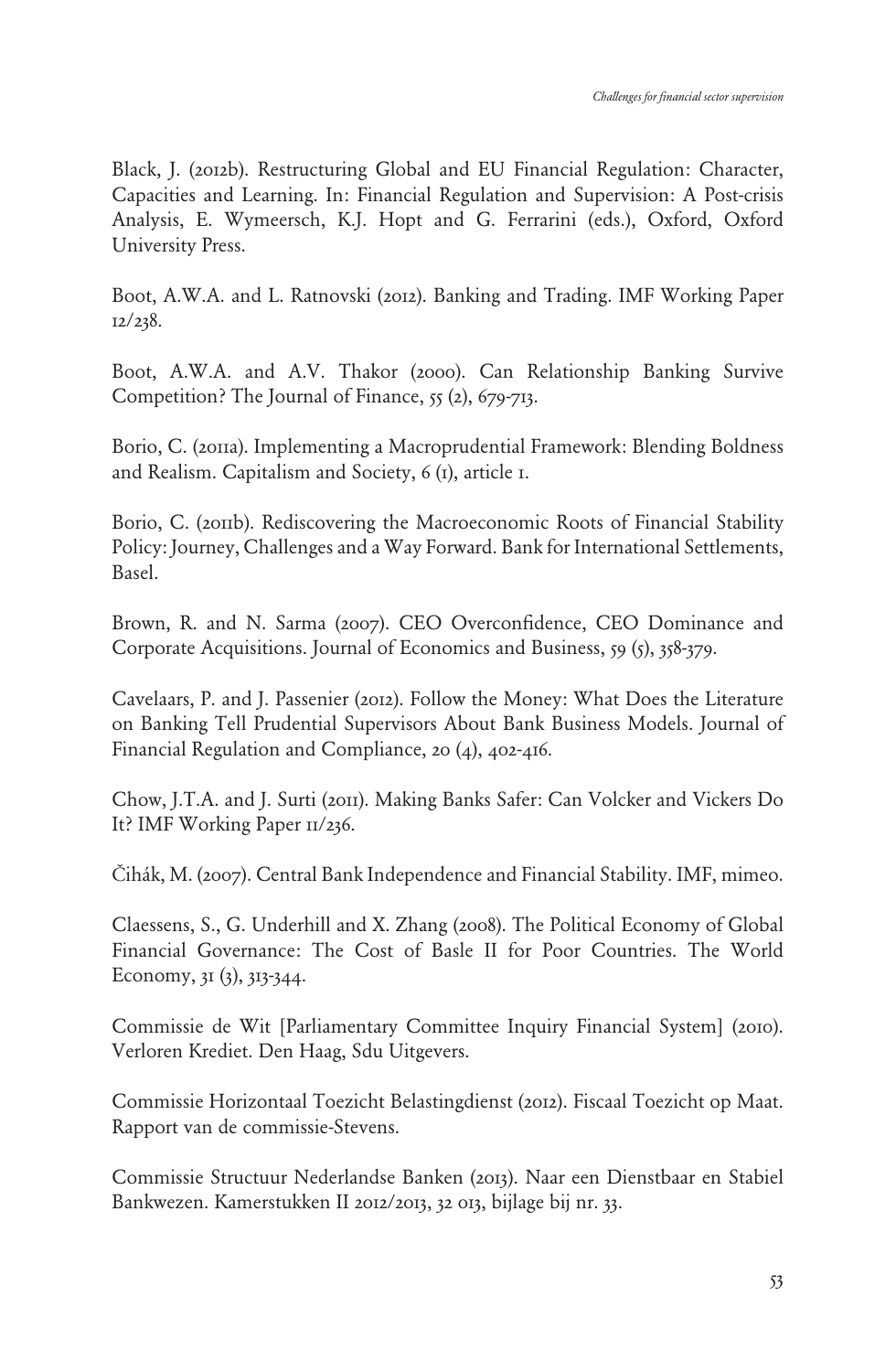Constâncio, V. (2013). Towards the Banking Union. Speech at the 2nd FIN-FSA Conference on EU Regulation and Supervision, Banking and Supervision under Transformation organized by the Financial Supervisory Authority, Helsinki, 12 February 2013.

Council of the European Union (2012). Proposal for a Council Regulation Conferring Specific Tasks on the ECB Concerning Policies Relating to the Prudential Supervision of Credit Institutions. Brussels, EC.

Cruijsen, C.A.B. van der, D. Jansen, J. de Haan and R.H.J. Mosch. (2013). Knowledge and Opinions About Banking Supervision: Evidence From a Survey of Dutch Households. Journal of Financial Stability, 9, 219-229.

Das, U.S., M. Quintyn and K. Chenard (2004). Does Regulatory Governance Matter for Financial System Stability? An Empirical Analysis. IMF Working Paper 04/89.

De Dreu, C.K.W., B.A. Nijstad and D. van Knippenberg (2008). Motivated Information Processing in Group Judgement and Decision Making. Personality and Social Psychology Review, 12 (1), 22-49.

De Grauwe, P. (2008). The Banking Crisis: Causes, Consequences, and Remedies. Centre for European Studies Policy Brief 178.

De Larosière, J. [The High-Level Group on Financial Supervision in the EU] (2009). De Larosière Report. Brussels, EC.

De Nederlandsche Bank (2010a). In het Spoor van de Crisis. Amsterdam, DNB.

De Nederlandsche Bank (2010b). Supervisory Strategy 2010-2014. Amsterdam: DNB.

Dickson, J. (2013). Supervision: Looking Ahead to the Next Decade. In: Financial Supervision in the 21st Century, A.J. Kellermann, J. de Haan and F. de Vries (eds.), Heidelberg, Springer.

Eijffinger, S.C.W. and P M. Geraats (2006). How Transparent Are Central Banks? European Journal of Political Economy, 22, 1–21.

Enria, A. (2011). Banking Supervision: Towards an EU Single Rulebook. Speech at the Belgian Financial Forum, Brussels, 5 December 2011.

Ferran, E. and V.S.G. Babis (2013). The European Single Supervisory Mechanism. Legal Studies Research Paper Series 10/2013.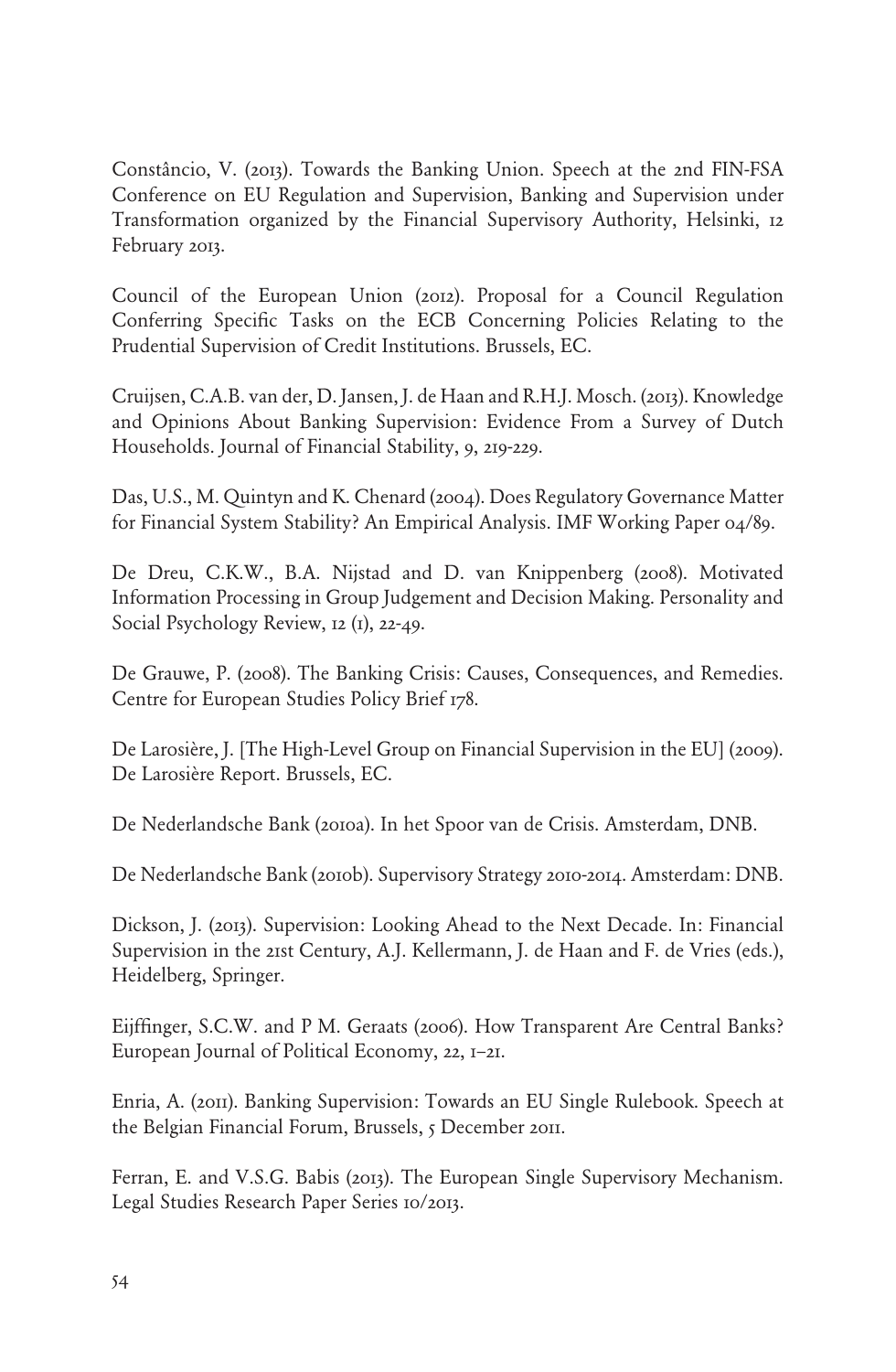Financial Services Authority (2009). The Turner Review. London, FSA.

Fitch (2011). Global Trading and Universal Bank Review. Special report, December.

Galati, G. and R. Moessner (2013). Macroprudential Policy – A Literature Review. Journal of Economic Surveys, 27 (5), 846-878.

Gerritse, R. (2012). Toezicht in de Schaduw van het Recht. Speech for annual conference of VIDE. Available at: www.afm.nl/nl/nieuws/2012/juni/speech-rg-vide. aspx.

Haan, J. de, A. Houben and R. van der Molen (2012). Governance of Macroprudential Policy. Zeitschrift fuer Oeffentliches Recht, 67 (2), 283-302.

Haan, J. de and F. Amtenbrink (2012a). Credit Rating Agencies. In: The Architecture of Regulation and Supervision, S.C.W. Eijffinger and D. Masciandaro (eds.), Cheltenham, Edward Elgar.

Haan, J. de and F. Amtenbrink (2012b). Taming the Beast? New European Regulation for Credit Rating Agencies. Zeitschrift für Staats- und Europawissenschaften (ZSE), 4, 433-458.

Haldane, A.G. (2012). The Dog and the Frisbee. Speech given at the Federal Reserve Bank of Kansas City's 366th economic policy symposium, The Changing Policy Landscape, Jackson Hole, Wyoming.

Hilbers, P.L.C. (2011). Supervision 2.0. Inaugural address, Nyenrode Business University.

Hilbers, P.L.C. and D.R. Rijsbergen (2013). International Trends in Financial Sector Supervision. In: Gorillas, Markets and the Search for Economic Values. Rethinking Lehman Brothers and the Global Financial Crises. A Nyenrode Perspective, B. Hoogenboom, M. Pheijffer, E. Karssing (eds.), Assen, Van Gorcum.

Hilbers, P.L.C., D.R. Rijsbergen, K. Raaijmakers and F. de Vries (2013). Measuring the Effects of Financial Sector Supervision. DNB Working Paper 388.

HM Treasury (2012). The Financial Services Bill: The Financial Policy Committee's Macro-prudential Tools. London, HM Treasury.

Houben, A. (2013). Aligning Macro- and Microprudential Supervision. In: Financial Supervision in the 21st Century, A.J. Kellermann, J. de Haan and F. de Vries (eds.), Heidelberg, Springer.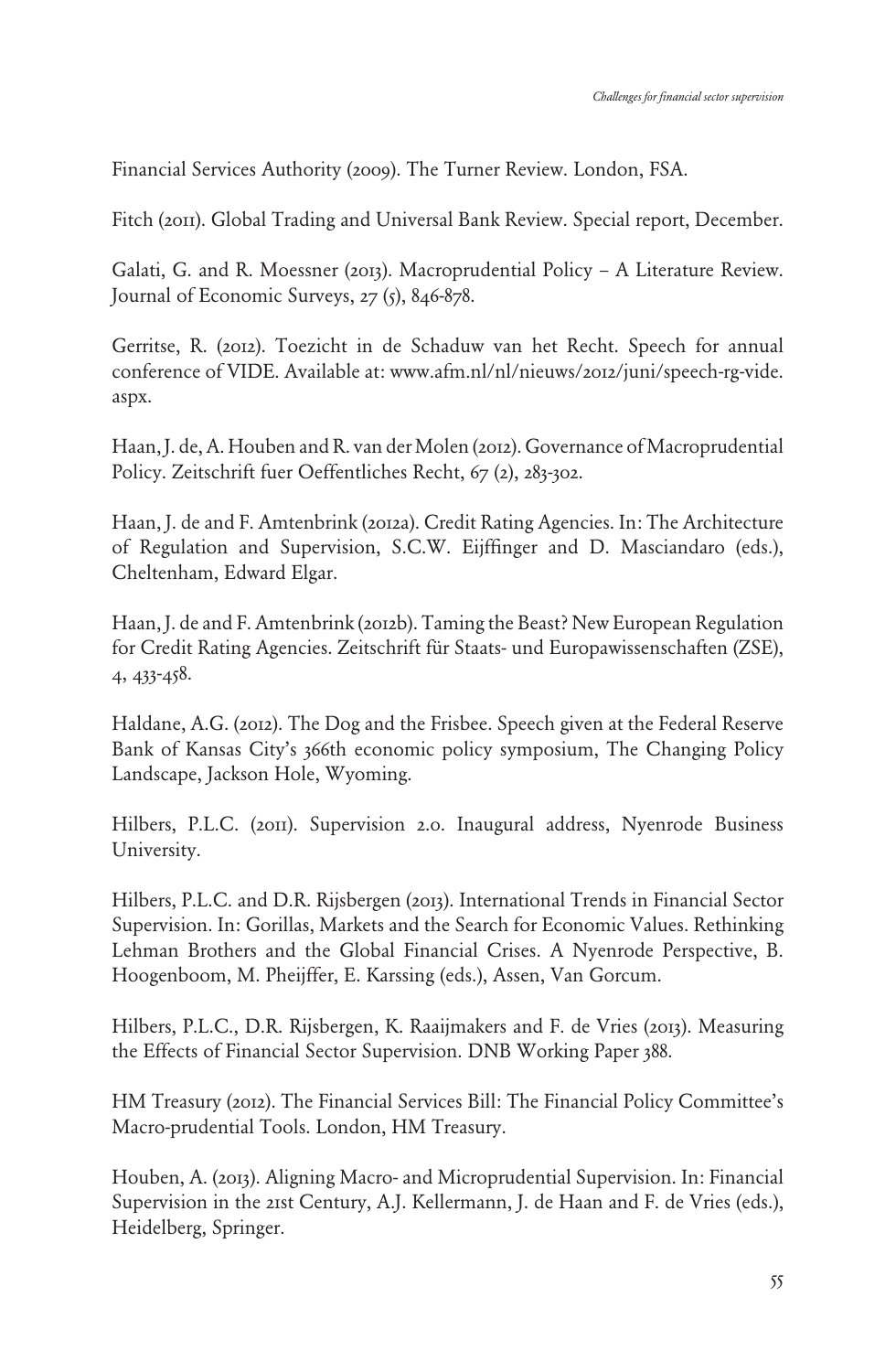IMF (2000). Supporting Document to the Code of Good Practices on Transparency in Monetary and Financial Policies. Washington, IMF.

Ingves, S. et al. (2011). Central Bank Governance and Financial Stability. BIS report by a Study Group chaired by S. Ingves, Basle, BIS.

International Monetary Fund (2000). Supporting Document to the Code of Good Practices on Transparency in Monetary and Financial Policies. Washington DC, IMF.

Jansen, J., M. Bijlsma, M. Kruidhof and C. Pattipeilohy (2013). Financieringsproblemen in de Hypotheekmarkt. DNB Occasional Studies 11 (1).

Kellerman, A.J. and R.H. Mosch (2013). Good Supervision and Its Limits in the post-Lehman era. In: Financial Supervision in the 21st Century, A.J. Kellermann, J. de Haan and F. de Vries (eds.), Heidelberg, Springer.

Klomp, J. and J. de Haan (2010). Inflation and Central Bank Independence: A Meta Regression Analysis. Journal of Economic Surveys, 24 (4), 593-621.

Klomp, J. and J. de Haan (2012). Banking Risk and Regulation: Does One Size Fit All? Journal of Banking and Finance, 36, 3197–3212.

Knot, K. (2013). Machiavelli Lecture (in Dutch). Available at: www.DNB.nl/nieuws/ nieuwsoverzicht-en-archief/speech-2013/DNB285360.jsp.

Liedorp, F., R.H. Mosch, C.A.B. van der Cruijsen and J. de Haan (2013). Transparency of Banking Supervisors. IMF Economic Review, 61(2), 310-335.

Liikanen, E. [High-level Expert Group on Reforming the Structure of the EU Banking Sector] (2012). Final Report. Brussels, EC.

Lim C., Columba F., Costa A., Kongsamut P., Otani A., Saiyid M., Wezel T., Wu X. (2011). Macroprudential Policy: What Instruments and How to Use Them? Lessons from Country Experiences. IMF Working Paper II/238.

Masciandaro, D., R.V. Pansini and M. Quintyn (2011). The Economic Crisis: Did Financial Supervision Matter? IMF Working Paper  $\text{II}/\text{261}$ .

Masciandaro, D., M. Quintyn and M.W. Taylor (2008). Inside and Outside the Central Bank: Independence and Accountability in Financial Supervision Trends and Determinants. European Journal of Political Economy, 24, 833–848.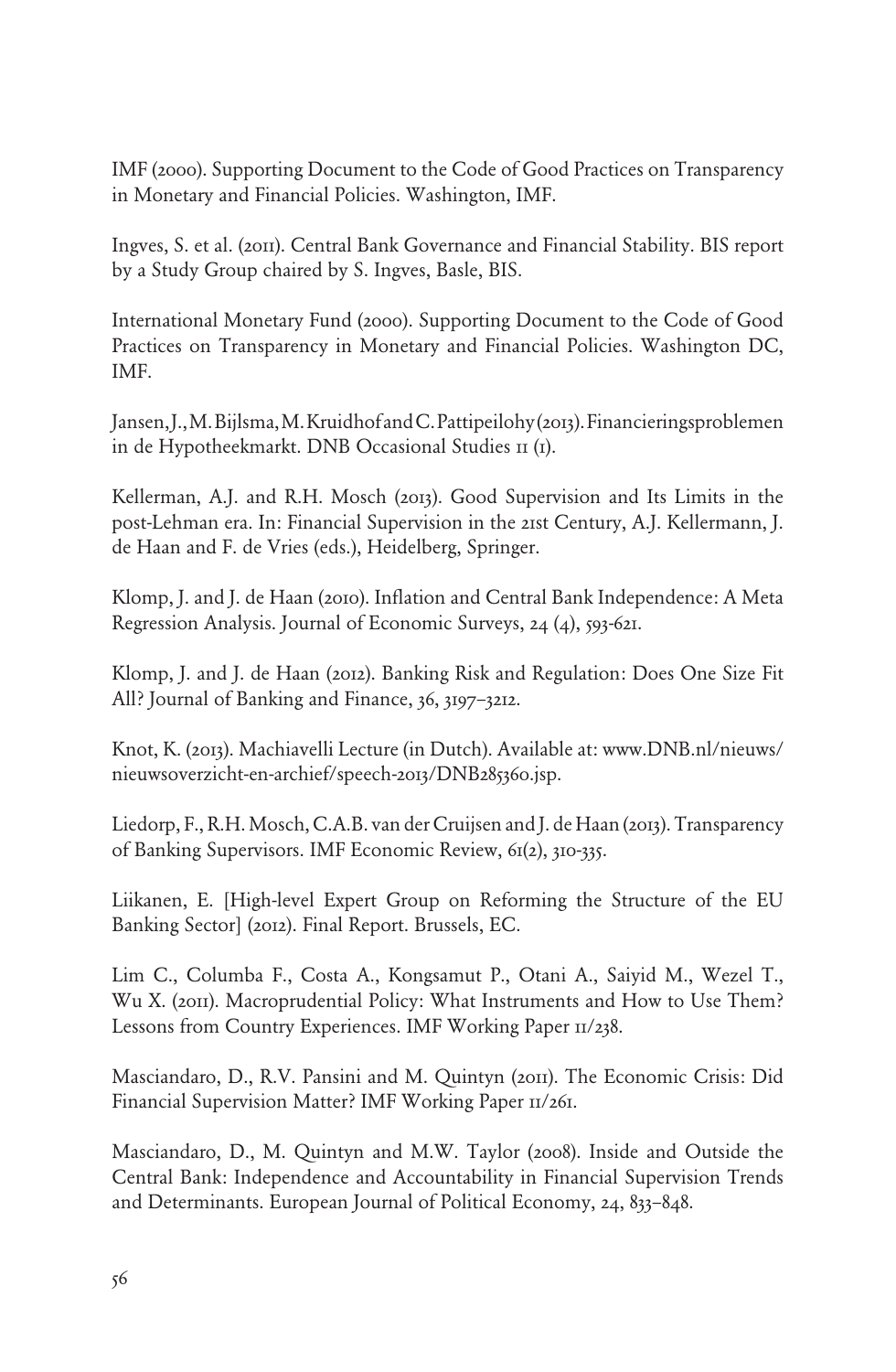Mügge, D.K. (2010). Widen the Market, Narrow the Competition, Colchester, ECPR Press.

Nuijts, W. and J. de Haan (2013). DNB supervision of Conduct and Culture. In: A.J. Kellermann, J. de Haan and F. de Vries (eds), Financial Supervision in the 21st Century, Heidelberg, Springer.

Ottow, A. (2011). European Supervision of the Financial Markets. Europa Institute Working Paper 02/11.

Pagliari, S., (ed.) (2012). Making Good Financial Regulation: Towards a Policy Response to Regulatory Capture. London, Grosvenor House Publishing.

Power, M. (2004). The Risk Management of Everything. Rethinking the Politics of Uncertainty. London, Demos.

Quaglia, L. (2011). The 'Old' and 'New' Political Economy of Hedge Fund Regulation in the European Union. West European Politics,  $34$  (4),  $665-682$ .

Quintyn, M. and M.W. Taylor (2003). Regulatory and Supervisory Independence and Financial Stability. CESifo Economics Studies, 49 (2), 259-294.

Schoenmaker, D. (2012). The Missing Link in Banking Union: Macro-Prudential Supervision. DSF Policy Briefs 21.

Sijbrand, J. and D. Rijsbergen (2013). Managing the Quality of Financial Supervision. In: A.J. Kellermann, J. de Haan and F. de Vries (eds.) Financial Supervision in the 21st Century, Heidelberg, Springer.

Sparrow, M. (2000). The Regulatory Craft: Controlling Risks, Solving Problems and Managing Compliance. Washington, Brookings Press.

Stigler, G. (1971). The Theory of Economic Regulation. Bell Journal of Economics and Management Science, 6 (2), 114–141.

Stiroh, K.J. (2004). Diversification in Banking: Is Non-interest Income the Answer? Journal of Money, Credit and Banking, 36 (5), 853-882.

Sundararajan, V., U.S. Das and P. Yossifov (2003). Cross-Country and Cross-Sector Analysis of Transparency of Monetary and Financial Policies. IMF Working Paper 03/94.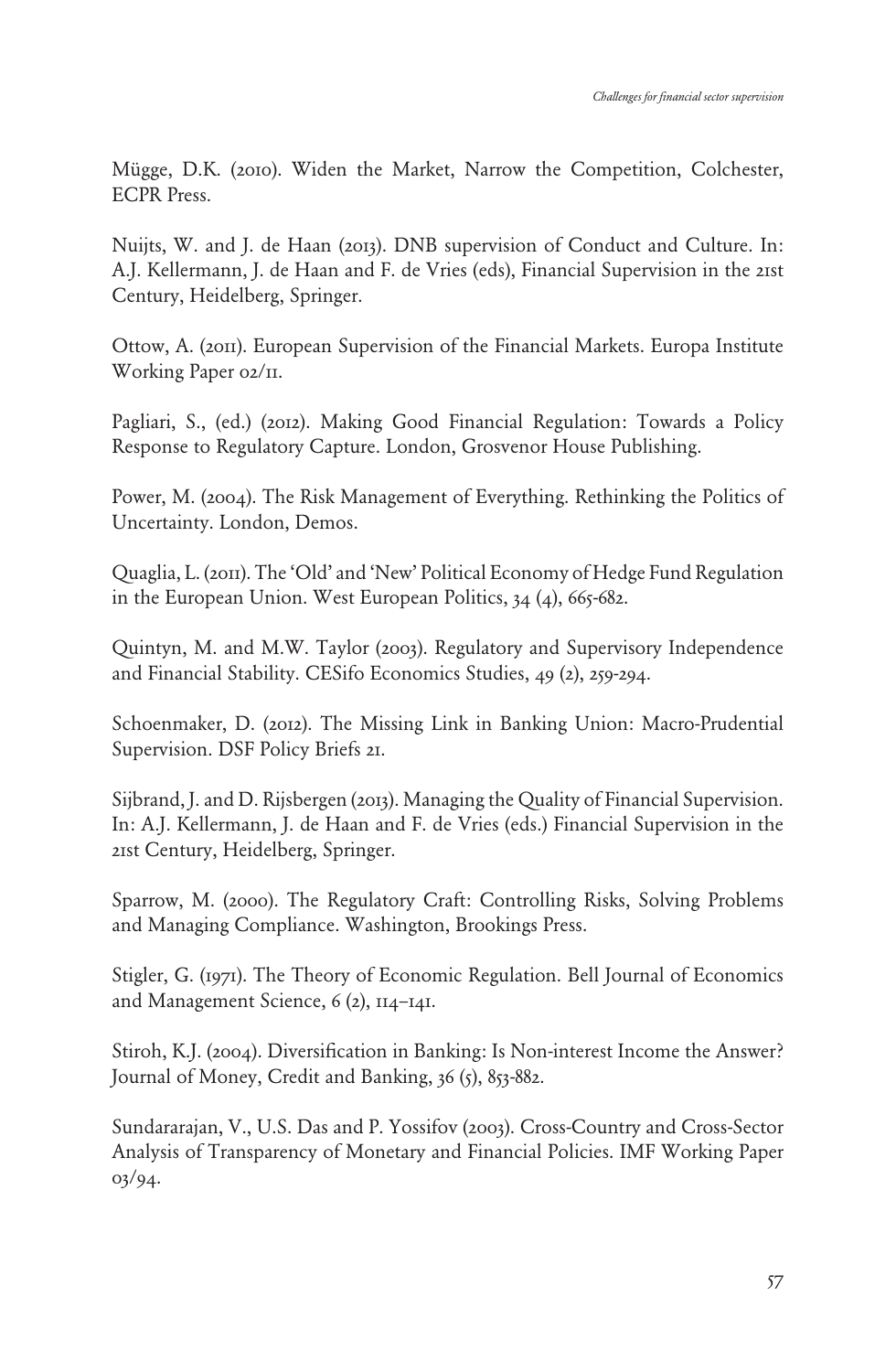Turner, A. (2010). What Do Banks Do? Why Do Credit Booms and Busts Occur and What Can Public Policy Do About It? In: The Future of Finance. The LSE report, A. Turner et al. (eds.), London, LSE.

Turner, A. (2013). Global Financial and Eurozone Reform: Five Questions on a Common Theme. Speech at Sveriges Riksbank, Stockholm, 18 February 2013.

Viñals, J. and J. Fiechter (2010). The Making of Good Supervision, Learning to Say No. IMF Staff Position Note, May 2010.

Vries, F. de (2013. How Can Principles-based Regulation Contribute to Good Supervision? In: A.J. Kellermann, J. de Haan and F. de Vries (eds), Financial Supervision in the 21st Century, Heidelberg, Springer.

Welp, P. (2012). Effectiviteit van Toezicht: Tijd voor Responsive Evaluation. Tijdschrift voor Toezicht, 3 (2), 7-22.

Welp, P., M. Bokhorst, K. Faddegon, P. de Goede, E. IJskes and A. Knottnerus (eds.) (2013). De Staat van Toezicht. Sector- en Themastudies. WRR-verkenningen 27, Amsterdam, Amsterdam University Press.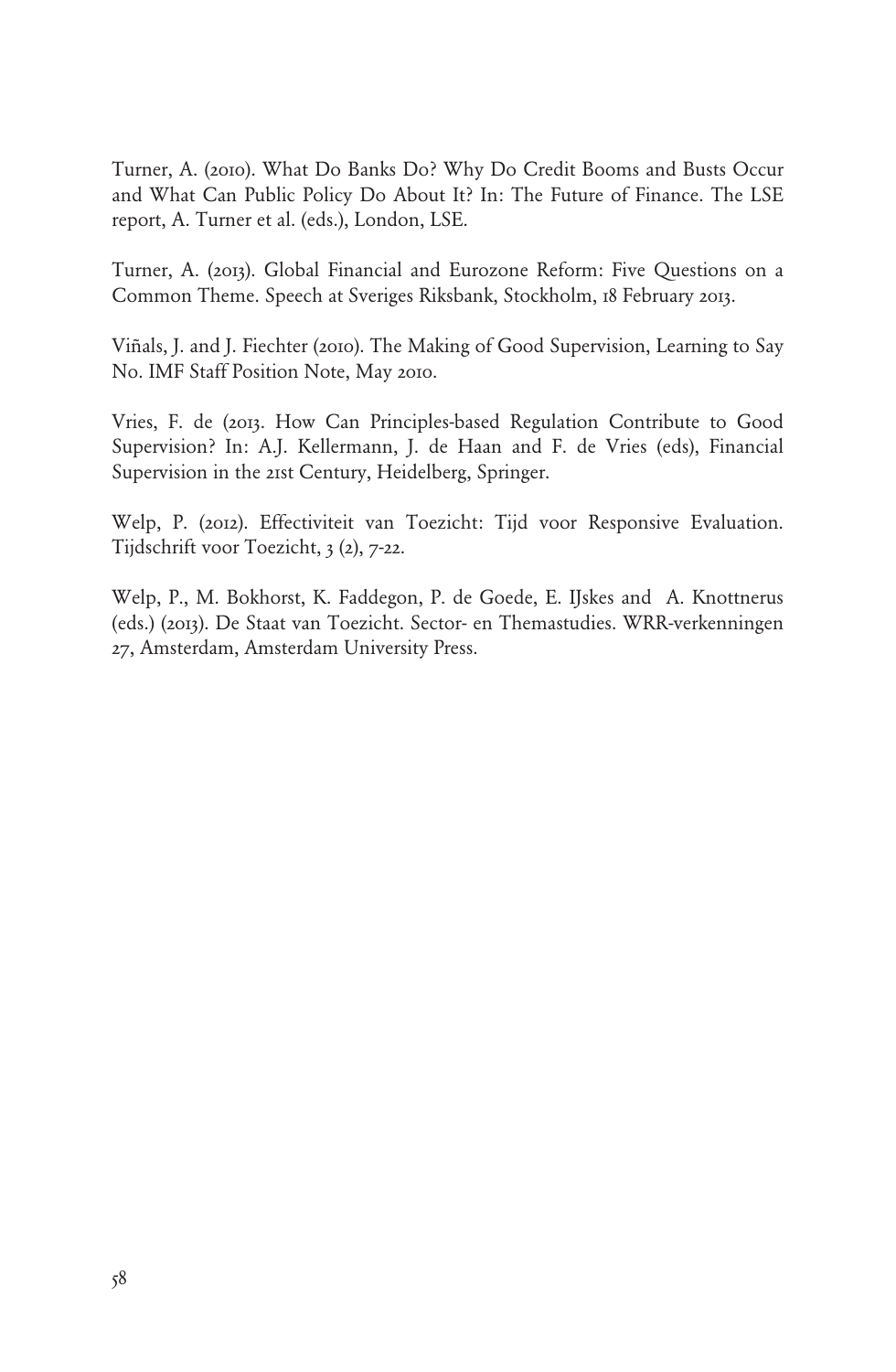#### <span id="page-55-0"></span>Publications in this series as from January 2003

| Vol.1/No.1 (2003) | Requirements for successful currency regimes:<br>The Dutch and Thai experiences<br>Robert-Paul Berben, Jan Marc Berk, Ekniti Nitihanprapas,<br>Kanit Sangsuphan, Pisit Puapan and Piyaporn Sodsriwiboon |
|-------------------|---------------------------------------------------------------------------------------------------------------------------------------------------------------------------------------------------------|
| Vol.1/No.2 (2003) | The blurring of distinctions between financial sectors:<br>fact or fiction?<br>Annemarie van der Zwet                                                                                                   |
| Vol.1/No.3 (2003) | Intermediation, integration and internationalisation:<br>a survey on banking in Europe<br>Jaap Bikker and Sandra Wesseling                                                                              |
|                   | Vol.I/No.4 (2003) A Survey of Institutional Frameworks for Financial Stability<br>Sander Oosterloo and Jakob de Haan                                                                                    |
|                   | Vol.2/No.1 (2004) Towards a framework for financial stability<br>Aerdt Houben, Jan Kakes and Garry Schinasi                                                                                             |
|                   | Vol.2/No.2 (2004) Depositor and investor protection in the Netherlands:<br>past, present and future<br>Gillian Garcia and Henriëtte Prast                                                               |
| Vol.3/No.1 (2005) | Labour market participation of ageing workers<br>Micro-financial incentives and policy considerations<br>W. Allard Bruinshoofd and Sybille G. Grob                                                      |
|                   | Vol.3/No.2 (2005) Payments are no free lunch<br>Hans Brits and Carlo Winder                                                                                                                             |
|                   | Vol.4/No.1 (2006) EUROMON: the multi-country model of<br>De Nederlandsche Bank<br>Maria Demertzis, Peter van Els, Sybille Grob and Marga Peeters                                                        |
|                   | Vol.4/No.2 (2006) An international scorecard for measuring bank performance:<br>The case of Dutch Banks<br>J.W.B. Bos, J. Draulans, D. van den Kommer and B.A. Verhoef                                  |
|                   | Vol.4/No.3 (2006) How fair are fair values?<br>A comparison for cross-listed financial companies<br>Marian Berden and Franka Liedorp                                                                    |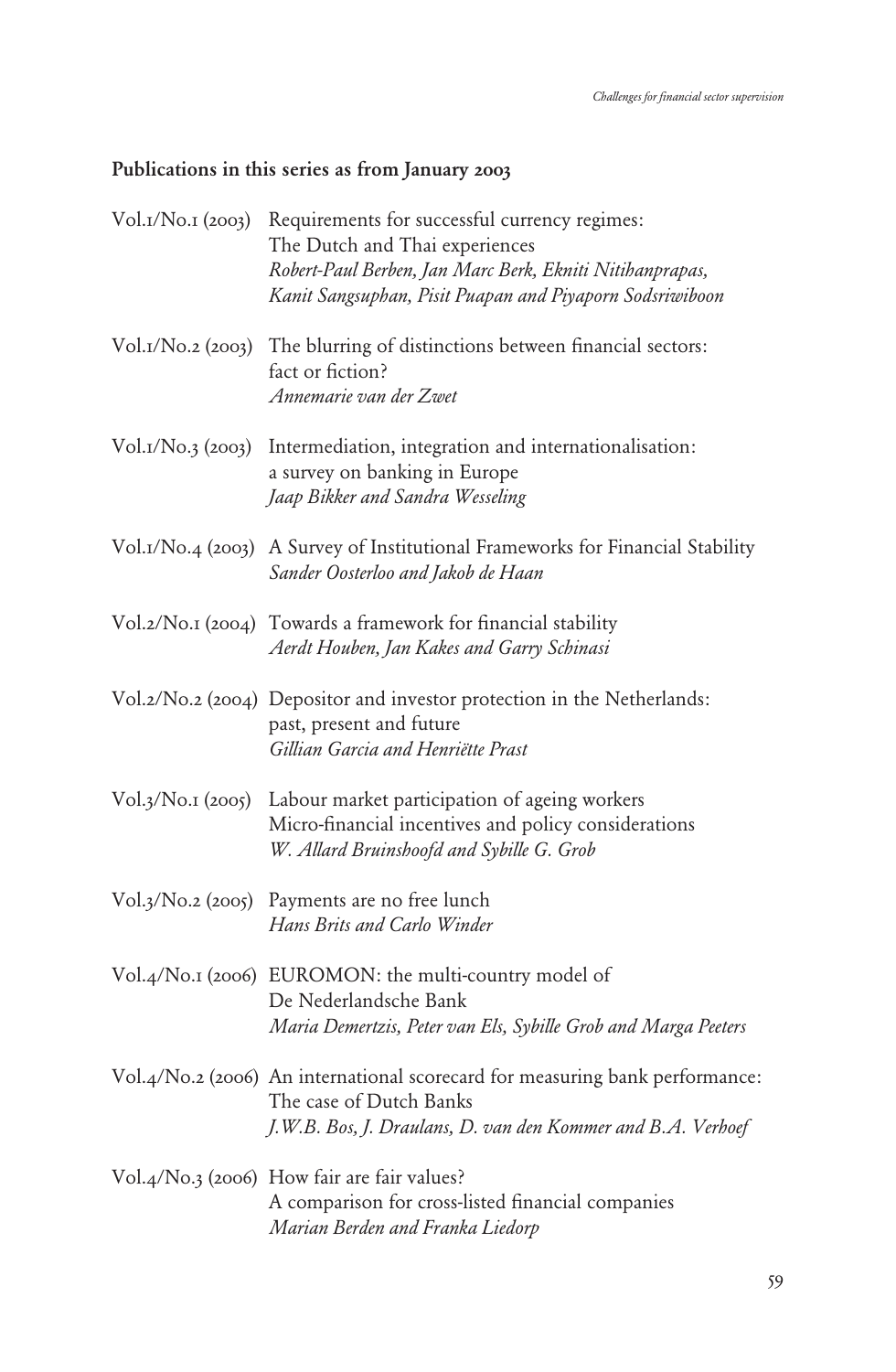|                   | Vol.4/No.4 (2006) Monetary policy strategies and credibility – theory and practice<br>Bryan Chapple                                                            |
|-------------------|----------------------------------------------------------------------------------------------------------------------------------------------------------------|
|                   | Vol.4/No.5 (2006) China in 2006: An economist's view<br>Philipp Maier                                                                                          |
|                   | Vol.4/No.6 (2006) The sustainability of the Dutch pension system<br>Jan Kakes and Dirk Broeders                                                                |
|                   | Vol.5/No.1 (2007) Microfinanciering, deposito's en toezicht:<br>de wereld is groot, denk klein!<br>Ronald Bosman en Iskander Schrijvers                        |
|                   | Vol.5/No.2 (2007) Public feedback for better banknote design 2<br>Hans de Heij                                                                                 |
|                   | Vol.6/No.1 (2008) Towards a European payments market: survey results on<br>cross-border payment behaviour of Dutch consumers<br>Nicole Jonker and Anneke Kosse |
|                   | Vol.6/No.2 (2008) Confidence and trust:<br>empirical investigations for the Netherlands and the<br>financial sector<br>Robert Mosch and Henriëtte Prast        |
|                   | Vol.6/No.3 (2008) Islamic Finance and Supervision:<br>an exploratory analysis<br>Bastiaan Verhoef, Somia Azahaf and Werner Bijkerk                             |
|                   | Vol.6/No.4 (2008) The Supervision of Banks in Europe:<br>The Case for a Tailor-made Set-up<br>Aerdt Houben, Iskander Schrijvers and Tim Willems                |
|                   | Vol.6/No.5 (2008) Dutch Natural Gas Revenues and Fiscal Policy:<br>Theory versus Practice<br>Peter Wierts and Guido Schotten                                   |
| Vol.7/No.1 (2009) | How does cross-border collateral affect a country's central<br>bank<br>and prudential supervisor?<br>Jeannette Capel                                           |
|                   |                                                                                                                                                                |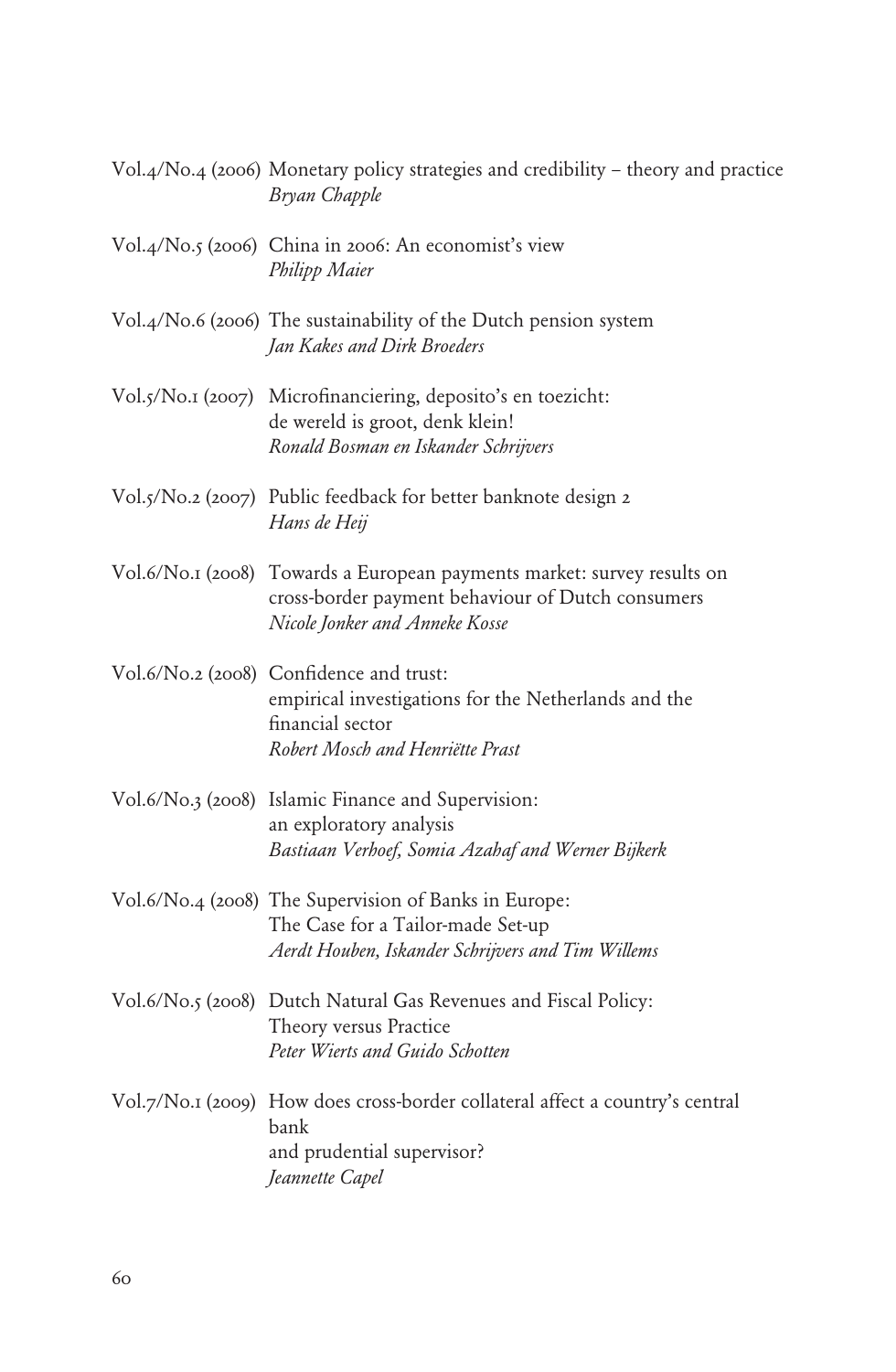|                     | Vol.7/No.2 (2009) Banknote design for the visually impaired<br>Hans de Heij                                                                                                                                     |
|---------------------|-----------------------------------------------------------------------------------------------------------------------------------------------------------------------------------------------------------------|
|                     | Vol.7/No.3 (2009) Distortionary effects of crisis measures and how to limit them<br>Jan Willem van den End, Silvie Verkaart and Arjen van Dijkhuizen                                                            |
|                     | Vol.8/No.1 (2010) The performance of EU foreign trade: a sectoral analysis<br>Piet Buitelaar and Henk van Kerkhoff                                                                                              |
|                     | Vol.8/No.2 (2010) Reinsurers as Financial Intermediaries in the Market for<br>Catastrophic Risk<br>John Lewis                                                                                                   |
|                     | Vol.8/No.3 (2010) Macro-effects of higher capital and liquidity requirements for<br>Banks - Empirical evidence for the Netherlands<br>Robert-Paul Berben, Beata Bierut, Jan Willem van den End and<br>Jan Kakes |
|                     | Vol.8/No.4 (2010) Banknote design for retailers and public<br>Hans de Heij                                                                                                                                      |
| Vol.9/No.1 (2011)   | DELFI: DNB's Macroeconomic Policy Model of the<br>Netherlands                                                                                                                                                   |
| Vol.9/No.2 (2011)   | Crisis Management Tools in the EU:<br>What Do We Really Need?<br>Annemarie van der Zwet                                                                                                                         |
| $Vol.g/No.3$ (2011) | The post-crisis world of collateral and international liquidity -<br>A central banker's perspective<br>Jeannette Capel                                                                                          |
|                     | Vol.9/No.4 (2011) What is a fit banknote? The Dutch public responds<br>Frank van der Horst, Martijn Meeter, Jan Theeuwes and<br>Marcel van der Woude                                                            |
| Vol.g/No.5 (20II)   | Housing bubbles, the leverage cycle and the role of<br>central banking<br>Jeroen Hessel and Jolanda Peters                                                                                                      |
| Vol.9/No.6 (2011)   | Is there a 'race to the bottom' in central counterparties<br>competition?<br>- Evidence from LCH.Clearnet SA, EMCF and EuroCCP<br>Siyi Zhu                                                                      |